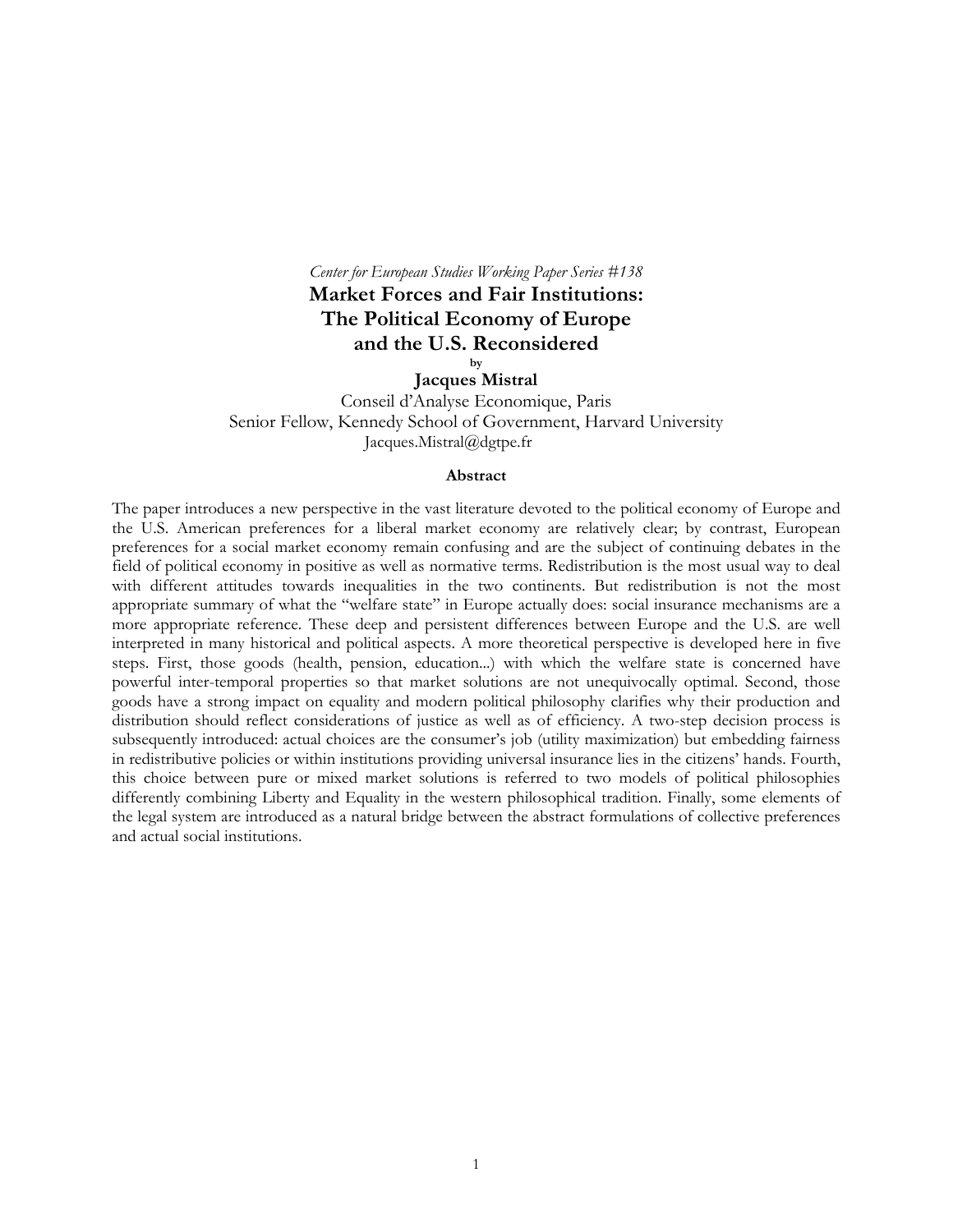# Introduction<sup>1</sup>

1

America and Europe are not only long-term friends and allies, they are close cousins.<sup>2</sup> Looking at their political economy, they both enjoy high standards of living, they both cherish freedom as the basic value of society, and they both respect the rules of law and democracy.

Major differences nonetheless appear as soon as one looks at social conditions. The functioning of the labor market, the extent of the welfare state, attitudes towards inequalities or the weight of ethnic factors – to mention only a few of them – have been carefully documented and clearly reveal "a world of difference."<sup>3</sup> It has been of constant interest to economists, as well as political scientists, to make these differences measurable and understandable. A quick review of the literature shows the amount of knowledge which has been accumulated in the recent past in this field and the convincing cases which have been made in developing alternatives theories.

The argument I will develop in this paper is, in one sense, basic – at least at first glance. I will start from these differences between the two continents and consider them as expressing different "preferences": how different are Americans' and Europeans' "revealed preferences" regarding the way health services are produced and distributed? What do their different attitudes towards inequalities reveal? Why did they come to "prefer" such different labor market institutions? Finally, why do they expect such different things from public institutions and the market? The question is simple but, as we know, "preferences" is a tricky concept: the paper is devoted to making of it a workable and useful one. Key to this analysis is the way I will introduce fairness considerations.

The paper is part of a larger research program of which it is only the first step. Subsequent steps will be required to explore more precisely: one, the implementation of two different conceptions of fairness into political and legal structures and two, the interactions of these structures or institutions with market constraints. We can expect from this research new insights in three main directions: one, the question of "embedded liberalism"<sup>4</sup> and its changing patterns over time; two, the future of the welfare state in challenging times on both sides of the Atlantic; and three, the relationship between economic and moral aspects of economic growth which has rightly been restored in its central place in political economy<sup>5</sup>.

The rest of the paper is structured as follows: the first section introduces a slightly original perspective on the comparison of the "welfare states" in America and Europe; in the second part, I document the most relevant differences between the two continents in this regard; I subsequently explain where I stand in the field of political economics. The fourth part focuses on fair-

<sup>&</sup>lt;sup>1</sup>The preparation of this paper has greatly benefited from discussions with and suggestions by A. Alesina, P. Culpepper, E. Glaeser, R. Freeman, C. Fried, J. Frieden, A. Goldhammer, T. Iversen, F. Michelman, and J. Ruggie at Harvard, H. James, P. Krugman, A. Moravcsik, and J. Pontusson at Princeton, and C. Sunstein at the University of Chicago. I especially thank Peter Hall and Andrew Martin for their comments following an invitation to present the paper at a Center for European Studies seminar at Harvard. I gratefully acknowledge the Wiener Center on Social Policies and the Center on Business and Government for hosting me at the Kennedy School of Government during this research.

<sup>&</sup>lt;sup>2</sup>C. Patten (2005) is a fascinating introduction to this relationship in recent years.<br><sup>3</sup>This is the subtitle of Alberta Alexing and Edward Glasser's book (2004), whi

 ${}^{3}$ This is the subtitle of Alberto Alesina and Edward Glaeser's book (2004), which will frequently be referred to in the following pages.

<sup>&</sup>lt;sup>4</sup>The term is borrowed from John Ruggie (1982) and remains one of the most expressive ones in this matter.<br><sup>5</sup>Penismin Friedman (2005)  ${}^{5}$ Benjamin Friedman (2005).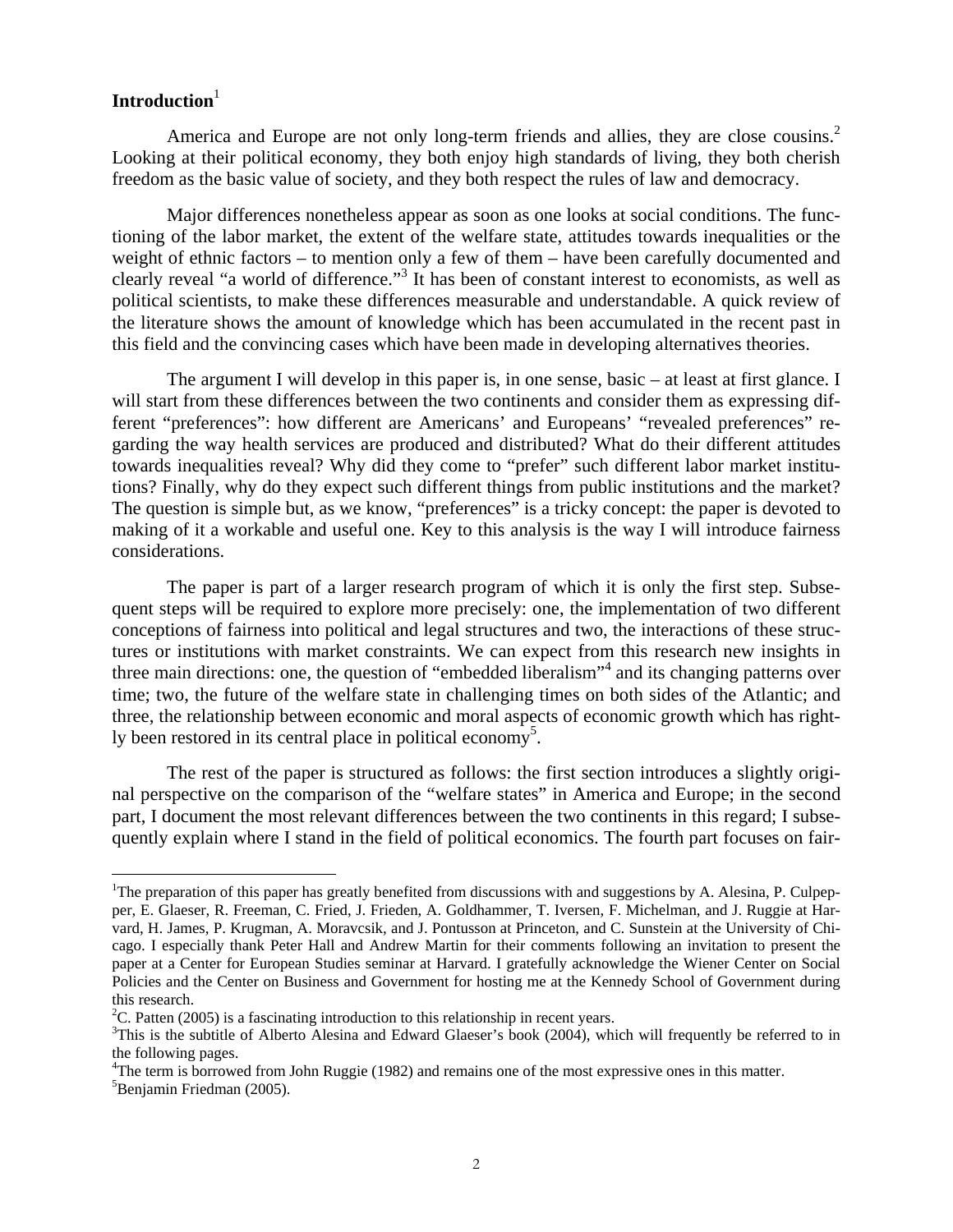ness and is devoted to introducing the specificities and properties of those goods – inter-temporal goods – which are the main concern of the social state; next, I build on recent achievements in the field of political economics to distinguish between marginal changes within and structural differences between social and political institutions. The next section is an excursion in comparative political philosophy to investigate the foundations of two different conceptions of economic and social fairness. The seventh section refers to legal systems as a valuable expression of different collective preferences. The conclusion briefly summarizes the major findings and explores the next steps for research.

## **1. "Liberal America vs. Social Europe?"**<sup>6</sup>

Over the last twenty years or so, the comparative study of advanced capitalist economies and welfare states has generated a rich and diverse literature. The difference between America – liberal – and Europe – social – seems nothing but evident. Europe is sometimes presented as "U.S.A. plus,"<sup>7</sup> because of its generous social protection. On the other side, it is too easy to denounce Europe as "U.S.A. minus" due to its lack of flexibility and its enduring underperformance.<sup>8</sup> Finally, what "Europe" means is not clear at all. No reasonable public debate can emerge from this confusion.<sup>9</sup> Despite huge efforts, we still need to clarify the issue at stake in such a comparison.

Comparative political economy is based on the idea that advanced capitalist societies differ in limited but meaningful ways. Recent literature offers a number of comparisons and typologies. The basic distinction has been introduced by Peter Katzenstein, distinguishing "liberal," "statist" and "corporatist" political economies; this typology is based on the organization of interest groups and the role of bureaucrats. Gosta Esping-Andersen (1990) tells the story of three distinct welfare states; he distinguishes "liberal," "social-democrat" and "conservative" models and emphasizes the role of these differences, rather than autonomous market forces, when moving to a postindustrial system. Goodin *et alii* (1999) present "[T]he real world of welfare states" as a competition where the "social-democrat" model takes the lead, "being uniquely well suited to realise all these social and economic objectives(!)." Huber and Stephens (2001) also develop a carefully documented version of the "power-constellation" theory which adds to the traditional central role of labor and identifies a significant influence of Christian Democratic parties and women's movements. The present research naturally draws on these contributions (and others which will be more precisely introduced later), but my goal is different in three respects.

First, I do not wish to enrich existing typologies that already encapsulate so many significant aspects of the European patchwork. Typologies should not be seen as tools as rigid as the Mendeleieff classification of elements: putting the Netherlands precisely somewhere between Germany and the UK is not the only way to improve our understanding of the European welfare state. Introducing a lot of countries can divert attention rather than enrich the interpretation. Profusion of data can be misleading if not informed by a solid theoretical model.

 $\overline{a}$ 6 This expression figures in the title of Jonas Pontusson (2005).

 $7$ T.R Reid (2004).

<sup>8</sup> Jens Alber (2006).

<sup>&</sup>lt;sup>9</sup>Cf. the weak substance of the summit of the European Union summoned on this issue by the British Presidency at Hampton Court in autumn 2005.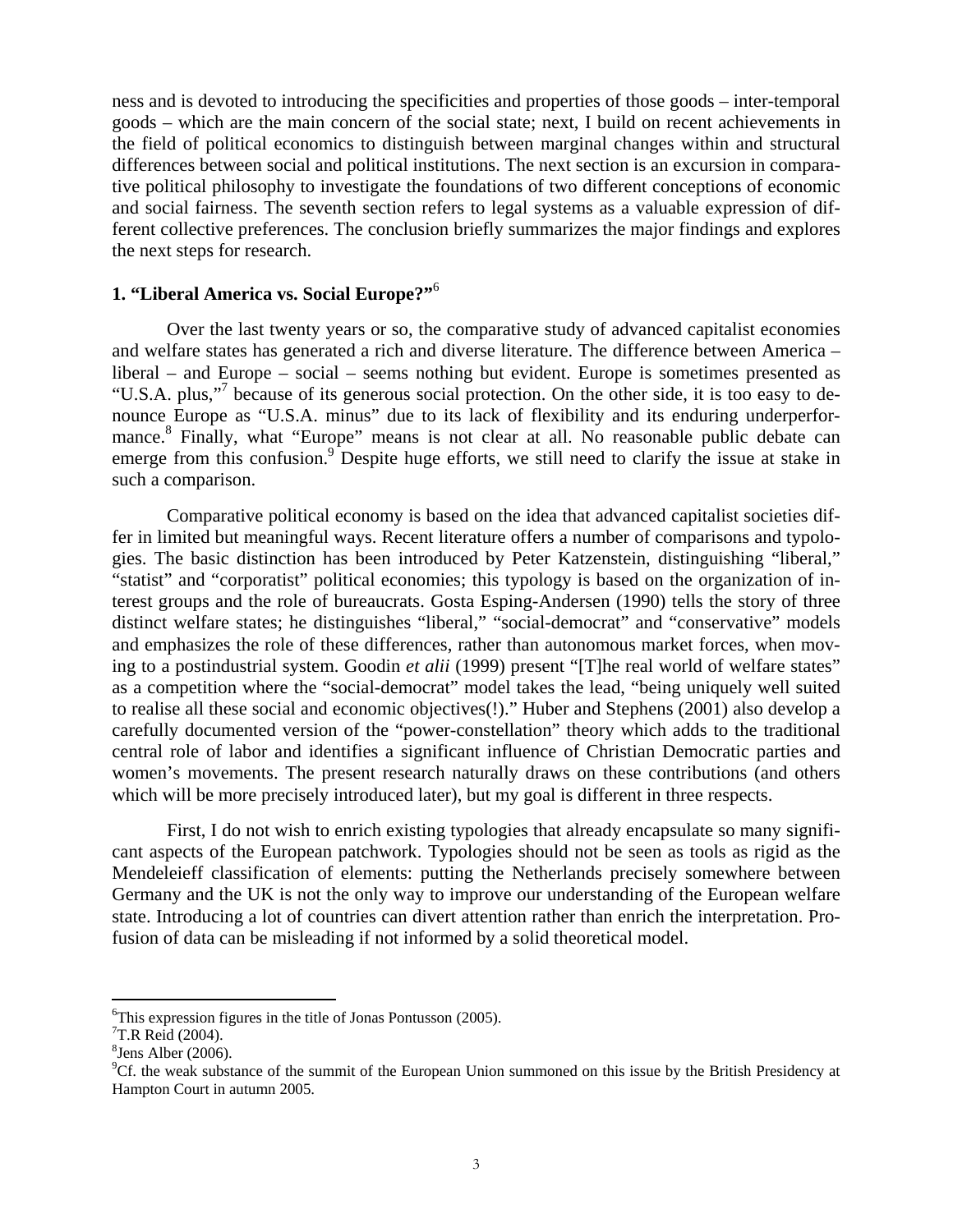Europe is made up of diverse countries with long histories and complex sociopolitical arrangements, and it comes as no surprise that they produced such a rich variety of institutions.<sup>10</sup> Scandinavia, for example, is a fascinating group of countries which has been carefully studied; now, with twenty million people, their population is on a par with Minnesota, Wisconsin and Washington state.<sup>11</sup> It could very well be that variance among American states is as high as among European nations;<sup>12</sup> that, for example, makes sense if you consider poverty rates which vary from 12.3 percent in North and South Dakota to 26.3 percent in New York state, as compared with European rates ranging from 2.4 percent in Sweden to 12.5 percent in Spain. Diversity is a natural attribute of a continent. $13$ 

Different goals clearly require different samples; I turn to clarifying my goal. There seems to be a very large consensus about what the welfare state is all about: it's a matter of redistribution.<sup>14</sup> No one can underestimate the importance of this aspect of the socioeconomic equation. Payments are made, incomes are taxed, and the whole stuff is redistribution. I will nonetheless take a different perspective. In broader, fundamental terms, the welfare state is about fairness. Income redistribution is a tool; the point is that fairness is not reducible to "payments to the poor." Two observations give a better understanding of this question.

 Income redistribution seems to be a matter of correcting market excesses. As Benjamin Friedman recently argued, extravagant inequalities fuel, in Durkheim's words, a sense of anomie which endangers the social fabric. Correcting market forces is an appropriate answer when the game is too hard for some or when the result is unwelcome for social or moral reasons. But the issue goes further and could preferably be seen as a way of embedding market forces*.* Goods like health services, pension systems, labor force or environmental protection are misleadingly treated in the same way as cars, airline tickets, insurance premiums or telephone services. The crucial difference is that present levels of consumption don't disappear into present utility but make strong interpersonal and inter-temporal connections. A short summary is at this stage a clear introduction to further developments (section 4): if you are poor and if you drive your children in a used car, it has no dynamic consequences, but the same is clearly not true when it comes to education or health. As compared with many existing views, I will consequently argue that looking to redistribution as such and treating the set of "goods" as a flat continuum is misleading. Fairness is not only a matter of ex-post redistribution but of ex-ante access to certain goods. For those goods, efficiency is definitely not the only required benchmark; justice is part of the issue; political and moral considerations are of primary importance.

It is thus appropriate to consider the conditions of choice (according to which standards and rules should health services be delivered to the community?) before studying actual choices

 $10R$ ichard Freeman (1998) rightly observes that "the institutions and rules of the labor market are among the most country-specific."

 $11$ On top of that argument, we can also notice with Tony Judt (2005) that the Scandinavian welfare model not only differs from the rest of Europe, but that each of those states is itself quite different from the others. <sup>12</sup>Tim Smeeding (2006) emphasized this aspect.

 $13$ Putnam (2000) produces (in the fourth section of the book) a lot of evidence and comments on social capital, education, and health differences among the fifty states.

 $14$ Persson and Tabellini (2002) devote the first part of their textbook to methodology and the second part to "substantive policy issues" which means: "redistributive policies." I return to their contribution later on.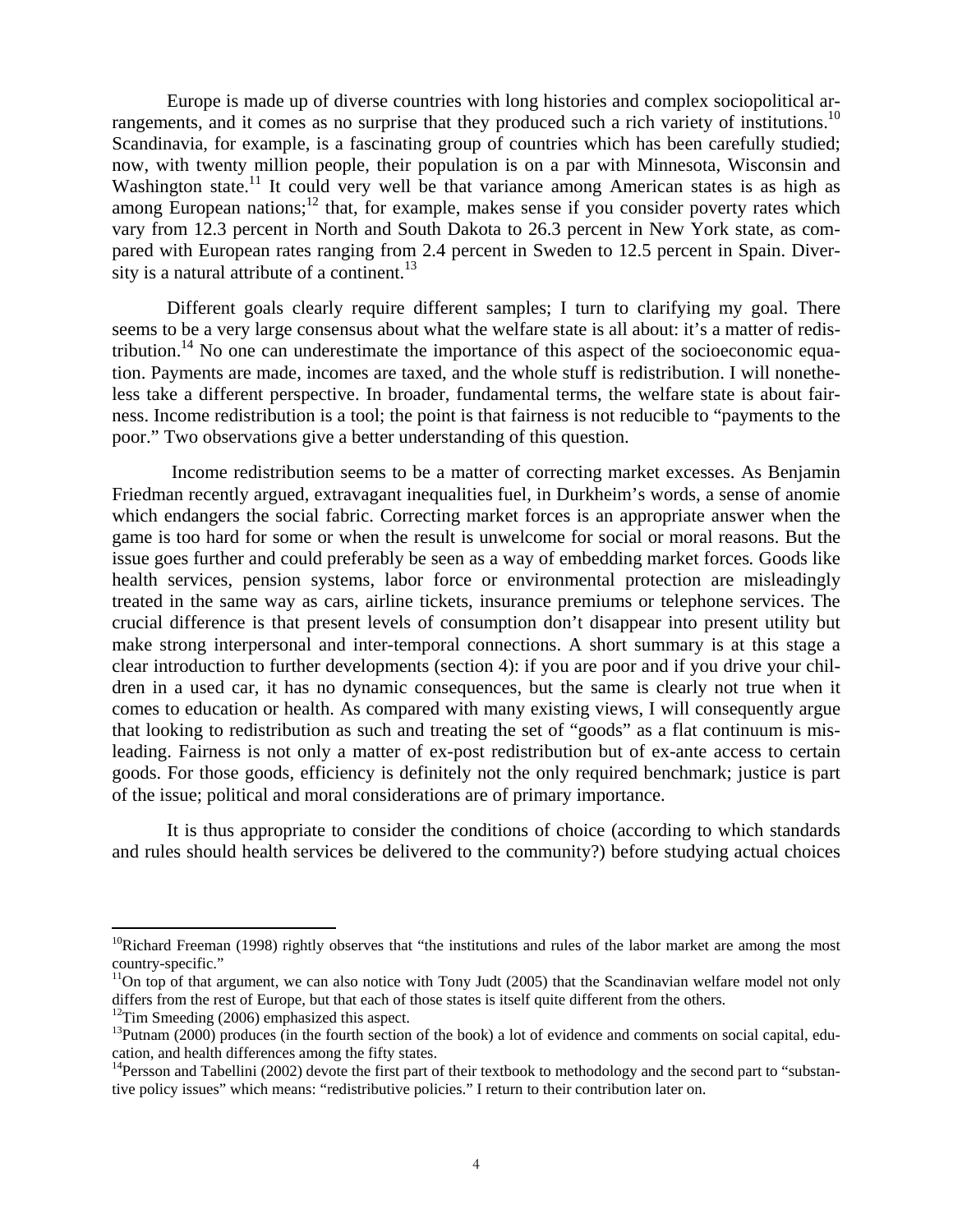(how much is spent for health vs. entertainment?).<sup>15</sup> The latter choice is rightly considered to be in the hands of the consumer, but the former is a citizens' task: democratically expressed preferences reflect the extent to which market solutions are trusted in order to rule the production and distribution of those goods.

This paper's goal can now be precisely formulated. If differences between "Liberal" and "Social" capitalist economies are really important and robust, as will be confirmed in the next section, that calls for a fundamental, not an incidental, explanation. This is why the paper has a theoretical as well as an empirical part. The theoretical part deals with feasible conceptions of justice in a market economy: we need to distinguish the foundations, logic and persistence of two plausible socioeconomic regimes within the broad and common framework of a market economy/political democracy. The empirical part is concerned with qualifying what is quintessentially liberal in the American welfare state, what is quintessentially European among the diversity of European nations.

Now, a big preliminary question remains: what should we call "Europe"? With this goal in mind, we would for example like to start with a comparison between the U.S. and the Eurozone or the Union.<sup>16</sup> Unfortunately we still do have not appropriate data for this particular regional configuration; political and social institutions also differ significantly within the Eurozone. I will consequently focus on a limited number of big European economies: France, Germany and the UK. Together, they account for more than 200 million inhabitants, two-thirds of the population of the U.S. But there is more than demography here.

A political economy approach should naturally be based on appropriate political grounds. It is surprising that the literature specifically dealing with the welfare state so rarely treats France and Germany as close companions. To be sure, there were and there are a lot of institutional differences and specificities.<sup>17</sup> Besides, when visiting Texas and Minnesota, it is more than visible that American states can deeply differ in major cultural and institutional aspects without ceasing to be truly "American." That could suggest putting Franco-German differences and similiarities under a different light.

France and Germany dramatically changed in the latter half of the last century and these economic and political transformations are part of a common adventure.<sup>18</sup> These two countries

<sup>&</sup>lt;sup>15</sup>This observation has clear consequences about the perception and measurement of poverty; the relatively high level of consumption of durable (used) goods by poor people in industrialized countries, in particular in the U.S., is sometimes viewed as testimony that poverty today is very much different from what it was in the past; severely unequal access to education or health care is described in specialized reports but rarely inserted as a major factor into aggregate measures of poverty.

<sup>&</sup>lt;sup>16</sup>V. Schmidt (2004) introduces the brilliant innovation of a " Regional State."  $^{17}$ Germany is well identified as was France in the past (classified as "statist"); since its rapid opening up and transformations, France is frequently but unsubstantially qualified as "hybrid." The best analysis of this "Changing France" is offered by Pepper Culpepper, Peter Hall and Bruno Palier (2006); see also P. Culpepper (2006). Philip Gordon and Sophie Meunier (2001) subtly describe the "stealth reforms" that have transformed the country during the last twenty years.

<sup>&</sup>lt;sup>18</sup>Remember that the starting point was the Schuman plan, announced on May 9, 1950, and immediately welcomed by the German government. Tony Judt (2005) quotes Konrad Adenauer as saying that "this plan of the French government has given the relations between the two countries – which threatened to be paralyzed by mistrust – a fresh impetus towards constructive cooperation" (p. 157). Harold James (1989) describes the close relationship between Adenauer and De Gaulle as "an association of German economic strength and French political assertion"; finally,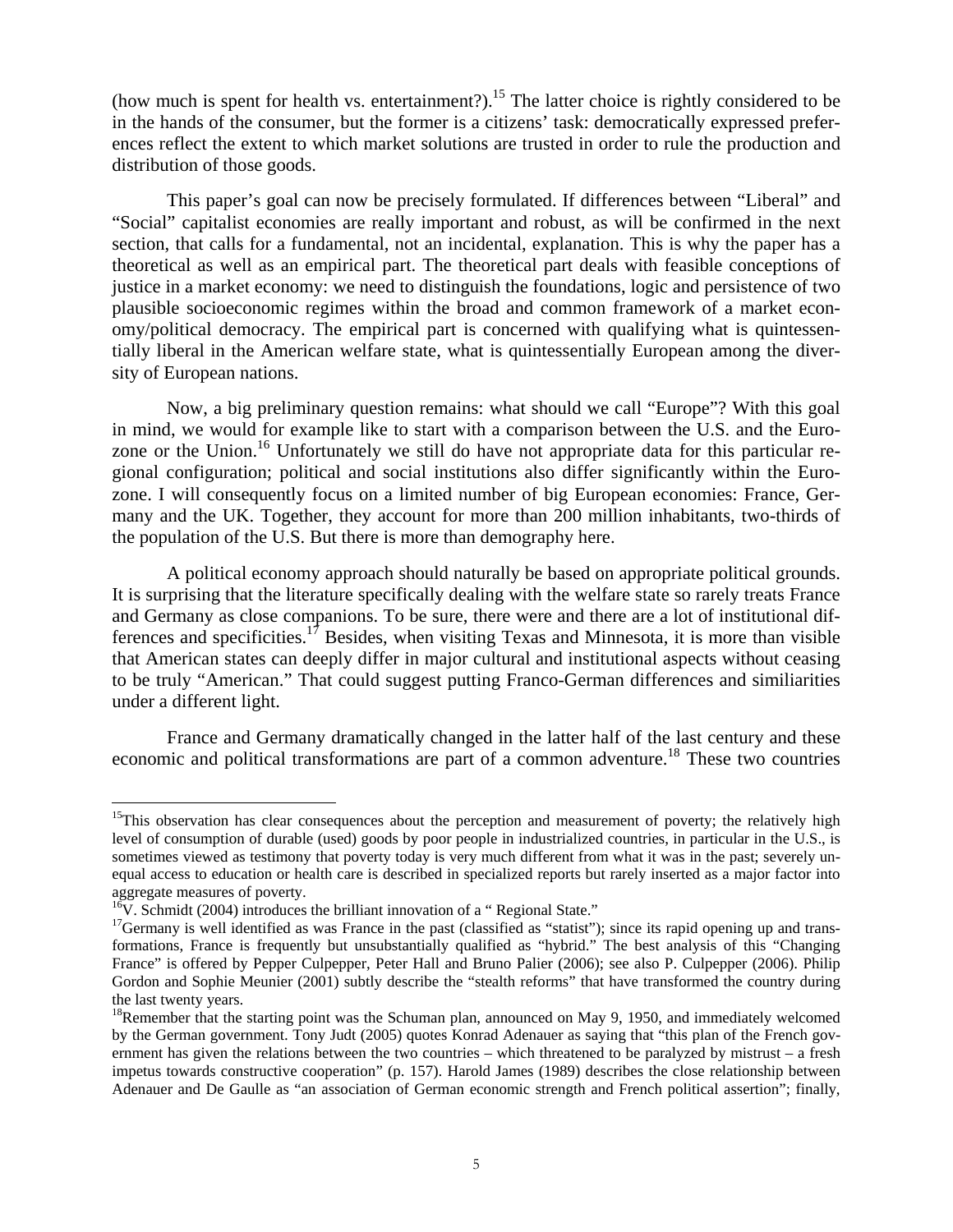are frequently seen as the "engine" of European construction. There is probably no other example in history of two nations' destinies being so strongly intertwined. From the beginning in the 1950s (ECSC and EURATOM) to the launching of the Euro in the 1990s, France and Germany have been sharing in a European project which has conversely deeply transformed their domestic conditions. It is of great interest to measure how much their respective "welfare states," all considerations due to country-specific attributes, reflect this parallelism.<sup>19</sup> As regards the UK, its presence is more than natural due to its "special" relationship both with the U.S. … and with the  $EU^{20}$  Now. I turn to the substance.

## **2. A World of Difference, Which Difference?**

Conventional wisdom has it that market forces have been on the rise during the last two decades, and that is undoubtedly true.<sup>21</sup> This is evident for the U.S. As regards Europe, the UK is leading these transformations but a simple look at France – the former quintessential example of "state capitalism" – testifies as well to the deep reforms that have been aggressively pursued in Western Europe.<sup>22</sup> Even if some steps remain to be taken, on both continents, even if "economic" patriotism" or "national strategic interests" episodically recall old rhetoric, there is clearly no question about market forces as determining the day-to-day workings of the economy on both sides of the Atlantic: prices of cars, airlines tickets, telephone services, insurance premiums, not to mention interest and exchange rates, which are now globally determined.

Conventional wisdom goes farther and has it that the welfare state should in the same movement be dramatically eroded.<sup>23</sup> The balance of power is said to have fundamentally shifted towards capital. This redeployment is supposedly driven by the forces of globalization and technological change, whose pressure is inescapable and should push major industrialized economies closer to a common model. One has read this story under different brands,  $24$  one can even endorse it as a normative statement.<sup>25</sup> But, entering the twenty-first century, is it really an appropriate summary of actual American and European trajectories?

I will check if recent trends regarding inequalities, access to health services, pension provisions, labor-market institutions or environmental norms are significantly, even if partially, con-

under Mitterrand and Kohl, "a rapprochement with Paris offered a more certain relationship than the instability of the Bonn-Washington relations, ... a way of reconstructing a more assertive style of German politics."

 $19$ Michel Albert (1992) was one of the first to formalize the proximity of continental capitalisms in Europe under the label "the Rhine model" as distinct from the "Anglo-Saxon" one.

<sup>&</sup>lt;sup>20</sup>This sample in some sense reflects the typology of Chris Patten's book, whose subtitle is: "America, Britain and Europe."

<sup>&</sup>lt;sup>21</sup>D. Yergin and J. Stanislaw (1998) remain a vivid introduction to the ongoing "remaking of the modern world."

<sup>&</sup>lt;sup>22</sup>Vivien Schmidt (2002), Philip Gordon, and Sophie Meunier (2001), and the contributions by Pepper Culpepper, Bob Hancké, and Stewart Wood in Peter Hall and David Soskice (2001).

<sup>&</sup>lt;sup>23</sup>Evelyn Huber and John Stephens (2001) give a very systematic and sober interpretation of the transformation of the welfare states "after the golden age."

 $^{24}$ Bill Emmott (2003) or Martin Wolff (2004) are my favorites in this regard. Going a step further, and concluding in the opposite direction, Ezra Suleiman (2003) fears that "relentless attacks and denigration of the state" and of its

professional bureaucracy are a threat to democracy.<br><sup>25</sup>Paul Pierson, ed. (2001) is a good example of this idea that, at the beginning of the twenty-first century, the major issue regarding the welfare state was no longer the question of "retrenchment" but the need to reform and modernize; see also footnote 27; an interesting illustration of this movement to reform and modernize is given in France by R. Fauroux and B. Spitz (2004), to which I contributed (in J. Mistral [2004], "L'Etat-providence en faillite").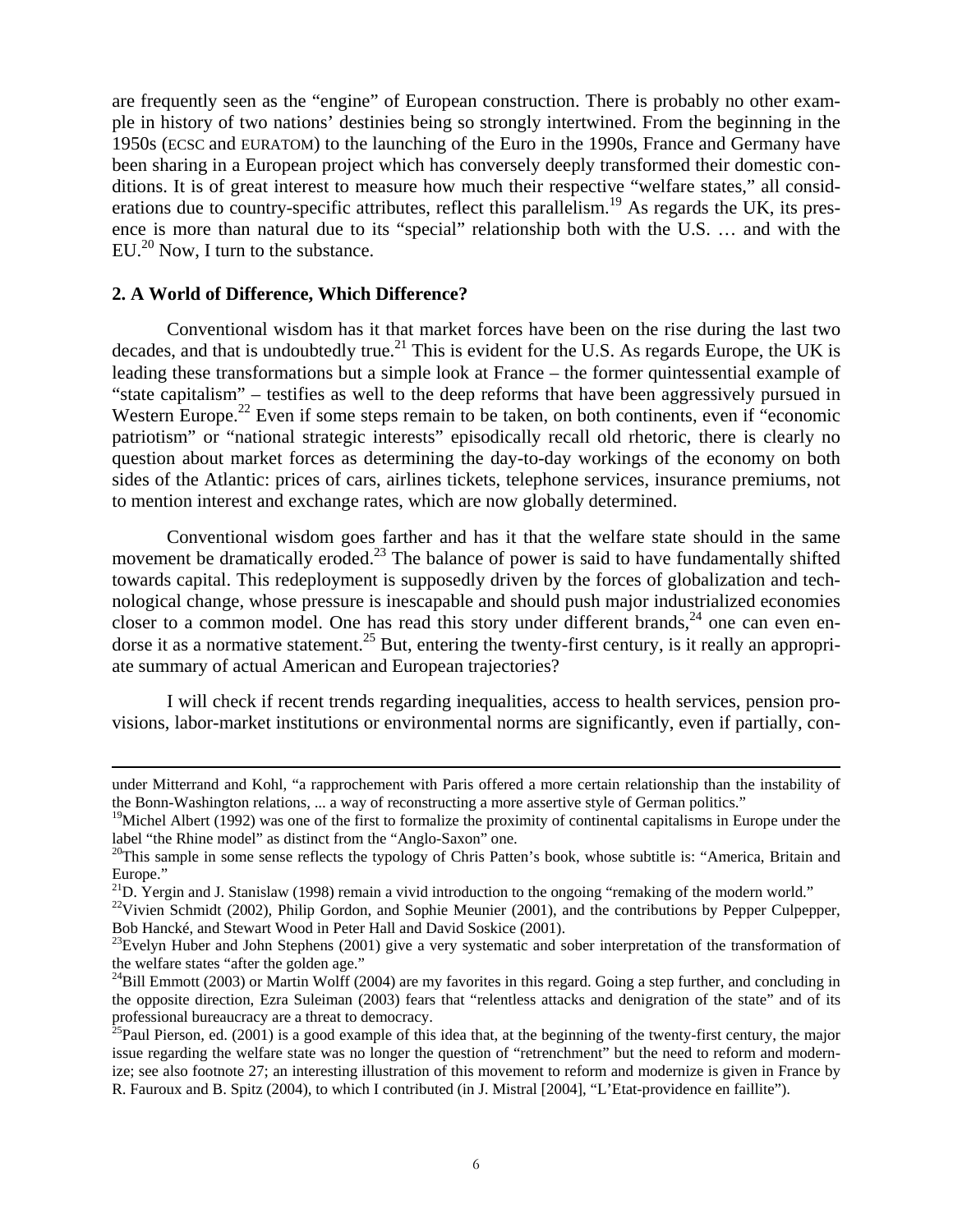verging between the U.S. and the EU.<sup>26</sup> I distinguish in this regard two sets of data, inputs (expenditures, regulations, laws), and outputs (measurable results); emphasis will be put on the fact that, in economic terms, European institutions are better seen as an insurance scheme rather than as redistribution engines.

The welfare state in Europe is under stress for reasons which have been excellently documented.

Its "retrenchment" has provoked a huge literature since the middle of the 1990s. The first phase was focused on the consequences of the Reagan-Thatcher policies (see, for example, P. Pierson [1995]); a second wave extended investigations to other countries and policies and proposed a view where retrenchment appeared pervasive but the basic contour of the welfare state remained intact (see, for example, Huber and Stevens [2001]). Finally, the welfare state clearly remains a dominant feature of western European societies (Table 1). Two sorts of broad measures are available. The size of gross social expenditure, the most trivial indicator, is approximately twice as high in France and Germany (28 percent of GDP) as in the U.S. (14.8 percent), the UK being in the middle (21.4 percent) as it will show in many aspects, not all. Other indicators initially produced by the OECD offer a metric to measure the extent of social protection, both in the labor market and in terms of income. Even with diagnosed weaknesses,  $27$  these statistics are robust and eloquent enough to serve as a good starting point. Ranking industrialized countries on a scale from 0 to 1, the U.S., the UK, France and Germany are respectively at .14, .25, .61, and .86 for the synthetic "employment protection index" calculated by T. Iversen (2005) at .10, .22, .46, and .52 for the "income protection index." Simply said, the welfare state in continental Europe remains far away from U.S. standards.

| U.S.                                            | UK   |      | <b>FRANCE GERMANY</b> |  |  |
|-------------------------------------------------|------|------|-----------------------|--|--|
| <b>EMPLOYMENT PROTECTION INDEX (SCALE)</b>      |      |      |                       |  |  |
| 0.14                                            | 0.25 | 0.61 | 0.86                  |  |  |
| <b>GROSS PUBLIC SOCIAL EXPENDITURE (% GDP)</b>  |      |      |                       |  |  |
| 14.8                                            | 21.4 | 28.5 | 27.4                  |  |  |
| SOCIAL CONTRIBUTIONS - INCOME TAX (% TOTAL)     |      |      |                       |  |  |
| $23.3 - 42.3$   16.4-30.2   33.9-17.7   37-27.1 |      |      |                       |  |  |
| <b>REAL FUEL PRICE (US\$ / LITER)</b>           |      |      |                       |  |  |
| 0.25                                            |      |      |                       |  |  |

**TABLE 1: A LOOK AT THE DATA / INPUTS** 

Regarding resources, the most important point is that the continental European welfare state does not principally rely on direct taxation properly said. Income taxes represent 17.7 and

<sup>&</sup>lt;sup>26</sup>The best synthetic reference here is Peter Lindert (2004) whose main conclusions are: 1) that the spread of democracy has (generally speaking) played a major role in propagating social goals and expenditures; and 2) that financing these expenditures does not prove severely weakening to economic incentives and long-term performance, as frequently asserted, for example, by Tanzi and Schucknecht (2000). I share Lindert's view, which is exemplified in simple terms by the insufficiently well publicized fact that average growth per capita in France and the U.S. during the last quarter of a century has been … exactly the same (2 percent p.a.).

 $^{27}$ Aggregation procedures (normalization, weighs) are recognized limits of these indexes; they are not available for recent years – but it is reasonable to suppose that the huge divergences that they document have not significantly changed in the most recent period.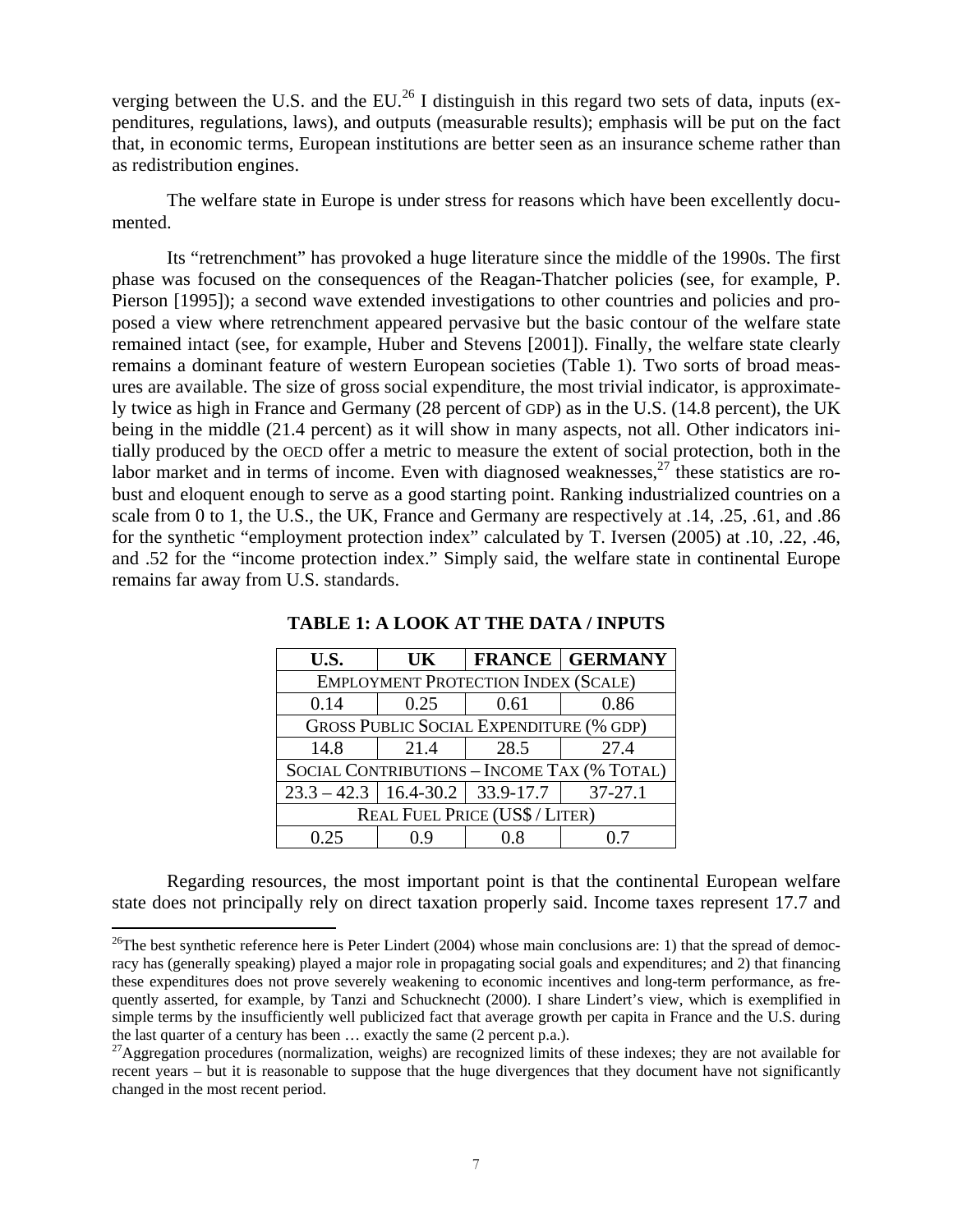27.7 percent of total public resources in France and Germany as compared with 30.2 and 42.3 percent in the UK and the U.S. More generally, it has frequently been observed that direct taxation of households and companies was at a low level in continental Europe: in 2003, taxes on income and profits represented 10.1 and 9.7 percent of GDP in France and Germany; they peak at 13.0 and 11.1 percent in the UK and the U.S. (after a dramatic reduction in this country, from 15 percent in the 1990s). We will come back to this issue later when comparing different logics for the welfare state.

Briefly said, there has been little retreat in the welfare state's intervention in continental Europe, $^{28}$  high public expenditures and powerful institutions remain in the early twenty-first century a clear testimony to the reality of "embedded capitalism." After describing the "inputs," I now turn to their results, the output of the social state (Table 2).

Income inequality differences are among the first and the most striking results. Gini coefficients are at 35.7 and 32.6 for the U.S. and the UK as compared with 27.3 and 27.7 for France and Germany, a difference which has been extensively documented and rationalized in the recent past.<sup>29</sup> But, as explained in the first section, the goal of the welfare state cannot be reduced to redistribution *per se*; fair access to a range of economic amenities would be, at least for Europe, a more appropriate mission statement (more on that later). Without pretending to be exhaustive, a few significant trends are possibly more meaningful than differences in income distribution.

| U.S.                                              | <b>UK</b>  | <b>FRANCE</b>     | <b>GERMANY</b> |  |  |  |
|---------------------------------------------------|------------|-------------------|----------------|--|--|--|
|                                                   |            |                   |                |  |  |  |
| INCOME INEQUALITY (DISP INC. GINI/P90-P10)        |            |                   |                |  |  |  |
| 35.7/5.4                                          | 32.6/4.2   | 27.3/3.4          | 27.7/3.5       |  |  |  |
| Child/Old Age Poverty (%)                         |            |                   |                |  |  |  |
| 21.7/24.6                                         | 16.2/14.4  | 7.3/10.5          | 12.8/8.5       |  |  |  |
| HEALTHY LIFE EXP. (YRS) - INFANT MORTALITY (0/00) |            |                   |                |  |  |  |
| 69.3/6.8                                          |            | 70.6/5.3 72.0/4.2 | 71,8/4.3       |  |  |  |
| NET REPLACEMENT RATE/RETIREMENT (%)               |            |                   |                |  |  |  |
| 51                                                | 48         |                   | 70             |  |  |  |
| FUEL USE $(GJ/CAP.) - CO2$ EMISSIONS (TONS/CAP)   |            |                   |                |  |  |  |
| $52 - 19.7$                                       | $17 - 8.4$ | $16 - 6.2$        | $19 - 10.2$    |  |  |  |

**Table 2: A LOOK AT THE DATA / OUTPUTS** 

First, Europeans regard their health system as a major achievement of the social state. A few figures convincingly illuminate why. Healthy life expectancy is at 69.3 years in the U.S., 70.6 in the UK, 72.0 in France and 71.8 in Germany; infant mortality, frequently seen as a summary result of the health production function, is at 6.8 per thousand, 5.3, 4.2 and 4.3 in our four countries. For elderly people, the replacement rate for retirement is at 51 percent in the U.S., 48 percent in the UK, 69 and 70 percent in France and Germany; subsequently, poverty rates for seniors are higher in the Anglo-Saxon countries (24.6 and 14.4 percent) than in the continental

<u>.</u>

 $28$ This cautious conclusion is reinforced in recent studies; see the detailed analysis and balanced comments of Jonas Pontusson (2005); at the extreme, P. Lindert (2005) concludes that "[T]he welfare state is not an endangered species among OECD countries."

 $^{29}$ A. Alesina and Ed. Glaeser (2004).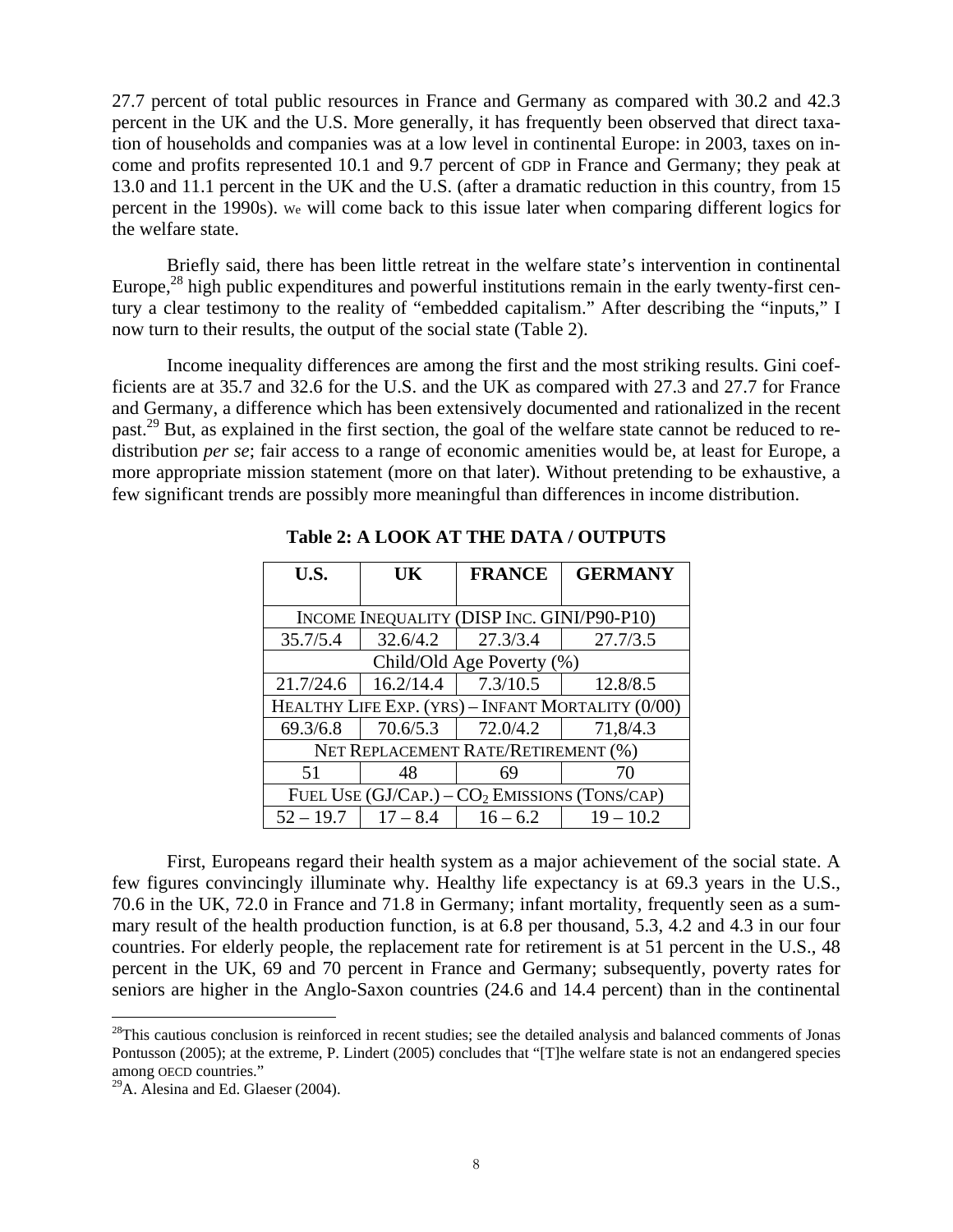countries (10.5 and 8.5 percent). Labor-market statistics are the usual companion to welfare expenditures; there we find negative results for the continental European countries: unemployment is much higher, periods of unemployment are much longer, jobs created in the service industry fewer. This is a fascinating element in the comparison: more jobs and more poverty in the U.S., higher unemployment and lower poverty in Europe. Following the strong case made by A. Alesina and E. Glaeser, it is now well-known but still striking to observe that, for a majority of Americans, poverty mainly reflects a personal failure, while the poor are mainly considered to be trapped by Europeans. The most recent element in this debate, and one whose meaning is more disturbing as compared with traditional prejudices, is that intergenerational mobility in the U.S., usually considered as a counterweight to larger income inequalities, is no higher in America than in Europe. $30$ 

These differences are most frequently described by reference to the extent of redistribution. I see three reasons to explain why redistribution is naturally favored as a methodological tool. First "redistribution" fits well within economic teachings and models: taxes and subsidies are easy to manipulate. Second, the U.S. model of the welfare state (Medicaid, welfare properly said) is relatively well in line with this description (even if Medicare and Social security are important elements on the social insurance side<sup>31</sup>). Third, income distribution is much more equal in Europe, and this seems more than likely to reflect (presupposed) redistributive policies. I nonetheless see a major problem here which has not attracted sufficient attention: this model of the welfare state is simply not well adapted to European policies.

| U.S.                        | UK   | <b>FRANCE</b> | <b>GERMANY</b> |  |  |
|-----------------------------|------|---------------|----------------|--|--|
| <b>Social Expenditure</b>   |      |               |                |  |  |
| 14.8                        | 21.8 | 28.5          | 27.4 of which  |  |  |
| $\triangleleft$ Insurance » |      |               |                |  |  |
| 14.1                        | 20.3 | 25.1          | 23.7           |  |  |
| <b>PENSIONS</b>             |      |               |                |  |  |
| 6.1                         | 8.3  | 11.9          | 11.2           |  |  |
| <b>UNEMPLOYMENT</b>         |      |               |                |  |  |
| 1.8                         | 5.9  | 6.0           | 4.5            |  |  |
| <b>HEALTH</b>               |      |               |                |  |  |
| 6.2                         | 6.1  | 7.2           | 8.0            |  |  |
| « PURE Social Expenditure»  |      |               |                |  |  |
| 0.7                         | 1.5  | 3.4           | 3.6            |  |  |

## **Table 3 : "VALUE FOR MONEY" (% of GDP) WELFARE SPENDING vs. SOCIAL INSURANCE**

The relationship of the middle class to the welfare state is poorly captured by the usual economic model of redistribution. For a typical European family, for example, "taxes" pay for college tuition and social contributions pay for the family's health expenditures and future pen-

 $30$ See J. Ferrie (2005). Jacques Mistral and Bernard Salzmann (2006) give a detailed assessment of the empirical literature on inequalities, social mobility and the functioning of the labor market in the U.S.; many more empirical references are provided there.

<sup>&</sup>lt;sup>31</sup>As a matter of fact, Social Security proved again to be the "third rail of American politics," when the newly reelected President tried to reform it in 2005.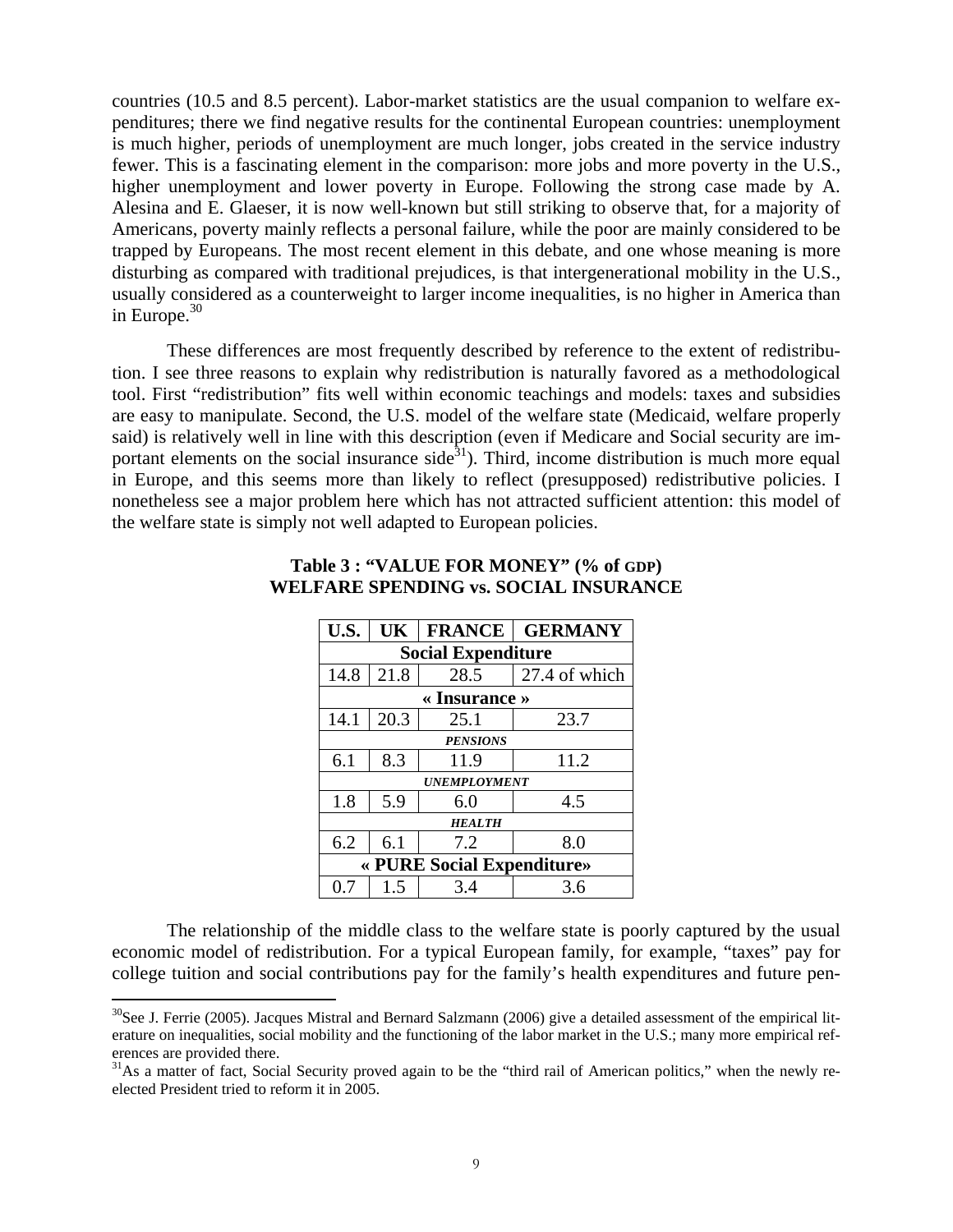sion, and that makes a huge difference from the similar American family. Except in the UK, social contributions are not part of the Government budget; they should consequently not be confused with taxes, they are closer to insurance premiums.<sup>32</sup> Three arguments substantiate this comparison:

1.) These premiums pay, as naively exemplified above, for private consumption and, as with car insurance, the scheme is (roughly speaking) universal: every household pays for receiving a personal service;

2.) The amount of the premium is best seen as reflecting a price rationality: covering the cost of the service is the major determinant of the price (and it is far from clear that the excessively decentralized system of the U.S. is administratively more "efficient" than the public centralized ones);

3.) In private as well as in public insurance, there is an important element of mutuality, since the service one will receive is not known with certainty.

These elements do not fit with redistributive policies ("tax and spend"); they rather reflect the very logic of the insurance industry. The main specificities of universal social protection in Europe can thus best be summarized by two considerations: 1.) Availability is much greater for health care and pensions; 2.) Pricing actually includes a stronger redistributive element. It seems consequently a wise precaution to move away from a caricature of the European welfare state: to assert that a massive and irresponsible bureaucracy governs the health of French or German citizens, as ideologues sometimes assert, and that this system relies on heavily taxing the rich to pay for the poor, is grossly misleading. This is why we will take the two different forms of the welfare or social state, mainly redistributive policies in the U.S. as against mainly insurance institutions in Europe as the major question in this research. Could this difference reflect differences in the perception of economic and social fairness?

#### IIIIIIIIIIIIIIIIIIIIIIIIIIIIIIIIIIIIIII

## *Environmental protection as a social good*

It makes sense to add an unexpected guest to this discussion: environmental protection. Oil consumption has nothing to do with the "welfare state" as such, but it is directly linked to the mix of citizens' concerns in which we are interested when looking to health or retirement or labor protection. Despite its apparent simplicity as a commodity, oil is a good example of a "good" encapsulating much more complexity than other standard consumer goods (see Daniel Yergin [1992]). This example can help in our understanding of other differences in the more institutionalized world of social protection. And it is such a visible difference between Europe and America!

On the "input" side, taxation of gas is a distinctive feature of European countries, even in energy-rich countries. In the good old days, before the recent hike, the price of fuel was as low as twenty-five cents a liter in the U.S. and close to eighty cents a liter in our three European coun-

<sup>1</sup>  $32$ K. Ove Moene and M. Wallerstein (2001) make a similar case and develop a formal model, making explicit the endogenous support for welfare policies enacted as insurance rather than redistributive policies. The same authors (2003) develop a series of reasons why insurance against risks could be higher in countries with lower inequalities.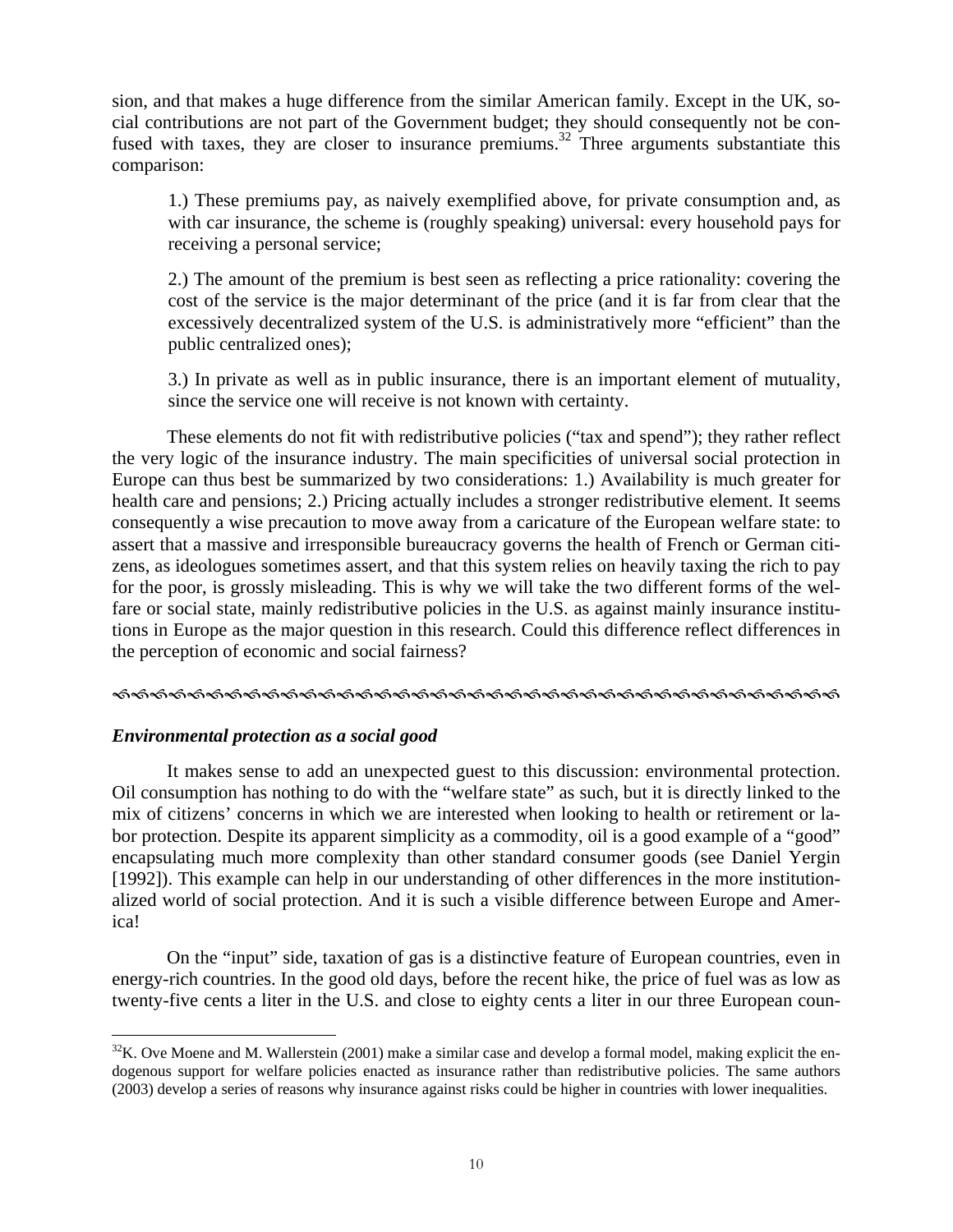tries. Turning to the output, I pick up carbon dioxide emissions as the environmental measure of consumers' and citizens' preferences regarding the environment: 19.7 tons per capita in the U.S., 6 in France (nuclear power), 8 in the UK and 10 in Germany (coal and lignite).

This could be seen as an interesting paradox. No one will support the idea that Europeans "love" these taxes, but the high price of gas is fundamentally accepted in Europe because "high tax" is well understood as an incentive for improving fuel efficiency; it is seen as an appropriate solution to the management of an exhaustible resource; and all this is linked to the question of global warming. It doesn't look like as a confiscatory tax; it's rather considered as a shadow price. Couldn't this be considered proper economic reasoning?

#### IIIIIIIIIIIIIIIIIIIIIIIIIIIIIIIIIIIIIII

This short survey finally adds four conclusions to the existing literature.

First, the idea of converging trends between the U.S. and the EU is not confirmed by the data; they simply illustrate a possible confusion between analytic and normative positions: it is clear that the social state in Europe urgently needs to be reformed; however, it is one thing to recommend reforms, it is another to explain the actual rationale of changes on both sides of the Atlantic, and convergence is not necessarily the winning argument in this regard.

Second, France and Germany<sup>33</sup> present many more common points than are usually seen; these two countries have been the political engine of the European project; on top of that, and despite their initial differences, the social fabric built during the second half of the twentieth century reveals very deep similarities.

Third, it is striking that the European social system, based on universal coverage, is not a kingdom of insiders fighting to preserve their privileges; the result of the social state is certainly built upon a strong influence of well organized labor and political forces but, as the data clearly demonstrate, actual access to social protection in contemporary industrialized economies is much more unequal when it is inspired by the idea of "targeting the needy."34,35

Finally, the form of the "welfare state" is as important as its extent: we want to understand why Europeans preferred designing institutions closer to a sort of non-market insurance industry than to a redistributive scheme. In other words, the question is not about actual choices (more or less redistribution) but rather why one continent offers one set of choices and the other

<u>.</u>

<sup>&</sup>lt;sup>33</sup>Whether this parallelism should be extended to "continental Europe" remains at that stage an interesting question.

 $34$ This is why I will not follow in section 6 the "Political Theory of the Welfare State" developed by Robert Goodin (1988), since he restricts welfare "to relieving distress among the neediest members of the community"; even if he does not object in principle to extending social benefits more widely, there are many broader questions here: are the truly needy a sufficient political force to get traction in the political process? are the means of targeting welfare to this population a source of bureaucratic mismanagement and an obstacle to citizenship? is the truly needy person still a member of the community? or a pariah? These are questions which clearly need further elaboration.

<sup>&</sup>lt;sup>35</sup>The American Political Science Association gives in its "Report on Inequality and Democracy" (2004) a possible reason for this situation: "citizens with lower incomes speak with a whisper that is lost on the ears of inattentive officials while the advantaged roar with a clarity that policy-makers readily hear and routinely follow"; the Report fears that "the historic accomplishments of the rights revolution are now threatened by widening economic and political inequalities." This is not far from Benjamin Friedman's remarks on the same issue. See also Martin Gilens (2004).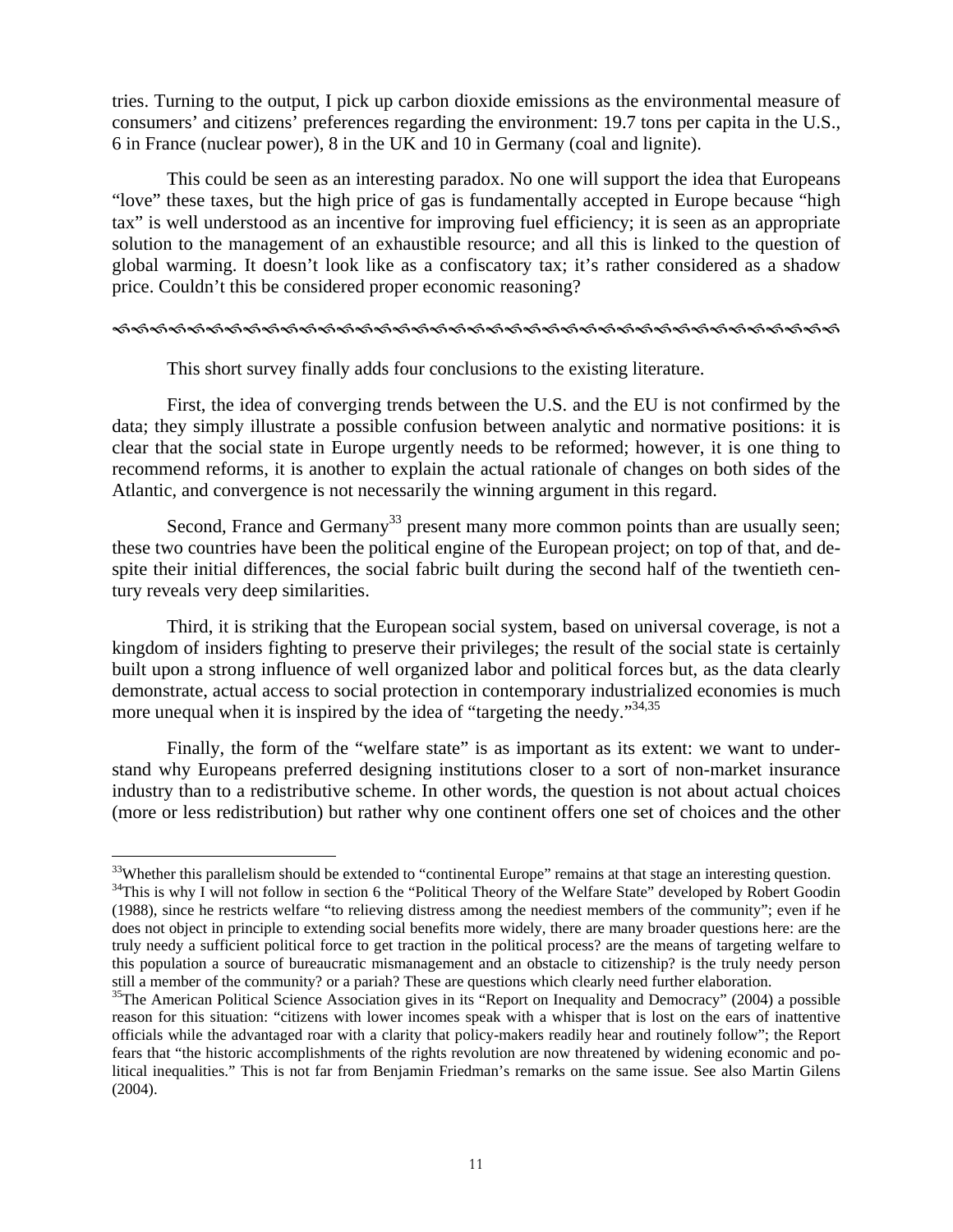another set. Now, what is the appropriate theoretical framework for understanding these preferences?

## **3. Questions for Political Economists**

As an economist, I would have liked to get economic explanations for these preferences. Very interesting aspects have been highlighted in recent research after this sort of issue clearly became a renewed center of interest. Olivier Blanchard convincingly described what can be understood as a "preference for leisure" by European workers; he also offered an already classic reference for describing what we know and what we don't regarding the specificities of the labor market in Europe, finally integrating factors like trust in industrial relations and civic virtues.<sup>36</sup> Alesina and La Ferrara, Alesina and Fuchs-Schundeln, or Benabou and Ok, among others, advanced different explanations of attitudes towards redistribution. The main result in this regard is that a "preference for social mobility" in the U.S. (real or supposed) is viewed as a substitute for redistributive policies. In the field of international trade, Pascal Lamy recently described statutory rules (technical standards, safety procedures…) as expression of "national collective preferences."<sup>37</sup> To cope with these issues, generally speaking, pure economic considerations are frequently viewed as not powerful enough;<sup>38</sup> other elements are clearly needed. Alesina and Glaeser elegantly refer these differences to different political institutions. Since political institutions in the nineteenth century were everywhere "conservative," they ask why conservatives in the U.S. have been able to maintain conservative institutions that were dramatically altered in Europe during the twentieth century. They point to a major difference in the ethnic fractionalization of the country, which has constantly been an obstacle to ambitious redistribution policies in the U.S. The chapters devoted to these two aspects are fascinating.

Back to economics. Alesina and Angeletos (2003) build a model describing interactions between social beliefs (another approach of collective preferences) and welfare policies. If a society "believes" that luck, birth or connections determine wealth, it will tax a lot, distorting allocations and making these beliefs self-sustained. If instead the society believes in the virtues of effort, it will choose low redistribution and in equilibrium the role of luck will actually be limited.<sup>39</sup> This is a fascinating story, exhibiting multiple equilibria depending on the vision the society has of itself. In this vein, I will precisely explore the foundations of different "beliefs" and how they turned into practical realities. Now, remember that America and Europe do not only differ in the extent of their redistributive policies. The European specificity, if any, goes beyond money transfers; it fundamentally involves the whole organization of major industries. This question is related to the respective roles of the market and the state. We turn to recent major contributions in this field.

We cannot underestimate in this regard the recent contributions of the "Varieties of capitalism" school. Peter Hall and David Soskice (2001) have developed a powerful representation of

<sup>36</sup>O. Blanchard (2004) (2005).

 $37$ Different visions of GMOs in America and Europe exemplify the point; trade negotiations on those obstacles prove much more difficult to conclude than about tariffs: interests invested in "preferences" are frequently more deeply rooted than traditional protectionist claims; see P. Lamy (2005).

<sup>&</sup>lt;sup>38</sup> According to Alesina and Glaeser, they leave us "almost completely empty handed."

<sup>&</sup>lt;sup>39</sup>Alesina and Fuchs-Schundeln (2005) propose another example of interaction between individual preferences and past social experiments in comparing the surviving preferences of East Germans for high levels of redistribution and describe their progressive convergence towards the western level.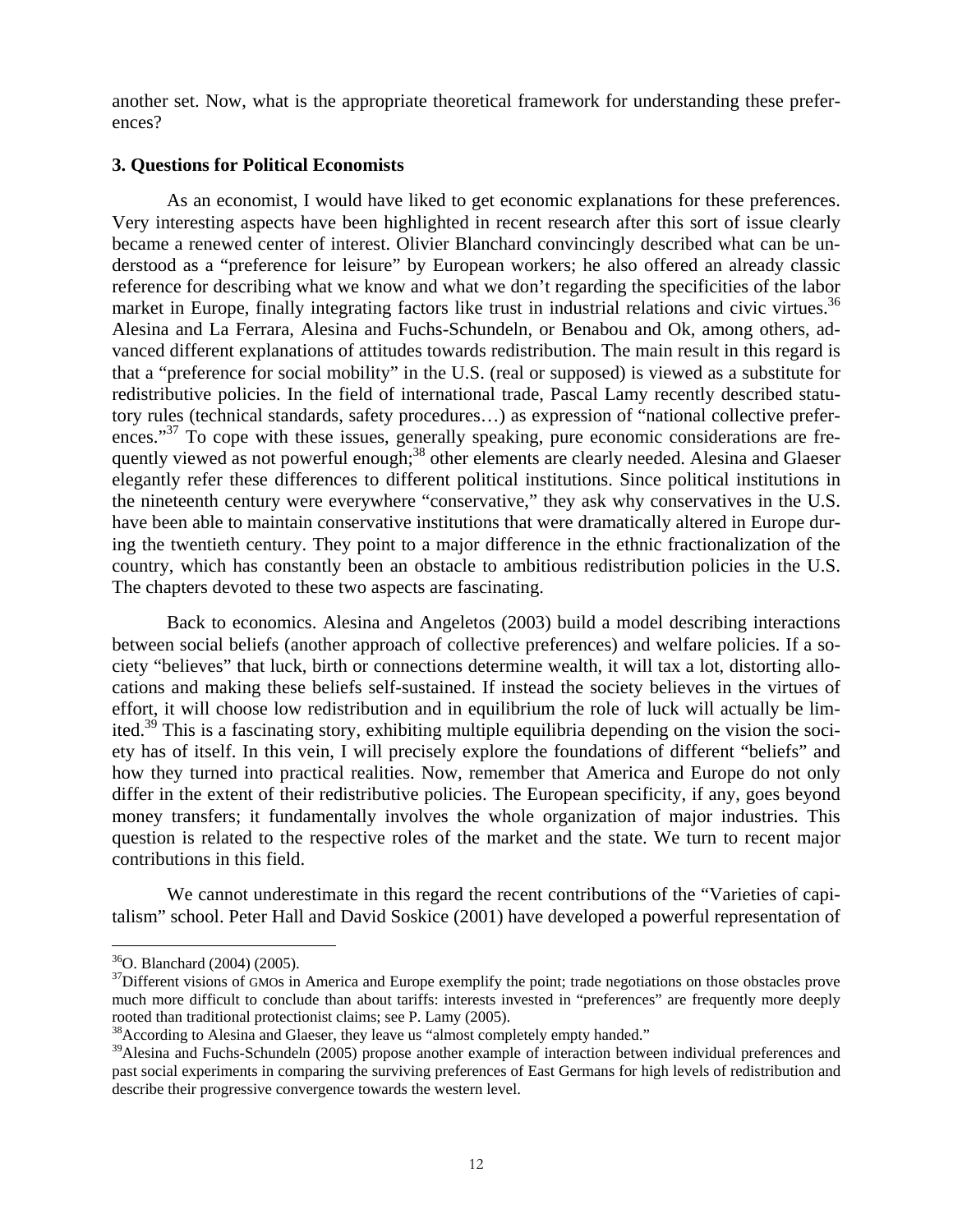the differences between "liberal" and "coordinated" market economies; they have built a firmcentered political economy that allows them to go step by step from institutions to behaviors and to strategic interactions between economic actors. This articulation of micro- and macrodeterminants of national differences certainly is a model for further research. At the heart of their demonstration is the difference between two education and training systems, based on general education in the U.S. or in the UK, on vocational training in Germany and, in a lesser way, France.

Following the same argument and closer to our own research, Torben Iversen (2005) has demonstrated how these differences in skill systems precisely generate different models of the welfare state. Skills are used as the basis of an asset theory of individual preferences, which establishes a connection among individuals' preferences, political choices and social institutions. This, again, is a model for those who want to elucidate the interaction of national specificities and external pressures in an era of globalization.

The different organization of the health or pension systems in America<sup>40</sup> and continental Europe notwithstanding remains a puzzle. Indeed, it can be argued that, after World War II, the American solution of the 1960s and 1970s could have been perfectly adequate to protect the interests of skilled workers and could very much have been implemented in Europe in the followup to the Marshall plan. General Motors employees were not so very different in this regard from Volkswagen's or Renault's. The fact is that, post-World War II, stronger forces have pushed workers, voters and governments in America and Europe to look actively for very different solutions;<sup>41</sup> these different forces do not seem to have exhausted their influence today.

We have made some progress in identifying useful tools in the recent literature. At its roots, the welfare state is concerned with correcting market forces when income distribution appears inadequate for exogenous reasons (the Musgrave argument). And that opens a wide area for political analysis; the danger here is of this interaction being wrongly presented as politics against markets. A more qualified understanding of the interplay between markets and institutions is consequently needed. "VoC" studies, which are presently the most promising path in this direction, make the economic agents able not only to play the market game but to frame the rules; if considered as strategic agents, workers and companies transform their environment. But the extent and the form of the European welfare state is not reducible to this explicit coordination of market actors.

It is now possible to clarify my position in the field of political economy. Correcting market forces and coordinating market actors are two eminent avenues for understanding the difference between America and Europe; a third way which I will explore now can be described as "circumscribing market solutions." The crucial difference we have emphasized lies in the extent to which market forces are trusted for delivering those particular goods with which the welfare or the social state are concerned. Different national preferences can shape different institutions that govern the production and circulation of goods in a large part of the economy. Now, what is so specific about those goods which Europeans, at least partially, subtract from market forces?

 $^{40}$ According to J. Richmond and R. Fein (2005), employer-based insurance – which is a peculiarly American institution – could very well be the result of historical accident rather than of deliberate policy. <sup>41</sup>More on this aspect in section 7.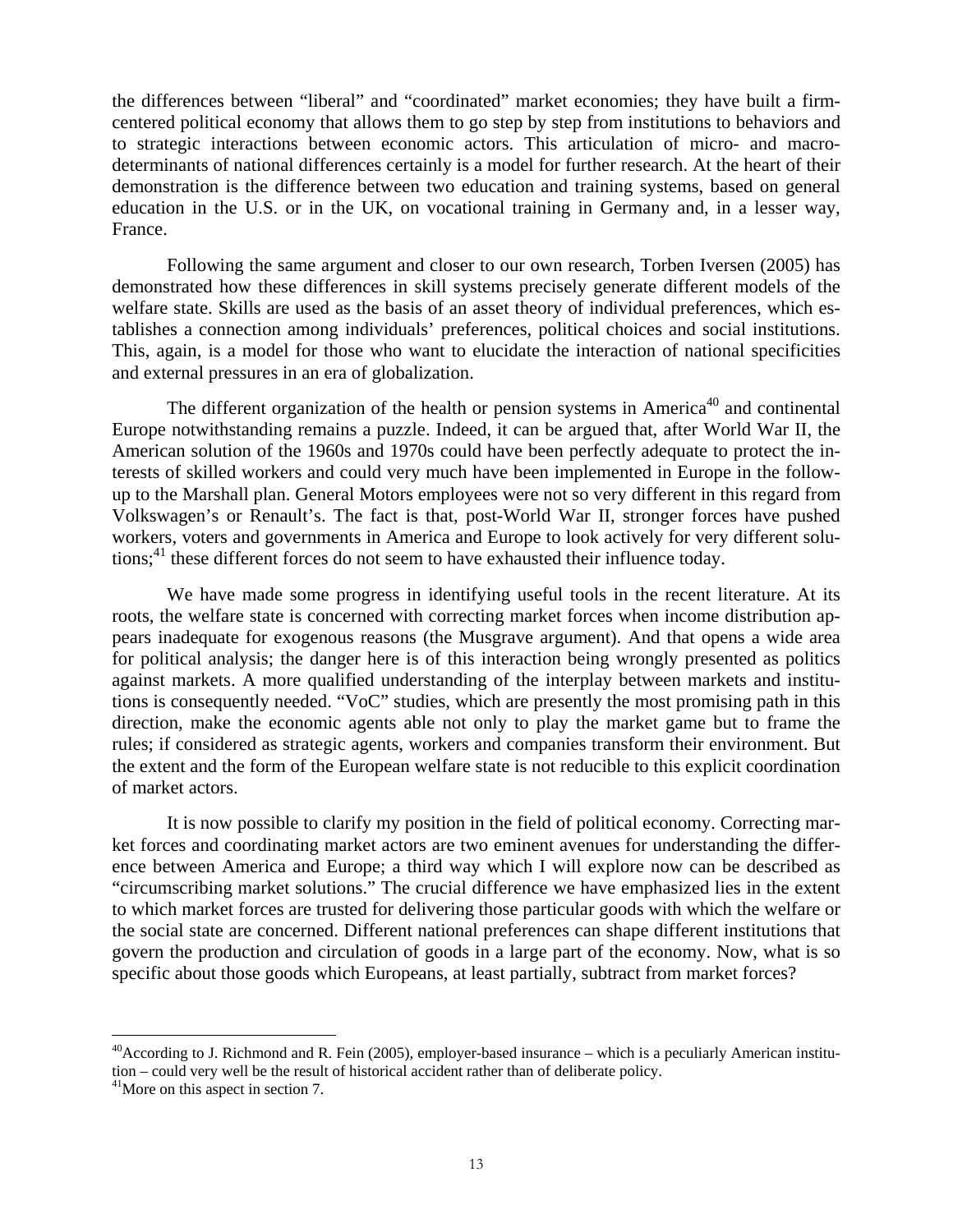#### **4. What's the Matter with "Inter-temporal Goods"?**

The beauty of the modern theory of value, as exemplified by Debreu's book, lies in its purity. Consider the starting point. The space of goods is {i}, the space of agents is {j}, the initial endowments are {wi,j}, no need to elaborate, that's self-sufficient. And that has also been sufficient to fuel innumerable developments. The extraordinary power of the theory lies in its coherence and constructive potential. By the way, with this model, we also inherit a vision of the economy composed of a flat continuum of goods. But what about health? Pensions? Jobs? Global warming? Should we more precisely qualify those goods identified in the previous sections?

Economists have developed a long series of sub-definitions about goods. In pursuit of different goals, they have distinguished commodities, inferior goods, luxury goods, durable goods, capital goods, traded goods, public goods, merit goods and illegal goods, to enumerate only a few of them. These typologies have mainly practical purposes: organizing statistical data, studying behaviors, designing policy recommendations. But recognizing the wide diversity of goods immediately raises important theoretical questions. Suffice it to mention the names of Veblen or Duesenberry – and the persistent relevance<sup>42</sup> of their contributions – to remember the complexities underlying the very notion of the space of goods as soon as we leave pure market considerations and put behaviors into their social context. Modern political philosophy suggests two major reasons why we have to be more careful with those goods which are deeply involved in the social fabric.

Promoting some sort of egalitarianism is at the core of any normative theory. In purely economic terms, fairness is a matter of redistribution – which means monetary transfers. But normative theories of justice put emphasis on a different approach when considering that certain goods are of central concern: income and wealth naturally, jobs and educational opportunities, health care and retirement and, more fundamentally, autonomy and self-esteem, power and authority. John Rawls certainly played a leading role in opening up this new avenue when introducing the idea of "primary goods," followed by Ronald Dworkin asserting the idea of equal access to resources. Serious difficulties immediately arise, which nourished a huge literature. There is, for example, no canonical list of primary goods, and only the idea of a "list" of primary goods – whose distribution has to be optimized in some sense – directly, raises the question of aggregation.<sup>43</sup> I do not engage in this debate and will rely on Miller's appreciation that there is "a movable boundary between justice-relevant and justice-irrelevant goods, the position of the boundary depending partly on the technical capacities of our social institutions and partly on the degree of consensus that can be reached" within this community (more on that later). What we get at that stage is only a pressing invitation to depart from pure monetary/redistributive considerations: when fairness is at stake, what matters is access to certain goods.

Now, taking those goods seriously invites us to go further than initial resources. Adopting a Rawlsian position at best offers, as Amartya Sen pointed out, a truncated approach to egalitarianism. Focusing on the initial distribution of goods (or resources) is important but instrumental. Life is a process, economic life is a "cycle" – as economists frequently assert – so that initial

 $42$ Schor (1998).

<sup>&</sup>lt;sup>43</sup>John Roemer (1996) categorically asserts that "finding an index (of primary goods) is a problem that Rawls does not solve … and it is a serious problem, for on it hangs Rawls's claim that his theory is non welfarist"; Marc Fleurbaey (2002) adopts a more nuanced position. More on this in section 5.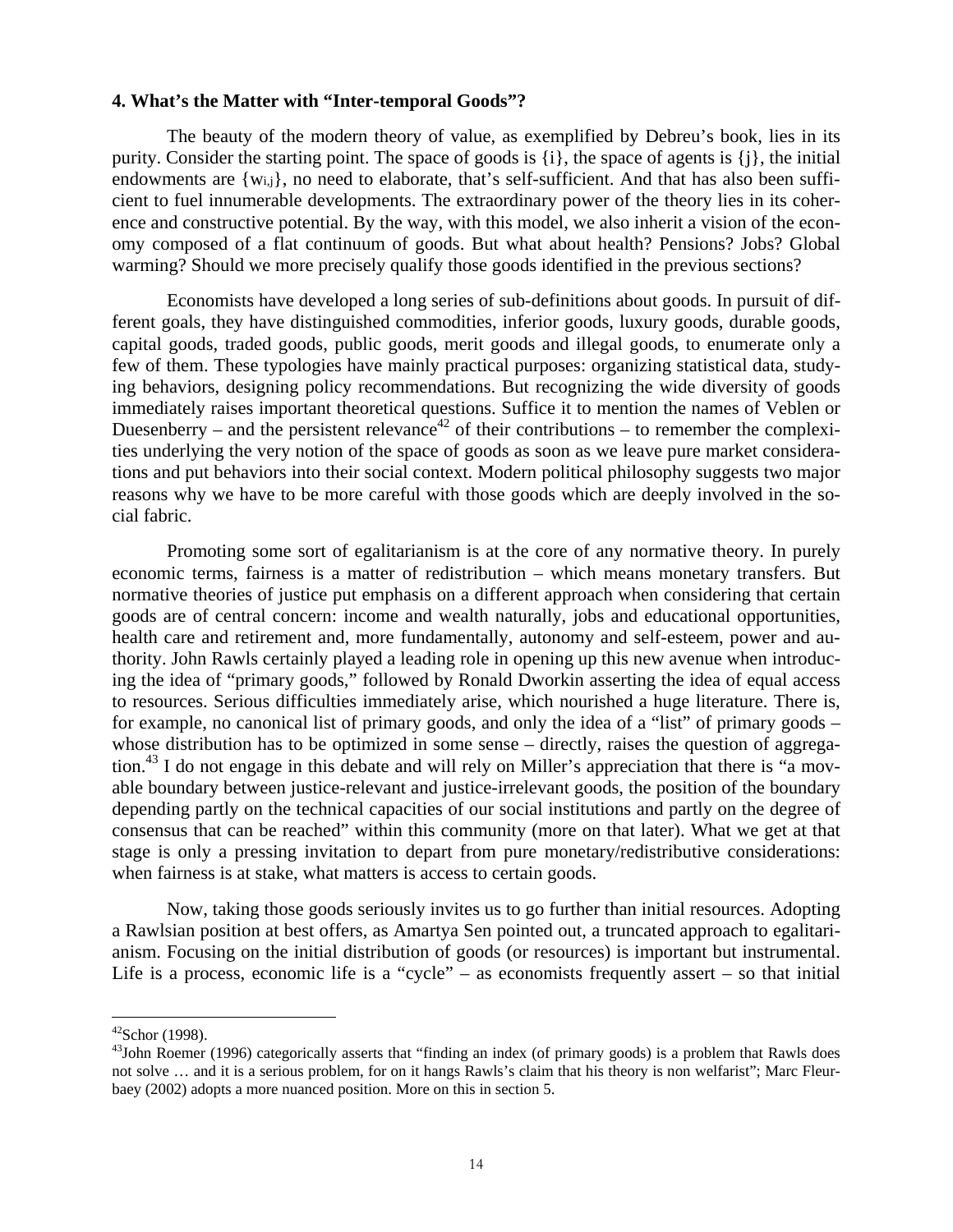conditions, even under the best considered set of initial conditions, are no proper criterion for social justice. Even if there is no easy metric for assessing the different aspects of a good life, you need to refer to what a person does with her initial endowments or goods or resources. Looking for deeper foundations for justice, Amartya Sen introduces capabilities and functionings: you must consider not only availability of resources but the capacity to use them appropriately, not only freedom to choose between different goods, but freedom to build the set of options within which choices will be made. It's no surprise that, when making a rare reference to historical situations in this book, A. K. Sen chooses to comment on the famous Franklin D. Roosevelt speech on the four freedoms. Freedom of choice as a consumer is one thing; more important is freedom to act as an agent.<sup>44</sup> Anyway, that leads to a focus on how economic life tends to expand or to restrict opportunities beyond preexisting constraints. What we get here is a pressing invitation not to limit our vision to the initial situation understood as a first round when consumers fully make their inter-temporal plans; the entire economic game is not settled at the beginning. Referring to capabilities and functionings rather calls for a vision based on lifetime sequences of risks and opportunities, including permanent interactions with others and future decisions depending from irreversible consequences from the past as well as from unexpected situations and changing horizons.

Without further elaboration here, we recognize that modern political philosophy introduces powerful theoretical arguments to distinguish {i} goods, whose production and distribution is without ambiguity properly ruled by market forces, from {I} goods whose very special feature is to have powerful inter-temporal and inter-personal properties: your future very much depends on what decisions you make today concerning acquiring skills, protecting your health, preparing for your retirement or preserving the environment, and that is naturally truer regarding your children. For these reasons, I will from now on call "IT-goods" those goods for which fairness and efficiency considerations have to be put in balance.

From an economic perspective, connecting today's decisions with their medium-, long- or very-long-term consequences injects a lot of uncertainties into the decision process of any agent and in the supply/demand adjustment of any market. Remember that supply/demand adjustments are at their best when there is a simple metric – a price which summarizes all the needed information for both participants – and it is doubtful that is the case here. Two major considerations actually derive from the inter-temporal nature of IT goods, which clearly explains why designing arrangements to govern their production and distribution is a preliminary issue preempting actual choices.

First, huge difficulties face our standard consumer when preparing his decisions; many of the well-known restrictions facing the study of optimal individual behavior or the proper func-

<u>.</u>

<sup>&</sup>lt;sup>44</sup>This is an ideal which is very much present in the American tradition of the "self-supporting man." Michael Sandel (1996) shows how strongly connected in this tradition were the notions of free labor and independent citizens; he interprets the erosion of this tradition in the middle of the nineteenth century and proposes an extremely interesting discussion of how the typical wage earner of big industries – losing his position as a free laborer – had been later restored as another expression of American values; free contract with the employer would finally be substituted to self-employment as proof of an unaffected independence (this discussion can interestingly be connected to what is said in section 7 concerning the role of the Supreme Court in labor contract cases at the end of the nineteenth century, in particular the Lochner case). Finally, the expansion of the Keynesian economic policies after World War II is viewed by Michael Sandel as an impoverishment of citizenship and freedom which calls today for a renewed civic virtue.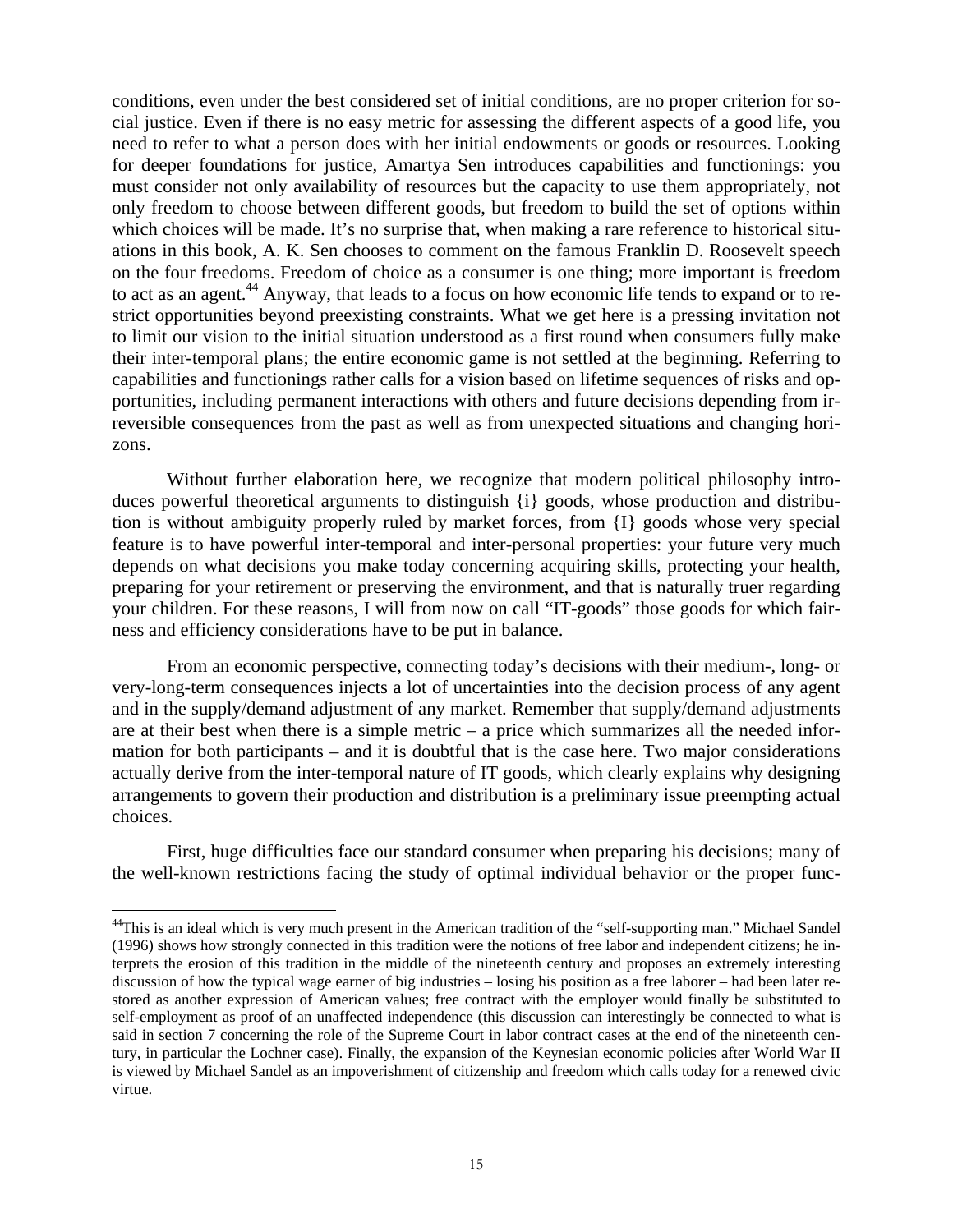tioning of competitive markets apply. *Information* is incomplete or costly or difficult to use properly. In this precarious situation, our educated consumer faces nothing but *uncertainties* about future needs on the labor market, future returns on financial assets, future therapies to cope with progressively deteriorating health, future consequences of global warming. As we very well know, commensurability is the prerequisite of any rational theory of choice. If agents do not know the attributes of goods, economics clearly recognizes that we have to devote costly resources to measure and monitor them. In sort of a D. North's tradition, this is a sufficient argument to introduce institutions as necessarily completing market forces and consequently embedding different conceptions of fairness.<sup>45</sup> Finally, many of these decisions introduce a flow of externalities which is at best poorly reflected in the present parameters of choice. Here is a case for cautiously using the market as a tool to govern these goods.<sup>46</sup>

Second, IT goods have dynamic properties: they not only connect present and future levels of utility or well-being or whatever, they contribute to defining who you will be tomorrow, what you will prefer, most importantly what your opportunities will be. For the different individuals in a community, their life-cycle story is not appropriately represented as a series of curves which you could derive from individual {1} to individual {n} through linear transformations; initial conditions and available choices give better or worse chances to get good jobs, to maintain a healthy way of life, to offer your children a good start, to prepare a gratifying retirement. It is consequently no surprise that IT goods have strong and inevitable retroactions on equality. In those situations where market considerations alone decide your access to IT goods, access will be grossly unequal and, at the bottom of the ladder, your future opportunities will likely be severely reduced.

We have argued that individuals differ as much in their initial endowments as in the subsequent options they face and the way they will be able to react: similar situations will mean opportunities for some, constraints for others.<sup>47</sup> A suggestive presentation could refer to a production function of anyone's life path: anyone has an initial endowment, faces technical possibilities and his choices supposedly put him on the efficiency frontier. Referring to this parabola, my point here is that the appropriate production function is not a neoclassical one: I would preferably refer to a sort of endogenous theory of individual functionings: the better you start, the best use you make of available choices, the greater the rewards in the struggle for life. . . . And the more the resulting society comes close to a dynastic one where increasing social differentiation is the rule, social mobility the exception. $48$ 

 $^{45}$ Properly deciphering the environment is a major prerequisite of the rational choice theory, as H. Simon demonstrated. Subsequently, D. North (1990), the Nobel Prize winner, argued that measurement and enforcement costs are the sources of political, social and economic institutions. There is probably no better example than the healthcare industry in this regard; more generally, IT goods are clearly extremely complex in these two aspects, measurement and

enforcement: efficiency, and not only fairness, require institutions  $\partial a$  la North. See following footnote.<br><sup>46</sup>The "mess" of the private healthcare system in the U.S. is not only recognized, (see Richmond and Fein), its excessive costs – as compared with foreign countries as established by the GAO – are clearly attributable to the inefficient private structure of the industry. With European eyes, the affection of U.S. society for its health system remains something more ideological than pragmatically informed: this is clearly exemplified by J. Cogan , R. Glenn Hubbard, and D. Kessler (2005)

 $47$ Jacques Mistral and Bernard Salzmann (2006) follow this line to give an interpretation of the flexibility of the U.S. labor market.

 $48$ Referring to special episodes of economic history could be illuminating in this regard: the Gilded Age, also designated as the age of "robber barons," provides a lot of spectacular stories illustrating this idea of divergent life paths;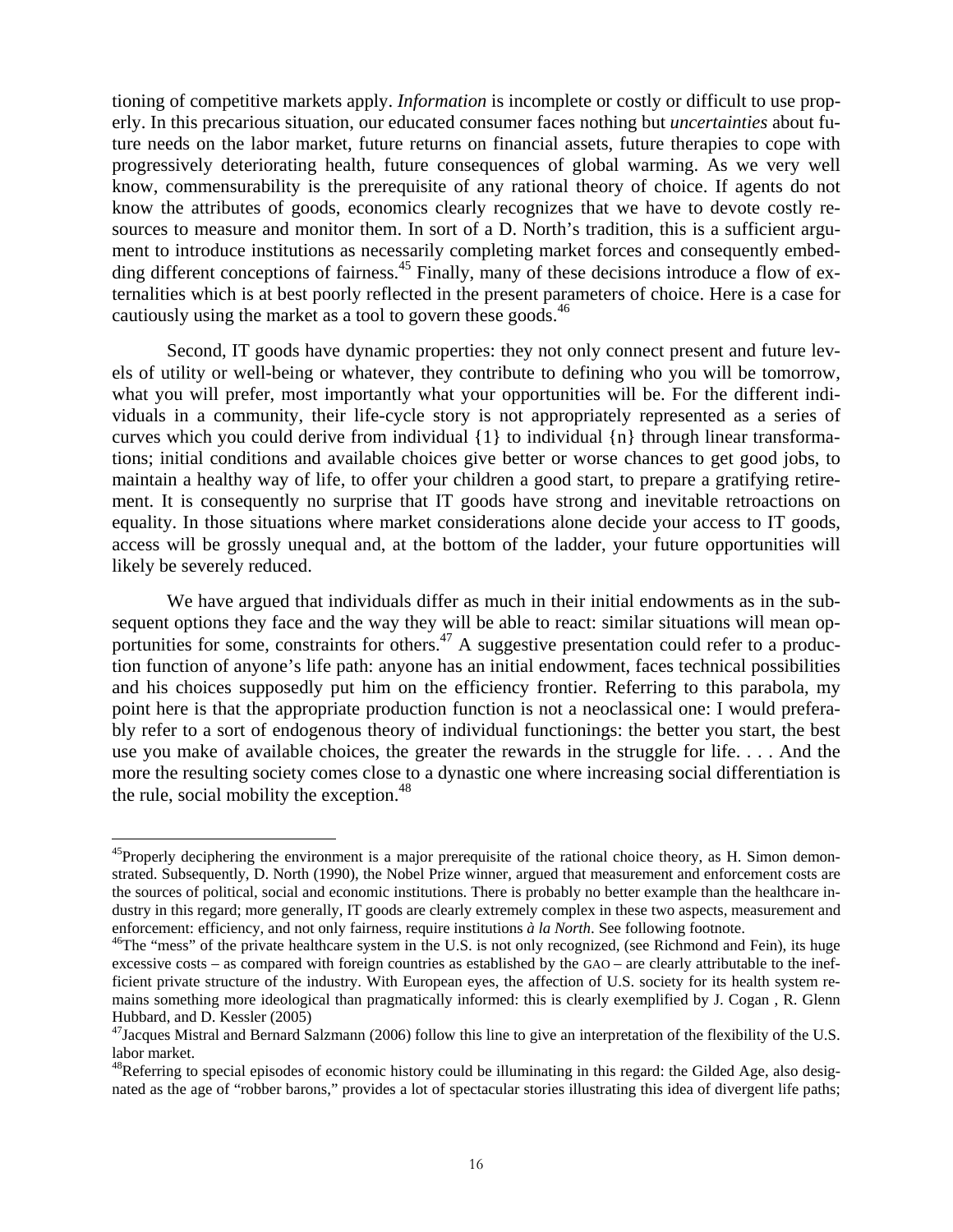In short, IT goods can be the engine of divergent life paths, they are also powerful tools for implementing social fairness; in any case, they are not neutral intermediaries unambiguously delivering a general and fair equilibrium. For this reason, the nation as a whole is strongly interested in controlling these forces, which can endanger any vision of justice. This is clearly a case for introducing fairness considerations not only into individual choices, as altruist motives would suggest, but directly into the very framework of individual choices. This is why we turn now to institutions.

#### **5. Institutions as Embedded Preferences**

Taking "Collective Preferences" seriously is a demanding task because this is a particularly suspicious concept: what are "preferences"? How could they be "collective"? Let us start with the second question.

Aggregating individual preferences always bears the burden of original sin since the Arrow theorem. A huge literature developed to bypass the difficulties of aggregating individual preferences. Three of those efforts are valuable benchmarks in this research: 1.) the social welfare function of Harsanyi (1955); 2.) the dual "selfish-altruist" self-invented by Margolis (1982); 3.) the social ordering function of Fleurbaey and its implications for just institutions (2002). Interesting as are these efforts, aggregation of individual preferences as regards this research ends in a deadlock: as discussed earlier, the social European state is not a question of altruism, anything "collective" in the European welfare state does not derive from aggregation.

Preferences as well are recognized as an ambiguous concept. If we speak about choices, we can entirely dispense with this idea. On the other hand, there is the temptation to look to something "deeper" in some sense that lies behind and could explain actual choices.<sup>49</sup> Attempting to use preferences as an abstract basis for rational self-interest actually proves disappointing. We have every reason to think that preferences are shifting, that they depend on social norms, legal rules and endowments: presupposing given preferences does not help anyway.<sup>50</sup> Preferences are dependent on a context, that's why economists retreated to revealed preferences. Should we consequently get rid of collective preferences?

Now, let's take a different approach: conversely, could the context be dependent on preferences? After all, institutional and legal arrangements are precisely the means a nation uses to reach certain goals. People choose and act in this regard through elections, parliament and government. This is the way eventually to articulate the respective spheres of the market and of public institutions: property rights, competition, and profit rule in the former; a workable conception of equity, a Weberian bureaucracy,  $51$  and political accountability in the later. But wait a minute: why should we be considering political solutions to essentially economic issues?

It is true that healthcare is nothing less than an industry: it is all about costs, investments, drugs, skills, research, management on the supply side and individual choices on the demand

Hearst Castle in California has possible parallels in Europe (Neuschwanstein, for example); the latter is a political story of the past, the former, a pure product of modern economics.

 $49$ Cass Sunstein (1997).

 $50$ Even within a purely welfarist view, one might explore the idea that promoting welfare is not only a matter of satisfying given preferences but is also a matter of promoting certain types of preferences.

 $51$ The reference to Ezra Suleiman (2003) is more than appropriate here.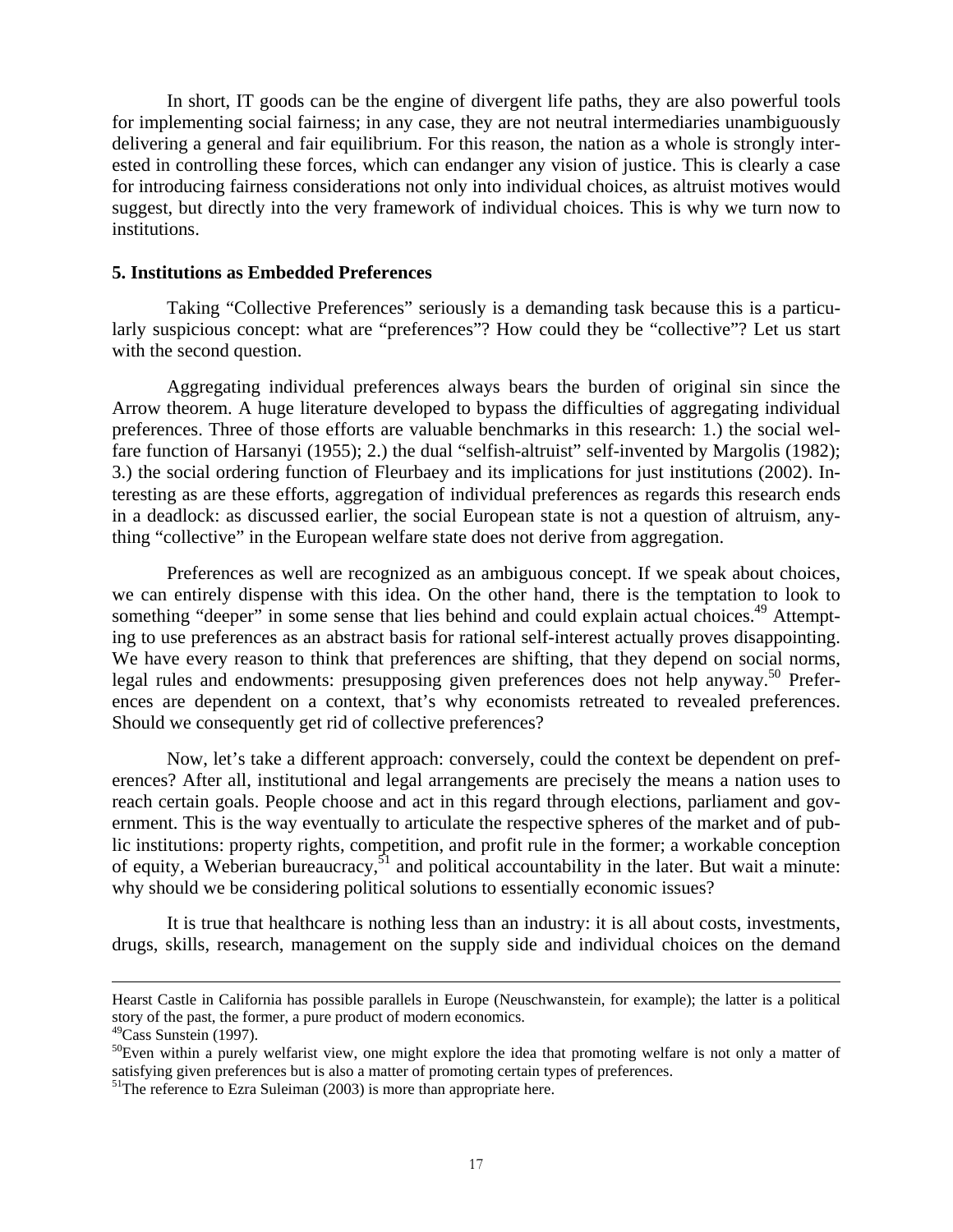side. Pensions as well seem to be the quintessentially financial problem of a life-cycle, a matter of financial products and personal responsibility. True enough, but, as emphasized in section 2, there is a choice here between mainly private or public provisions in organizing insurance pro- $\gamma$ grams<sup>52</sup>. This is the point where economics and politics interfere, and this has become one of the most active research areas in the last decades; Persson and Tabellini (1998) have offered an outstanding contribution to this field to which I refer now.

Political economics precisely explores questions raised by economic policies in modern democracies: typically, what determines the size and form of redistributive programs or the extent and type of public goods provision. These are seemingly the sort of positive questions I am dealing with in this research, questions about the way policy works, not the way it should work. These models bring analytical clarity into some aspects of the political process (the median voter, the role of special interests…), they also deliver unambiguous conclusions regarding how electoral politics interfere with economics and I'll briefly mention two of them. A well-known result of this literature is that the size of redistributive programs increases with pretax income inequality. This seems quite intuitive if we consider that the median income is lower than the average income;<sup>53</sup> in that case, democracy is a way to express the interest of the middle class personified by the median voter.<sup>54</sup> About pensions, people's preferences are supposed to be monotonic in age and income, older and poorer voters are always preferring a higher value of pensions; consequently, the model predicts that pensions will redistribute from the rich to the poor (the median voter effect again) and from the young to the aged at the expense of future generations. Connecting this sort of prediction with actual situations proves demanding; we can certainly expect from further research a better consistency between the models and the data.

But a more serious limitation of this approach has a particular significance for this research: political economics build models where agents decide within existing political institutions. Persson and Tabellini, for example, underline that "they refrain from seeking positive explanations for the structure of these institutions." I agree with them that institutions are a product of history and that they are slow to change. The analytical consequence of this restriction is that these interpretations are designed to describe – or recommend – marginal changes within given or between similar political institutions, not to compare significantly different political institutions, which is precisely what is at stake in this paper.<sup>55</sup> In other words, we are invited here to distinguish carefully between two models, voters deciding a parameter (for redistribution, for pensions…) within a given framework and voters, in some sense in a preexisting situation, de-

 $52$ I disagree in this respect with Michael Walzer (1988), who summarizes the welfare state "as a system of nationalized distribution, out of private control and now provided to all," even if this condemnation is pronounced in the name of a highly idealized ambition of personal autonomy and voluntary mobilization, the later proposed as a way "for citizens to control and shape the delivery of welfare services." 53This is the well-known result of Richard Meltzer in 1981.

<sup>&</sup>lt;sup>54</sup>More precisely, it is interesting here to refer to the comments of Persson and Tabellini, who carefully distinguish this measure of income inequality from other ones; would extreme poverty and extreme wealth coexist, the interest of the middle class would be different from those mentioned above; Persson and Tabellini do not refer to the recent trends in income distribution in the U.S., which could be possibly interpreted that way.

 $55$ Take pretax income distribution: income inequality (measured by median/average income) is higher in the U.S. than in Europe (section 2); the model we have briefly quoted in the text predicts that redistribution should be higher in the U.S., in opposition to the actual situation. We do not infer that the model is "wrong," we recognize that it is not designed to explain this difference. T. Iversen and D. Soskice (2005) make a good step toward explaining (mainly through proportional representation) the frequently commented on positive correlation between more equal distribution and high levels of redistribution.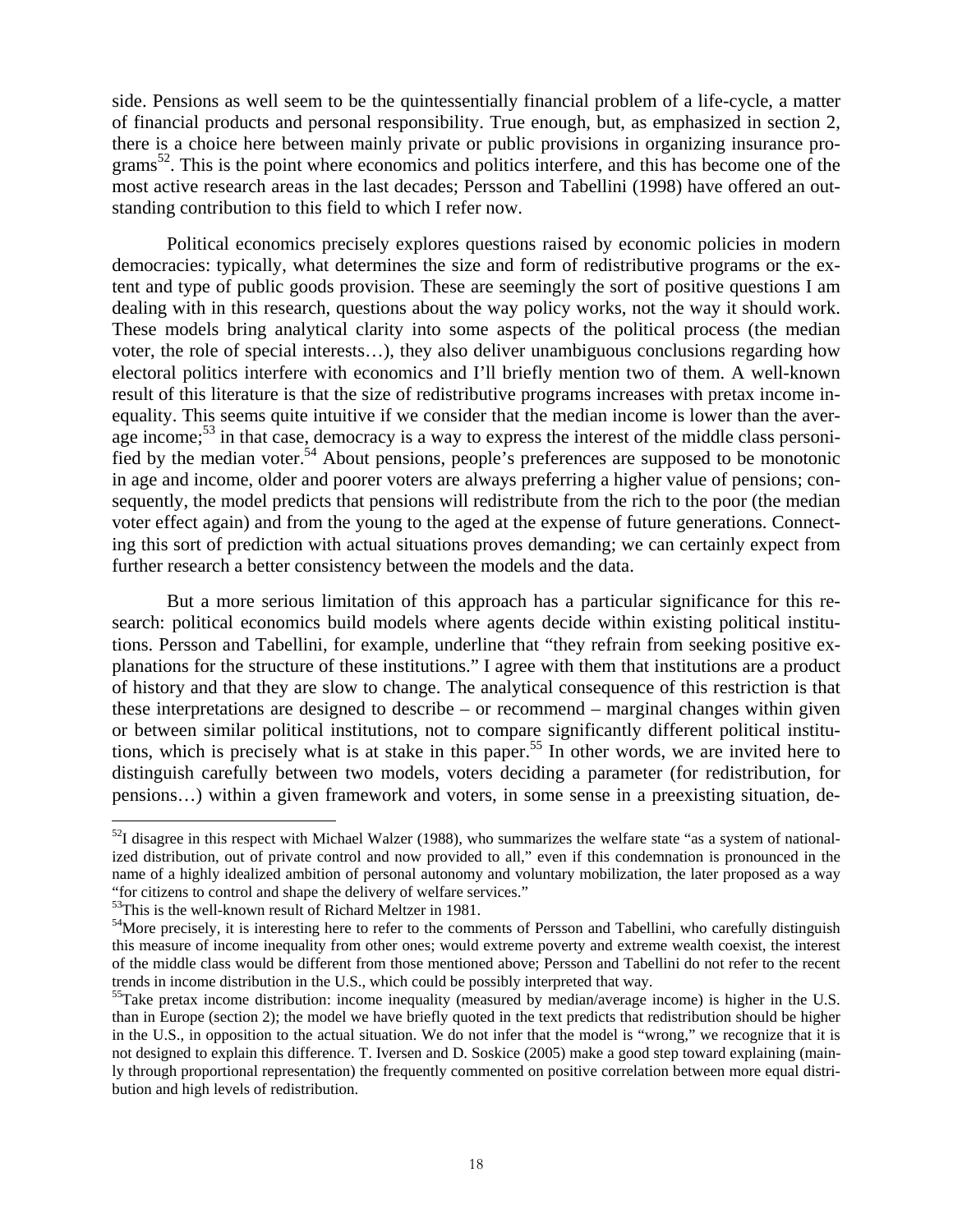ciding what will be the framework for their future choices. This distinction is more than helpful to go a step further in our understanding of how different sort of policies or institutions can reflect different conceptions of fairness.

Preferences are an ambiguous concept insofar as they are conceived as a background for individual rational choice; they have a very different aspect when they are seen as part of a democratic process which does not make choices, but fixes the institutional framework for individual choices. At that stage, we come back to Rawls, according to whom the subject matter of social justice is precisely the basic structure of society understood as the major institutions that "distribute fundamental rights and duties and determine the division of advantages from social cooperation." By major institutions, he understands "the political constitution and the major economic and social arrangements … [that] taken together as one scheme … influence their life prospects [and] what they can expect to be." In a market economy, consumers express choices in the market place; in a democracy, citizens precisely express judgments about the preferred organization of the economic structure. Politics clearly balances between diverging interests (poor vs. rich) but has a more prominent and exclusive role in solving collective action problems. Individual agents have little control over social norms, social meanings and social roles. When it comes to design and embrace a sense of fairness, they face a collective action problem which is at the roots of democracy.56 Political deliberation and decision is the democratic way to deliver a considered judgment about justice; enacting law is the way to make it a social reality. These will be the themes developed in the two following sections.

Collective preferences, as I understand them in the present exercise, finally have nothing to do either with the aggregation of individual preferences or with bargaining in a political arena. Building a social safety net is not a question of altruism but, for everyone, of considered interest. Citizens make judgments not only for themselves but for the entire community. Politics is a place to translate aspirations and principles as well as interests and conflicts into practical arrangements, this is where individual and collective interests mix. As voters, citizens naturally express their own interests but they also express a sense of the public good. In these conditions, a social insurance system appears not only rational but possibly desirable.

As an aside, referring to the veil of ignorance appears here as a suggestive idea. By this, I refer to an initial position where there are known knowns (the high cost of health or education), known unknowns (life expectancy or financial returns) and one major unknown unknown: voters are ignoring how successfully they will perform in the economic game. Endowed with a rational expectations model of the dynamic properties of IT goods, voters could rationally express their preference for institutions which will circumscribe market forces and consequently guarantee a level playing field during their life cycle. I clearly recognize that this is suggestive rather than demonstrative because of the well-known limits of the veil methodology (which in effect were recognized by John Rawls himself). In "Political Liberalism," John Rawls asserts that it would be a mistake "to suppose that justice as fairness attempts to select principles of justice purely on the basis of a conception of rational choice as understood in economics or decision theory": there is a question of judgment, not only of rationality. We consequently need to look elsewhere if we

 $56$ Jon Elster (1989) is an interesting introduction to the difficult questions raised at this intersection of collective action and social norms. It is not surprising that his reflection for this book started from an investigation about the Swedish welfare state.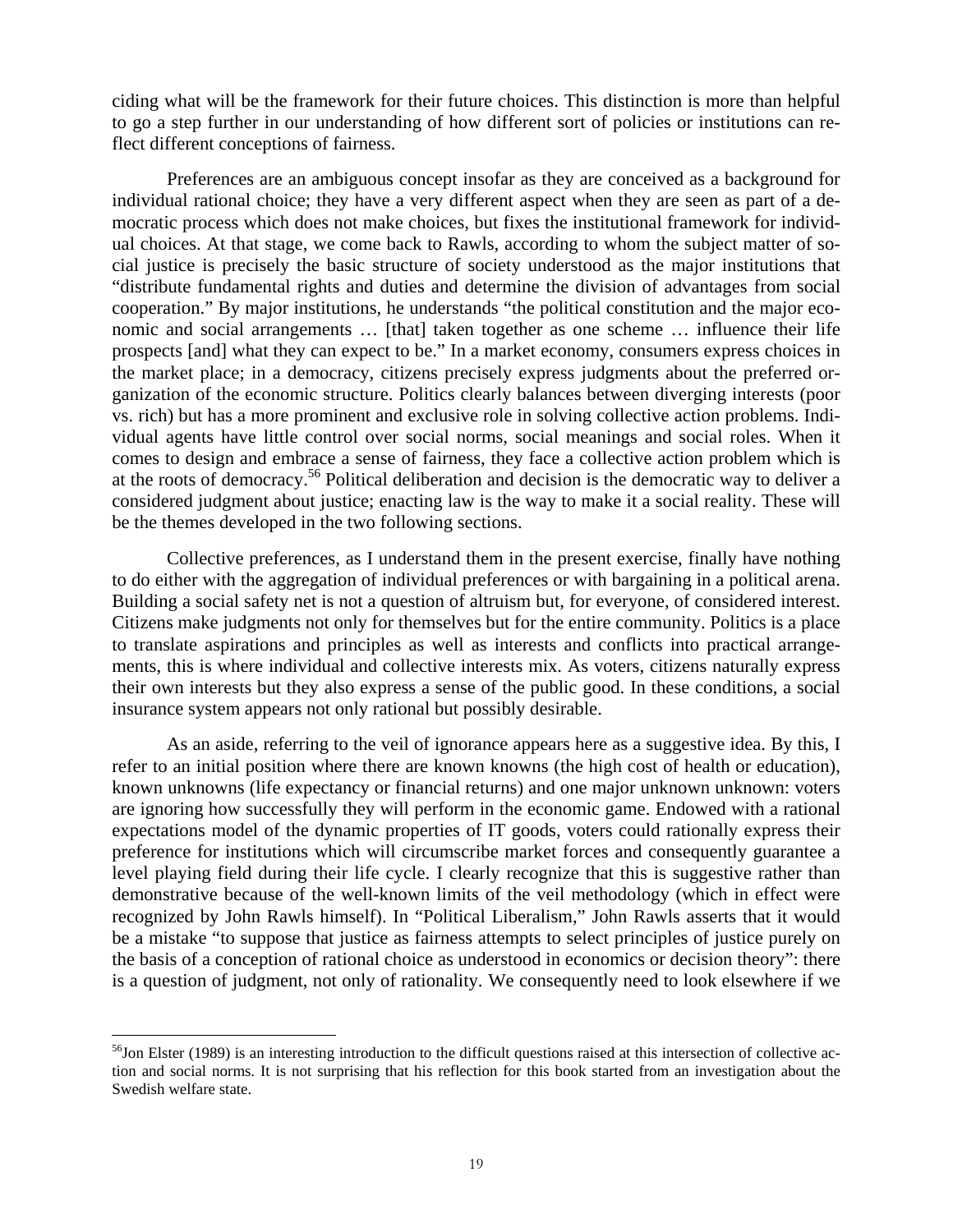want to elucidate the origins of different conceptions of the public good. The following section is devoted to a first exploration of this issue.

#### **6. Two Roads to Fairness**

Until now, I have argued about the possibility for a nation democratically to prefer subtracting the production and distribution of certain goods heavily loaded with egalitarian concerns to market forces. Does that necessarily mean that societies which circumscribe markets would be more "fair"? Does this imply that the political sphere is more "democratic" than the market? The answer to both questions is no: it all depends on the conception of the public good. Now the fascinating question is: what is the basis for such different collective preferences? Can we really conceive of two widely different and well articulated conceptions of the public good? Here, I need very precisely to distinguish between the empirical and the theoretical aspects of these questions.

I am afraid that empirical observations, even if they are well-inspired and not polemical, do not go very far. It is probably fair to summarize many available descriptions as emphasizing American<sup>57</sup> as well as European "exceptionalisms." The huge superstructure of the welfare state in Europe is frequently understood as a product of the increasing influence of social-democratic ideas after World War II, a very special set of circumstances in history. A surprising point here is that conservative parties in Europe – except in the UK under Mrs. Thatcher<sup>58</sup> – never succeeded and never even really tried to push back the tide of social expenditures and regulations. Europeans' attitudes clearly seem more deeply rooted than simply in partisan political differences.<sup>59</sup> By contrast, the narrowness of welfare policy in the U.S. is attributed to a lack of popular support<sup>60</sup> largely due to specifically American ethnic character.<sup>61</sup> Well, with two exceptionalisms, isn't one in excess? Anyway, the striking aspect here is not so much the extent of the welfare state as its institutions.

I consequently dismiss the two most frequent views in the public debate: 1) that Europe is the model of a civilized capitalist economy, mixing market efficiency with social considerations to which the U.S. remains strangely hostile; 2) that the U.S. is the model of a market-driven economy, a model that Europe has never been able to adhere to, with dangerous consequences for its future now that globalization forces have been unleashed. Such generalizations are oversimplifications. Looking at America and Europe is not only a question of practical curiosity and media reporting. Could such significantly different preferences have only accidental, circumstantial explanations? This is an invitation to develop a theoretical argument. If you accept the idea that both continents share the same founding values,  $62$  could it be that these values are enshrined into two different systemic interpretations?

 $57$ Louis Hartz (1955) remains a good introduction to the idea that "the American experience is unique."  $58$ For reasons which I will make explicit in another piece.

<sup>&</sup>lt;sup>59</sup>It has been previously observed that Christian Democratic parties played a prominent role in the conception and implementation of the social state in Europe; if there is any single term to summarize the European way, it is probably "Sozial-Marktwirtschaft," which was carved out by Ludwig Erhard.<br><sup>604</sup>It didn't happen there" is the well-known title of Seymour Martin Lipset's essay to explain "why socialism failed

in the U.S."

<sup>61</sup>Martin Gilens (2000).

 $^{62}$ They are "the free world," as recently emphasized by Timothy Garton Ash (2004).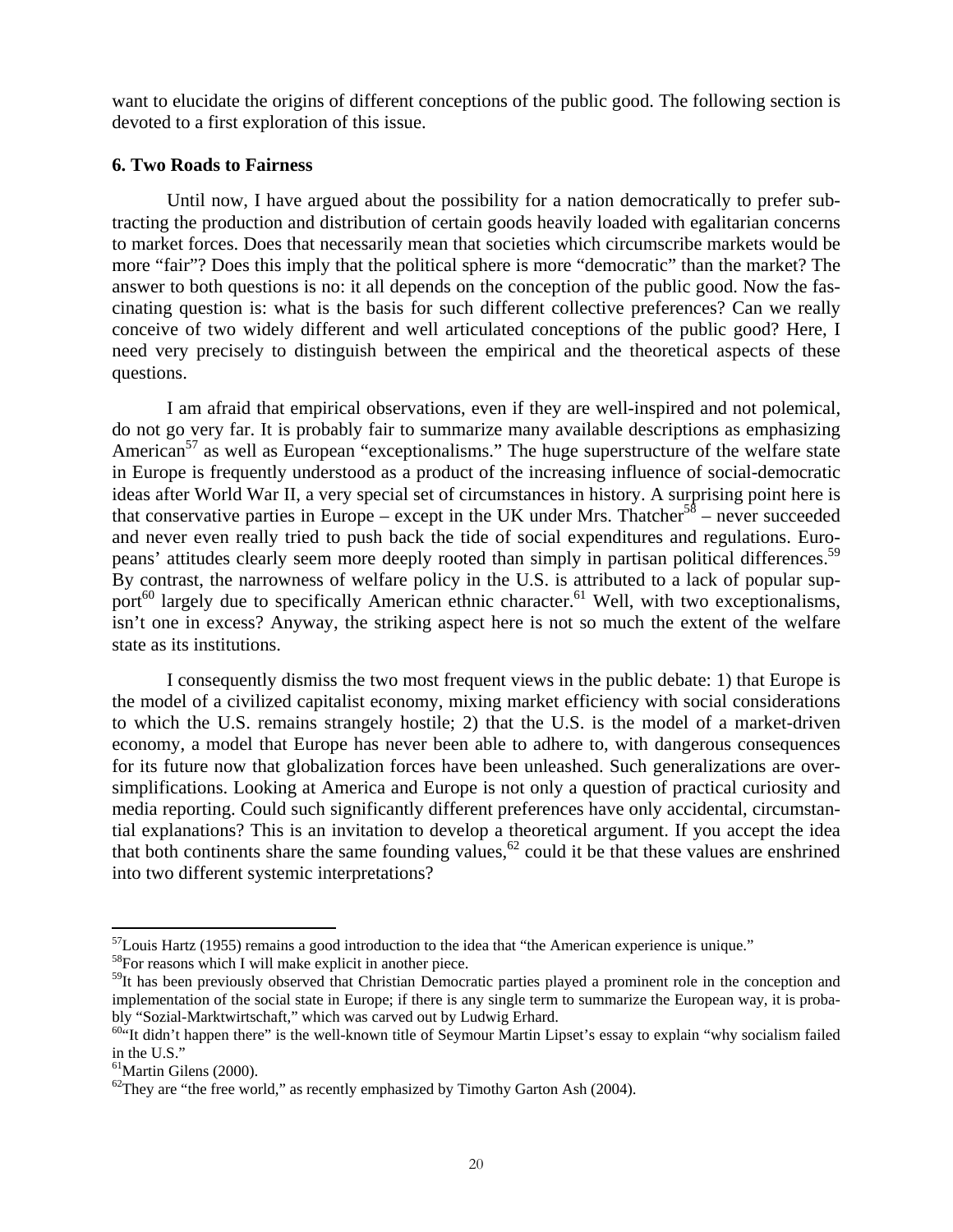Western culture is based in this regard on the two concepts of Liberty and Equality.<sup>63</sup> This really is a big picture, but nations necessarily have their deepest roots in a profound vision of the social good, whatever the difficulties of its implementation. As regards the social fabric, the vision is about justice. Some sort of patriotism *à la Renan*, a shared attraction towards religion can certainly fuel a deep sense of community which can have an effect on equality. Patriotism and religion<sup>64</sup> certainly have a role, sometimes a major one, but it is difficult to see them as the cement of present modern democracies.<sup>65</sup> And democracy is precisely the political system in which voters can check the (relative) adequacy between their shared values on the one hand, and individual liberties and government action on the other. Could it be that, growing from the common trunk of western political and moral philosophy, two different articulations of liberty and equality emerge in the modern world? This question cannot be answered in a simple empirical way; what we need to do is to develop two models making explicit the coherence of the whole set of concepts which embodies these basic values.

Gertrud Himmelfarb (2004) recently gave a new and vibrant freshness to the idea of "two different roads to modernity"; this is stimulating reading because the case for this theoretical distinction cannot be made more forcefully, even if, in Ms. Himmelfarb's expressions, it frequently turns close to the polemical.<sup>66</sup> I will consequently offer a possibly less subtle but more balanced interpretation. On the one side, we have the great English philosophical tradition; its master words are "natural rights"; there is nothing above individual liberty and property; government is at best an accepted sacrifice. On the other side, there is another great tradition which sees society as predating every interpersonal arrangement; liberties are made possible by the very existence of a social contract; laws which protect property rights and property, which make markets a reality, are the products of government action. $67$ 

Enlightenment is clearly not a monolith and I will try to summarize these two roads to modernity through a series of alternate concepts which will be introduced after two caveats: 1) I will limit myself to the economic aspect of these differences and make no reference to political rights and concepts; 2) It would be pompous and presumptuous at that stage to make references

<sup>&</sup>lt;sup>63</sup>This section owes a lot to Bernard Bailyn (1992), "The Ideological Origins of the American Revolution." For different reasons, Herbert McClosky and John Zaller (1984), Harold Hyman (1986), and Richard Ellis (1993), as well as Barry Shain (1994), Michael Sandel (1996), and Robert Putnam (2000), helped to frame the historical, sociological and political basis of the abstract ideas audaciously introduced in this section.<br><sup>64</sup>The weight of individual, charitable and religious motivations towards welfare in America is an important element

in this picture and it deserves a full investigation. Close to economic preoccupations and formulations, K. Scheve and D. Stasavage (2005) argue that religion and welfare spending are substitute mechanisms that insure individuals against adverse life events. In historical and theological terms, it will be interesting to discuss in another piece the different forms of Protestantism that can be distinguished between America and Europe; Methodism, for example, is a very American way of mixing social, spiritual, and ethnical considerations (see R. Richey et alii (1993) without equivalent in the Calvinist/Lutheran European sphere of influence; naturally, this could be interestingly linked to – and distinguished from – the Weberian vision of Protestantism with its emphasis on efficiency considerations. In practical terms, J. Bartkowski and H. Regis (2003) propose an empirical analysis of the implementation of faithbased poverty relief initiatives in the South. See also the reference to R. Fogel in the following footnote.

<sup>&</sup>lt;sup>65</sup>This could be seen as a secular European view. By contrast, Robert Fogel, the Nobel Prize winner, offers a systematic, and frequently spectacular, vision of the successive religious awakenings in the U.S.; according to Fogel, the present "post-modern egalitarian agenda" is no longer concerned with food or shelter but centered on "a struggle for the distribution of spiritual resources."

<sup>&</sup>lt;sup>66</sup>Gertrud Himmelfarb ardently restores "the enlightenment to its progenitor, the British" who are the source of a "compassionate and realistic philosophy" at war with "the French ideology of reason."

<sup>67</sup>More on this issue in section 7.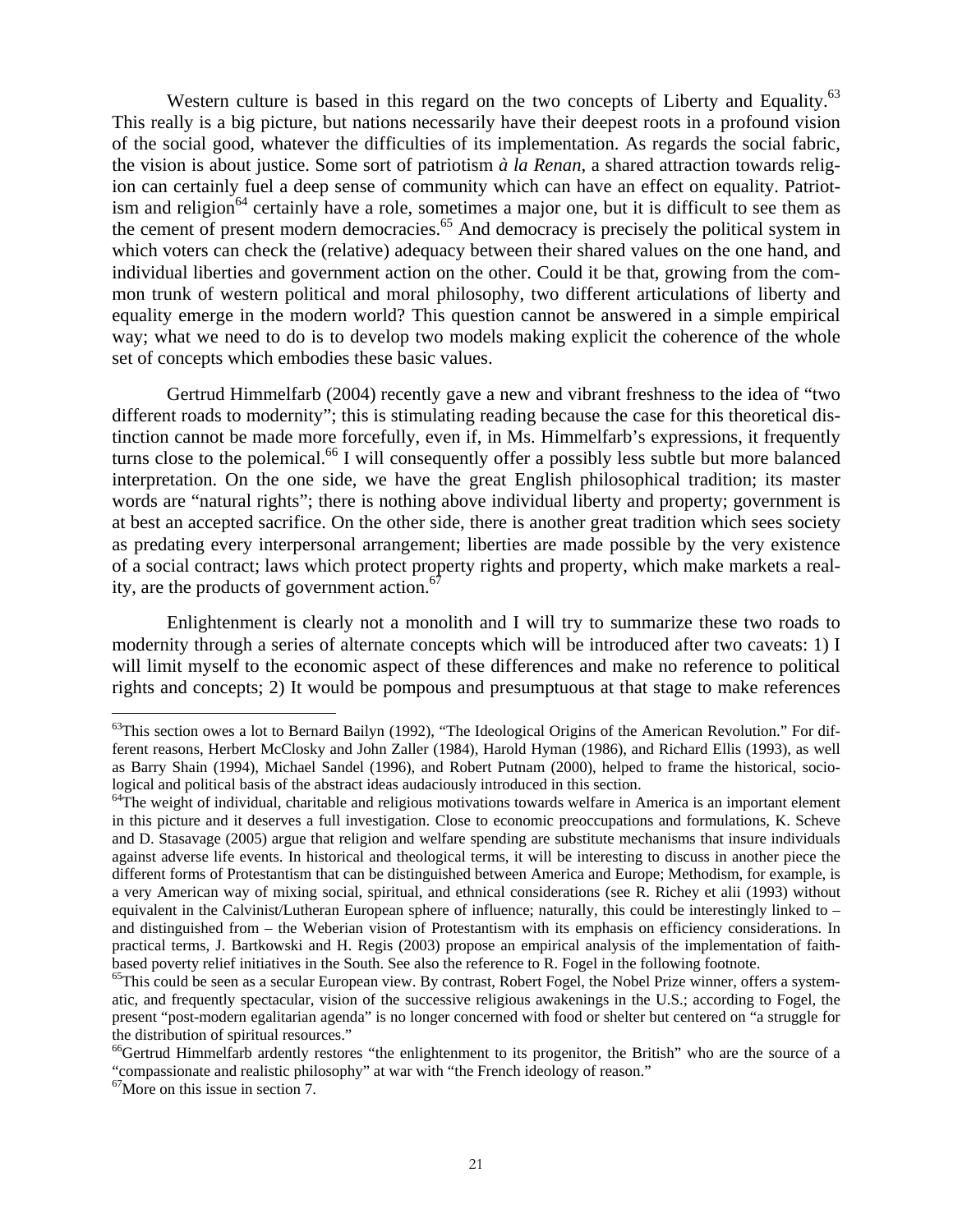to great authors who can inspire this comparison; as an amateur in the field, I modestly propose the following table as a sort of excursion on the "*Philosophenweg*" which mainly summarizes – and hopefully enlightens – the different concepts we have introduced until now (cf. table on the following page).

As a tribute to English philosophy – and to economics – it is interesting to start with utilitarianism which plays such a huge role as a cornerstone of its political tradition … and which never made such an impression on the continent, where you would find, rather, critical appreciations of the basis and scope of utility. If looking for an alternate concept, you would preferably use capabilities, even if it is a modern invention. It fits rather well with what could be seen as the cornerstone of continental European political philosophy, citizenship, where the individual is not perceived as a utility-measuring atom but as part of a social contract. From there derive two different visions of liberty and cooperation: on the continent, freedom will be associated with a broad interpretation of how the citizen is integrated into the political and social fabric; perfect equality cannot be a reality, but it is an ideal; and liberty for one stops where it impedes other to have equal access to what is considered as part of citizenship. Across the Channel, or the Ocean, you would probably prefer to see the individual endowed with his property – a natural right derived from his labor (or from his sword); freedom is first of all freedom to contract with others in the marketplace, and in any case freedom from the government. Starting from there, the idea of solidarity comes relatively high on the continental road to modernity, the prestige of the entrepreneur – despite the origin of the word – is running much ahead in the American tradition. Attitudes towards risk (or security) are part of the two models, one emphasizing the economic benefits of risk taking, the other the social benefits of equal protection against risk.<sup>68</sup> Finally, it is more than appropriate to introduce the relation between market and state in a form where the government is part of the problem on the one hand, and where the State is part of the solution on the other. $69$ 

As I said, this is no more than a modest excursion. I am referring to "models" as economists usually do: a coherent articulation of different pieces which have all their own logic and scope and which fit together because there is a series of well identifiable connections. Introducing fairness considerations in the social fabric finally appears at the roots of two different political economies. Promoting market forces as extensively as possible and correcting their possibly undesirable outcomes through punctual interventions is one solution; the political philosophy which supports this view is a Liberal-market Political-philosophy (LMP-P). Another solution relies on a process where equality concerns call for more universal solutions that invite mixing

 $68$ The importance of social, cultural, or ethnic factors to explain the extent of redistributive policies has been emphasized in the recent literature, possibly at the expense of this more traditional and more fundamental goal of a safety net taking the form of social insurance; T. Cusack, T. Iversen and P. Rehm (2005) make a strong case for restoring

<sup>&</sup>lt;sup>69</sup>Here I try to summarize the rationale of two alternative "models" or *Weltanschaungen*. I am confident that the coherence of the elements is a robust part of the picture. Other aspects of the presentation clearly need more scrutiny. In particular, it could very well be that American and European values (regarding equality) are not so different but that the two continents significantly differ in their appreciation of the role of the government for achieving this goal, so that what could be hastily perceived as major moral differences could come down to a difference in views about what it is legitimate for the state to do. In empirical terms, there is clearly a significant part of truth here; but my presentation suggests that, theoretically speaking, the role of the state should not be considered so independently from the other components, as a *deus ex machina*. Anyway, I agree that more is needed on this point; a step further is offered in section 7 with the introduction of the legal system. I thank Peter Hall for helpful comments on this issue.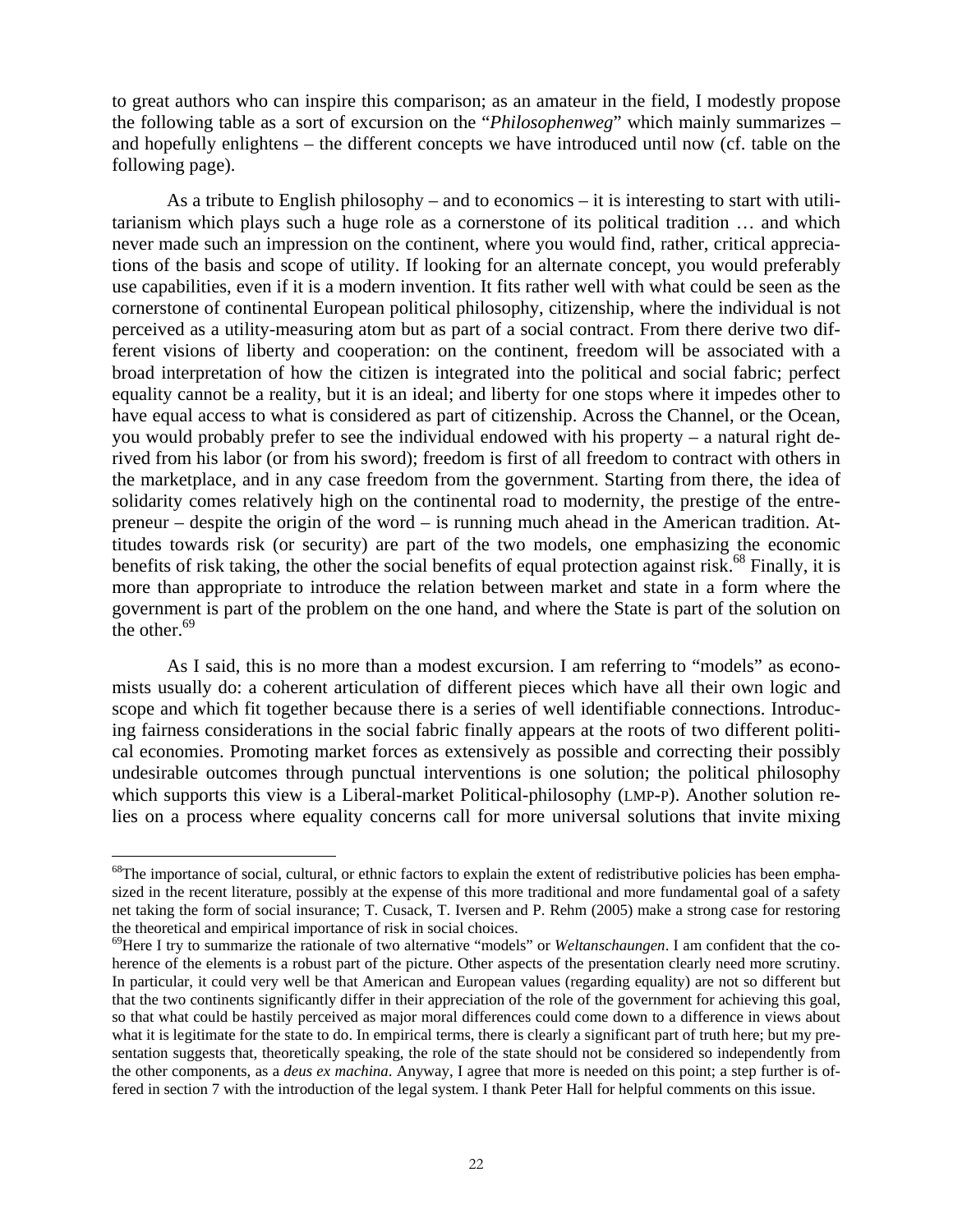market and non-market solutions in a way that allows for the pursuit of democratically recognized goals; the political philosophy which supports circumscribing market forces in that way could be qualified as a Social-market Political-philosophy (SMP-P).

# TWO MODELS OF COLLECTIVE PREFERENCES

- UTILITIES
- LIBERTY OF CONTRACT
- PROPERTY
- ENTREPRENEURSHIP REWARD
- RISK TOLERANCE
- GOVERNMENT AS A PROBLEM
- CAPABILITIES
- LIBERTY AS AN AGENT
- CITIZENSHIP
- SOLIDARITY
- EQUAL PROTECTION AGAINST RISK
- THE STATE AS PART OF THE SOLUTION

The interesting thing is that neither of these models can be easily qualified as more "fair" or more "democratic" than the other. The only result we can derive from our construction is that extending the sphere of the market as far as possible can be desirable but is not unequivocally desirable, and that this is, in any case, a political choice and not a purely economic issue. I find more it than appropriate at this stage to cite Ronald Dworkin: "the market when it enters enters in a more positive and a more servile way. It enters because it is endorsed by the concept of equality as the best means at least to a point to meet the fundamental requirements [of the society]. . . . But the value of actual market transactions ends just at that point and the market must be abandoned or constrained when analysis shows that it has failed in this task or that an entirely different institutional device would do better." In that sense, the two preceding sections have successively demonstrated the possibility and the rationality of engaging socioeconomic fairness along two distinct avenues. What remains to be done is to understand if and how these different preferences can actually be implemented.

## **7. Legal Expression of Different Preferences**

If we accept the idea of two broad and different conceptions of social justice inspiring modern market-based democracies, the next question is: how could these preferences be implemented? Actual institutions like a social safety net are so far away from philosophical prescrip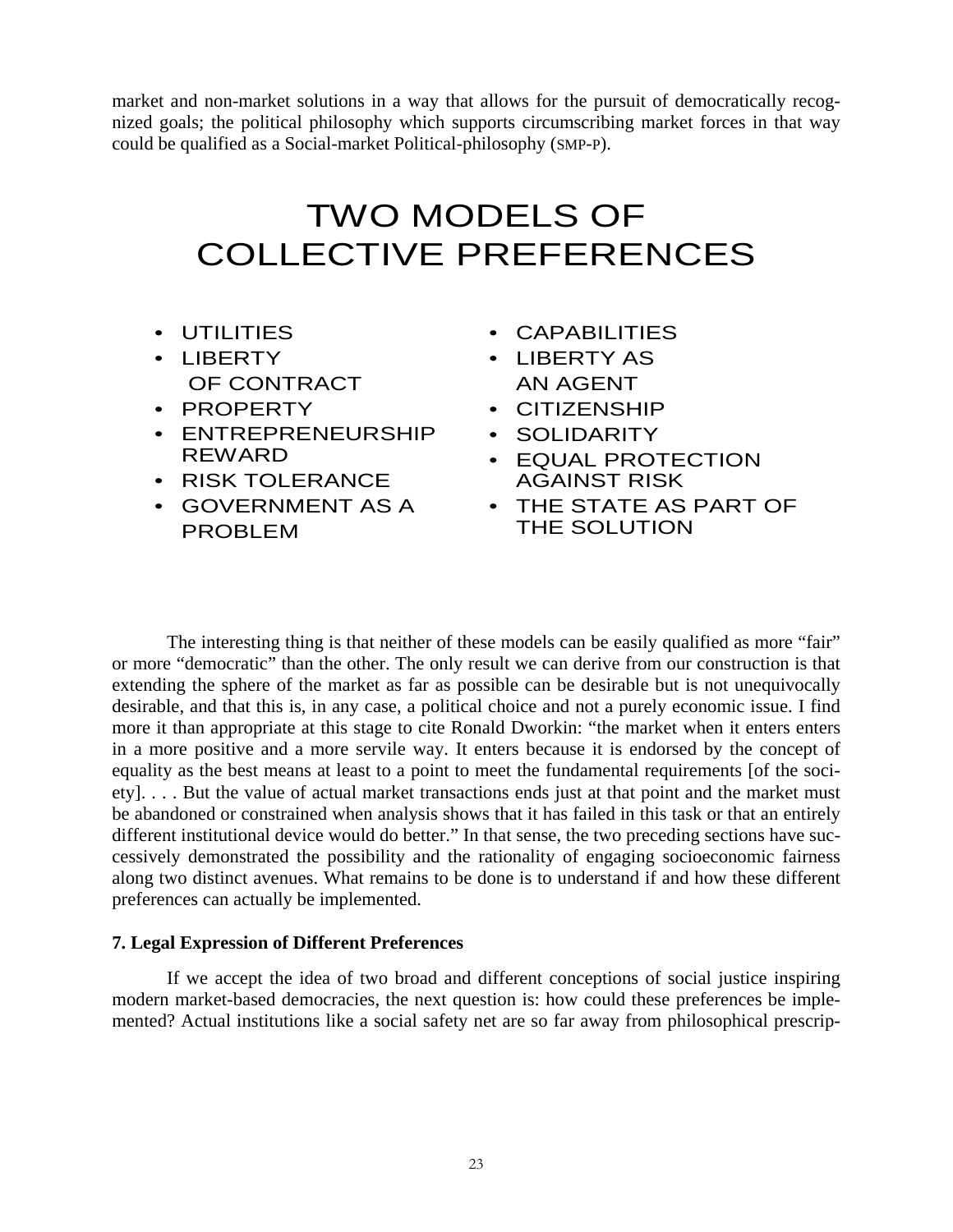tions that we cannot expect any easy connection to actual social choices.<sup>70</sup> But a second look could deliver a less pessimistic assessment: it could very well be that the distance between these two spheres is smaller than is usually perceived. Actually, there is a natural bridge between a nation's deepest aspirations as a community and its day-to-day operations as a myriad of agents: this bridge is the legal system. The legal system keeps the highest values of a nation enshrined in its Constitution; and the judiciary is the link between these principles and the complex practicalities of day-to-day economics. Could different legal systems both express and empower Collective Preferences as previously defined?<sup>71</sup> This is what I want now to explore briefly.

This connection clearly is anything but new: in recent years, part of it has been carefully and extensively explored by the "Law and economics" program. Asserting the primacy of efficiency over distribution in analyzing private law is the more recognizable emphasis of "Law and economics,"<sup>72</sup> treating the impact of legal rules as incentive mechanisms its main tool, $^{73}$  and promoting the inviolability of individuals' economic rights its major normative position. In that sense, Law and economics seems perfectly fitted with the left column of the previous table, LMP-P. Without entering into a detailed argument, this is brilliantly and powerfully demonstrated, among others, by Richard Epstein<sup>74</sup> in his analysis of private property, or by Richard Posner, whose wealth maximization approach "allows a reconciliation among utility, liberty and even equality as competing ethical principles, an approach – Posner specifies – which seems to have played an important role in the growth of the common law."<sup>75</sup>

This movement has recently grown as a dominant force in legal academia in the U.S. Its affirmation of novelty is methodologically visible in many aspects; but it is doubtful that it would have no precedent at all. The strong relationship between law and economics had had a first expression with the Realist school heralded by Robert Hale.76 Legal realism, as well as institutional economics, was born from a reaction against laissez-faire.<sup>77</sup> Following Barbara Fried, the Realists' main achievement was to "debunk the notion of a free-standing, selfregulating market by showing that the market was ineluctably constituted by the legal regime in which it operated." The roots of this Realist critique are to be found in the two pillars of laissezfaire constitutionalism (from the late nineteenth century until the 1930s) with its insistence on

 $70$ Political philosophers are well aware of this distance and generally prefer not to engage in practical debates; a worthwhile exception is Philippe van Parisj (2005) offering a strong argument in favor of the "universal allocation." <sup>71</sup>The analysis of "Legal Origins" offered by E. Glaeser and A. Shleifer (2001) very much stimulated this part of the

research.

 $<sup>72</sup>$ In terms of international comparisons, the economic analysis of law stimulated a vast research program which ulti-</sup> mately found its way to the well known World Bank Reports, "Doing Business." The Reports rightly emphasize the importance of appropriate institutions for sustaining successful development; they have been severely criticized for methodological weaknesses regarding the data, as well as the implicit model which unfairly denigrates civil law; see G. Canivet and M.A. Frison-Roche (2005).

 $73$ Viewed from the economic side of the world, it is certainly a good point. But legal rules in fact provide more than  $73$ incentives: they express preferences and they change people in a continuous process of retroaction; see C. Sunstein (1997).

 $^{74}$ In his analysis of the Takings clause of the U.S. Constitution.

 $75$ Richard Posner (1981), p. 115.

 $76$ Barbara Fried (1998); I also refer in this paragraph to Cass Sunstein (2004). Fried describes R. Hale as "the head of the first law and economics movement."

 $^{77}$ Robert Hale began his academic life as an economist and is said by Barbara Fried to have kept strong ties to institutionalist economists as T. Veblen or J. M. Clark (p. 10).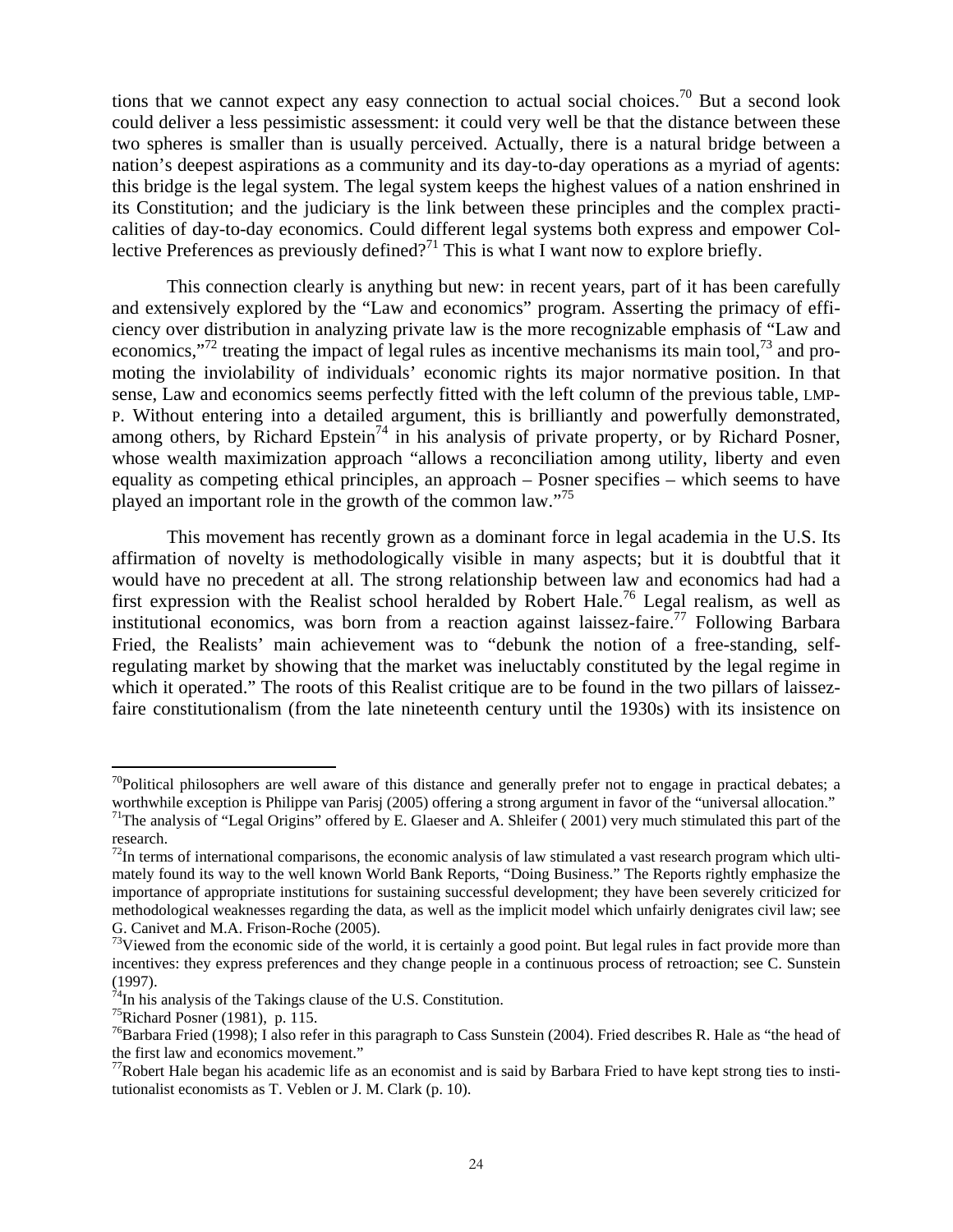freedom to contract (as an expression of individual liberty) and private property.<sup>78</sup> But it would be a mistake to read the Realists' work only as of historical interest. They were preoccupied, as we are, by the appropriate limits of individual rights in a market-based democracy. The movement in that sense not only remains a trenchant rejoinder to some of the most reductive attacks on the moral legitimacy of the welfare state,<sup>79</sup> it brings a well articulated support to the idea that, in modern economies, a fundamental part of people's rights can only be granted under the protection of the state. $80$ 

Now, what do modern constitutions say and what does the comparison between Europe and the U.S. suggest in this regard?<sup>81</sup> There is a growing literature focusing on the economic aspects of constitutions; the majority perspective among economists tries to understand the emergence of successful constitutions delivering both human rights for citizens and an appropriate framework for market forces<sup>82</sup> or, at a more advanced stage of economic development, to establish causal relations between specific aspects of the constitutions and policy outcomes.<sup>83</sup> The central role of the Constitution is, for example, well recognized by Alesina and Glaeser in their study of American and European redistributive policies. Their attention is mainly focused on the U.S. Constitution; extending their remarks to a comparison with Europe is what I want to explore now.

A striking aspect of modern constitutions is the addition of one formulation or another of social goals or "positive rights" to the traditional negative ones.<sup>84</sup> This is a striking difference between European constitutions and the American one, which is lacking similar formulations.<sup>85</sup> The present constitutions of France and Germany for example – but the same could be said of

<sup>&</sup>lt;sup>78</sup>The "famous (or infamous)" 1905 Supreme Court's decision in Lochner vs. New York is the most extensively commented point in this field; I refer to R. Dworkin (p. 179), B. Fried (p. 32), C. Fried (p. 174), P. Irons (chap. 20).

<sup>&</sup>lt;sup>79</sup>Cass Sunstein quotes Robert Hale as saying that "property rights are in effect a delegation of public power" (p. 23), a position which he interestingly enough traces back to J. Bentham himself.  $\frac{80}{4}$  The victory of the central government, the creation of a central government was a haven of refuge to the individ-

ual"; this is no expression of a classical French statist view but of Franklin D. Roosevelt, cited by Cass Sunstein from an extraordinary speech delivered in San Francisco (1932).<br><sup>81</sup>There is no better introduction here than Frank Michelman (2005a) who discusses different aspects of the idea that

different constitutional devices in Europe and the U.S. express or could express significant ideological divides; he rightly points out that the deciding fact should be to check the effectiveness of these devices to constrain public actors to desired levels of performance. The present reflection precisely tries to introduce explicitly this desired level of "performance" in the argument.<br><sup>82</sup>D. Acemoglu and J. Robinson (2005).

<sup>83</sup>T. Perrson and G. Tabellini (2005).

<sup>&</sup>lt;sup>84</sup>Following World War II, a large international consensus finally summarized these principles in the Universal Declaration of Human Rights, of which one aspect deserves particular attention at that stage: without underestimating the role of many actors, such as Charles Malik in particular, it is worthwhile to underline the Franco-American influence through the continuously prominent roles of Eleanor Roosevelt and René Cassin. See M. A. Glendon (2001) and E. Pateyron (1998) for two slightly different restitutions of this important step towards a new world era (and notice their appreciations of the respective roles played by Eleanor Roosevelt and René Cassin).<br><sup>85</sup>Frank Michelman (2005b) emphasizes that the American legal system "had ripened to maturity over a period run-

ning through the mid-twentieth century." Following Cass Sunstein (2004), it is more than conceivable that this maturity could have developed in a "second bill of rights." On the other hand, A. E. Dick Howard (1990) presents evidence that, even if in the second part of the twentieth century, precisely when the Supreme Court had been bolder in using its power of judicial review to bolster individual rights, it has done so mainly through decisions which lie within the tradition of limiting the government's power over individuals.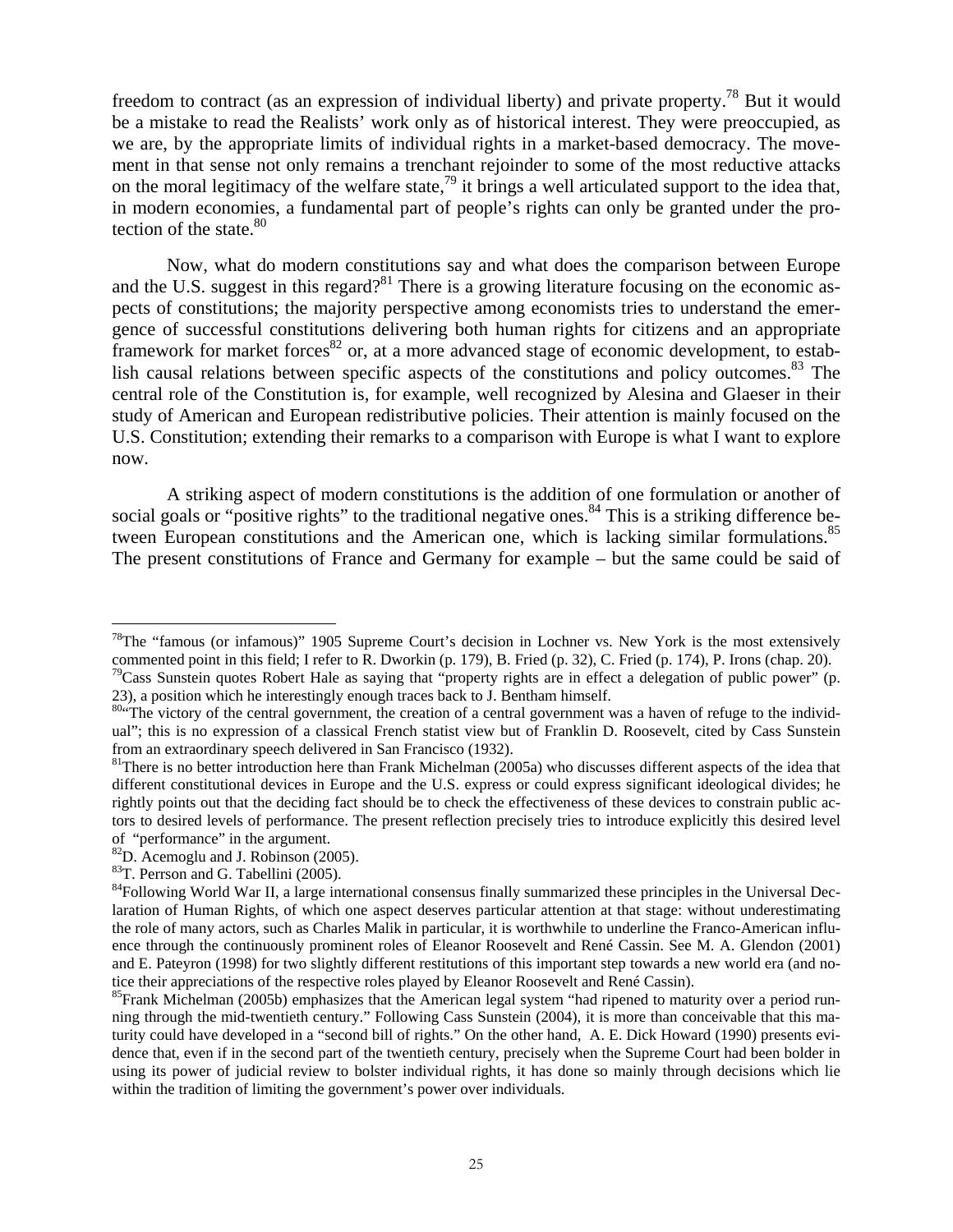many others, like Spain or even of "new European" countries like the Czech Republic – define the Republic as "democratic and social." The exact references are the following:<sup>86</sup>

**France, preamble**: The French People solemnly proclaims its fidelity to the *Droits de l'homme* as defined by the 1789 Declaration, confirmed and completed by the preamble of the Constitution of 1946. . . . article 2: France is an indivisible, secular, democratic and social Republic.

**Germany, article 20**: The Federal Republic of Germany is a democratic and social federal state… article 23: With a view to establishing a united Europe, the Federal Republic of Germany participates in the development of the European Union that is committed to democratic, social and federal principles, to the rule of law and to the principle of subsidiarity.

Lawyers are understandably uncomfortable with "social rights" for different reasons: a comparison with negative rights is useful to discard two frequent interpretations and put the question of positive rights on a more robust stage.<sup>87</sup> I shall make three successive points:

• First, the most frequently mentioned difference is that human rights (freedom of conscience, freedom of speech …) seem nothing less than natural rights in our modern democracies, while social rights would be of a more political – implicitly more debatable not to say partisan – nature. There is an element of truth here, but not much: everywhere, including Britain and America, the fundamental rights of the human person have been the product of a long intellectual elaboration (the enlightenment again) and of an insurrection against prevailing established powers<sup>88</sup> under which, be it the Church or the Prince, the sole individual right was submission. This first expression of a major difference thus proves fundamentally deceitful: recognizing social rights in principle is no more "political" than asserting fundamental rights only because the latest are profoundly political ones.

• A second difference allows some progress but leaves the comparison still unsatisfying. Negative rights are said to be directly enforceable, social rights not so. There is also an element of truth. Rights are definitely not aspirations. Citizens are entitled to expect that independent judges will ensure that their recognized rights are actually protected against the power of the government (U.S. Constitution). How could you imagine that, whatever the general social right, the right to decent housing, for example, could be brought to a court? There is a point here: if (a big "if," as we shall see), if enforcement of rights is identified with the work of the courts, it might justify not including such rights in a Constitution which is a legal document.

• A third difference will finally prove more useful. The proper recognition and definition of both categories of rights do not encounter similar conceptual and political difficulties.<sup>89</sup> Briefly said, human rights proved recognizable simply by being qualified (freedom of speech); they

<sup>&</sup>lt;sup>86</sup>Completing footnote 81, it is interesting to quote the corresponding article of the Universal Declaration (article 22): "Everyone, as a member of a society, has the right to social security and is entitled, ... in accordance with the organization and resources of each state, to the realization of the economic, social and cultural rights indispensable for his dignity and the free development of his personality."

 $87$ The following paragraphs would clearly be enriched by better integrating legal reasoning as developed by Frank Michelman (2003b).

<sup>88</sup>An interesting chapter of B. Bailyn (1992) is entitled "The Logic of Rebellion."

<sup>&</sup>lt;sup>89</sup>This explains the "element of truth" I have just mentioned in the two previous paragraphs.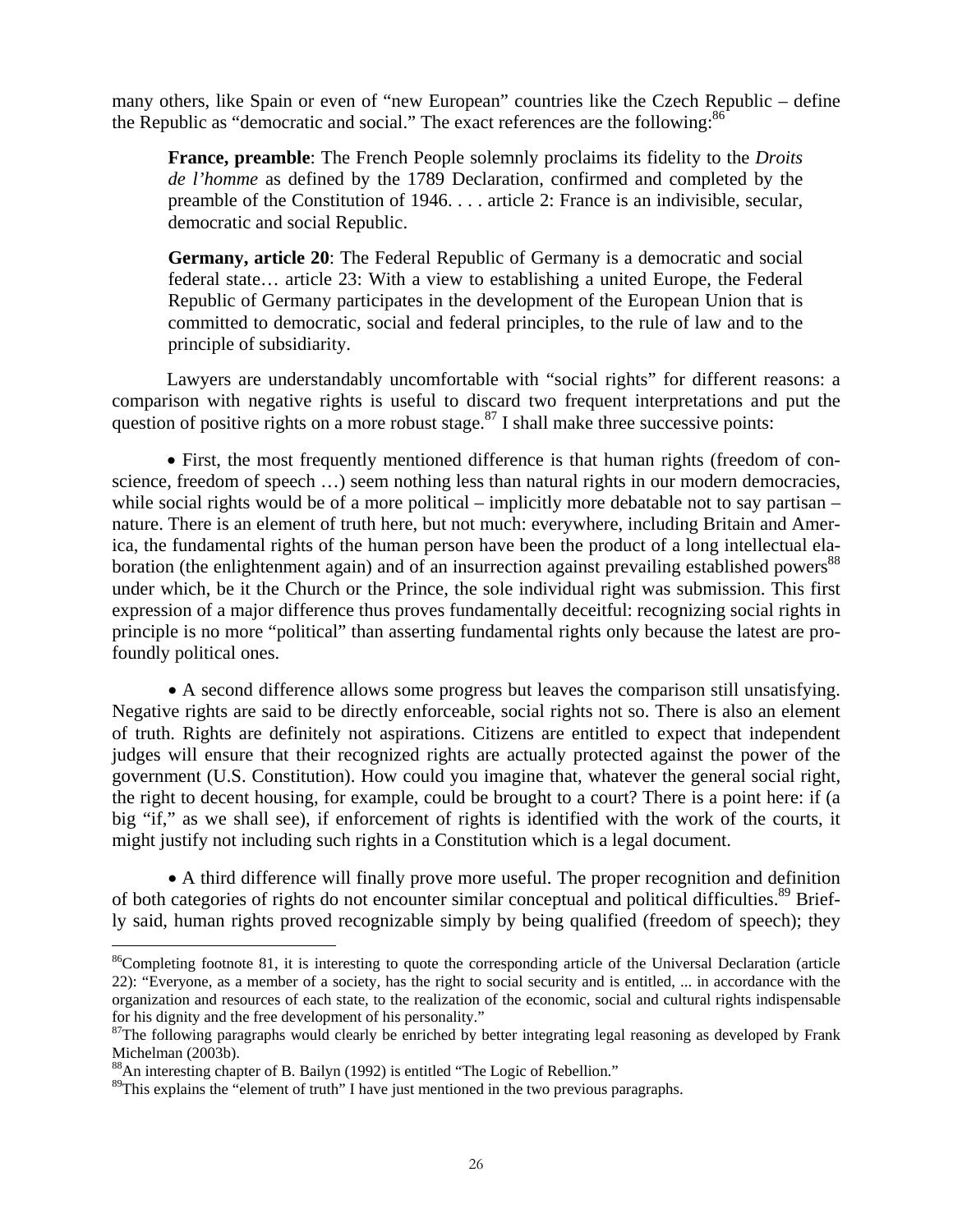subsequently have to be introduced as such in the law of the land; naturally, the formulation will prove ambiguous in practical situations; it will precisely be thereafter to the courts to specify and protect them in particular cases.<sup>90</sup> In summary, there is an immediate congruence between the political philosophy which inspires these rights and the legal system which, in a democracy, is their natural protector. The same cannot be said of social rights. This difference in nature invites us to enrich our understanding of how social rights are recognized, defined and finally enforced.

The fundamental difficulty raised by introducing social rights can spectacularly be made visible through two unexpectedly similar references by Maximilien Robespierre and Franklin D. Roosevelt. Robespierre, in 1793, asserted that the revolution's goal was to promote two fundamental rights: "liberty and the means simply to exist"; Roosevelt, in his 1936 acceptance speech in Philadelphia,<sup>91</sup> famously quoted an old English judge ("necessitous men are not free men") before promising to defend freedom and "the right to live." This common reference to the "right to live" in the mouths of both the French revolutionary and the American president is a fascinating starting point to elucidate the political construction which leads to the recognition of social rights.

What does it imply for a nation to be organized in order to allow everyone to "live out of necessity"? There is clearly a difference of nature with the enforcement of "freedom of speech."  $92$  I see three major steps to implementing any conception of "freedom from want" – which we suppose for simplicity to have already gained a philosophical (or political or religious or whatever) expression:

- First, there is a democratic test: this particular conception needs to gather sufficient momentum to be supported by a majority;
- Second, there is a legal test: those rights have to be expressed, enacted and implemented in appropriate institutional and legal terms;
- Third, there is an economic test: those rights have to prove compatible with the requirements of a market economy.

When these conditions are fulfilled, the conclusion appears quite clear: rights are not expressed in purely legal terms; their enforcement is not only the judiciary's job; the relationship between law and politics can work in different ways.

The U.S. Supreme Court is an extremely interesting body in this regard, both the highest level of the judiciary and sort of a political body.93 By this, I mean that it makes decisions about issues which in every other democracy would be in the hands of elected representatives: civil rights, abortion, or, for our purposes, social legislation. And the Constitution seemingly proved flexible enough to cut the political debate in one sense, or, in another time, in the opposite, just as you expect partisan majorities to do. The result is an extraordinary historical course where the

<u>.</u>

<sup>&</sup>lt;sup>90</sup>I refer to Ch. Fried, chapter 4: "Speech," where the foundations of freedom of speech are laid, the principle being afterwards put within a broader doctrine and finally applied to the evaluation of practical cases: defamation, sex, flag burning…

<sup>91</sup>http://www.cfinst.org/eguide/PartyConventions/speeches/1936d.html

 $92By$  that, I mean that there is no direct congruence (as previously analyzed regarding freedom of speech) between the political philosophy which inspires such a view and the political, institutional or legal means of implementing it. <sup>93</sup>D. O'Brien (1990) even describes the Court as a "fundamentally political institution."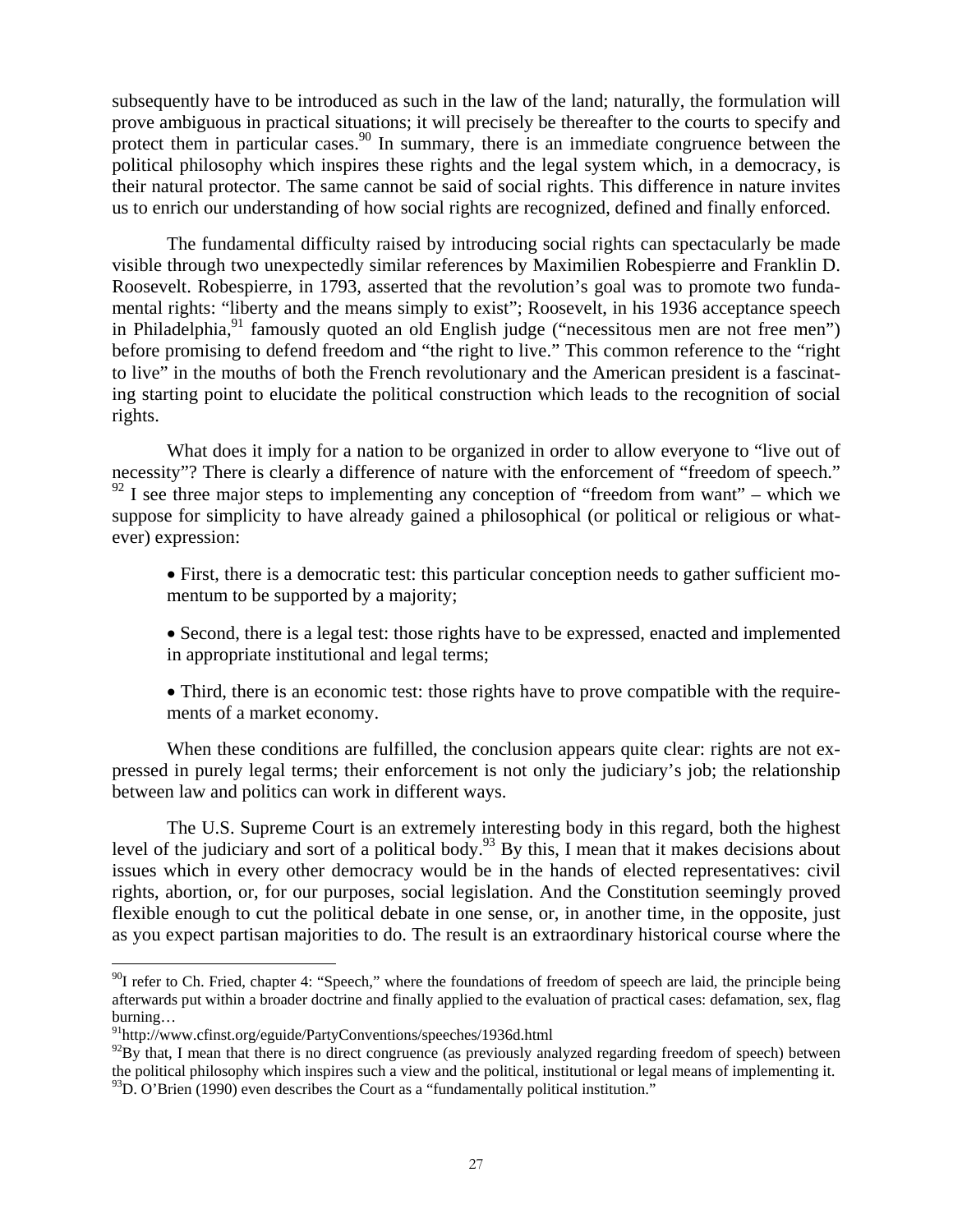Court proved frequently on the liberty side of the western equation rather than on the equality side (the already mentioned Lochner Court). True enough, that did not forbid decisions moving the U.S. in the welfarist direction in the New Deal area and in other aspects after World War  $II$ ;<sup>94</sup> does that mean, as Cass Sunstein eloquently suggests, that "a second bill of rights" was (or still could be) in the making?

The most interesting point in this regard is the power associated with this political role: the power to apply a negative conception of rights is, almost by definition, a negative power. Regarding the wide range of issues related to social rights, the Justices can give way to political decisions or kill them; they cannot promote those rights and they have no budget competence eventually to back them. Europeans expect laws, not courts, and representatives, not judges, to enforce positive rights. Have a brief look to the "right to health" in European countries.<sup>95</sup> How did this extremely vague notion come into the institutional and legal reality whose results were described in section 2? The three criteria I have previously introduced help understand the rationale behind the historical and political process (the path dependence story): following decades of political debates, citizens came to a relatively clear understanding of what this right is about and assumed that it would not be best served by market forces; voters democratically expressed such preferences and politicians enacted laws to circumscribe the market in this particular sphere. Finally, the test for sustainability, in this model, is that the political process delivers positive results in the three above described dimensions: the distribution and financing of health services are considered as fair; the democratic machinery insures accountability and adaptation; the production side is efficiently connected to the rest of the economy.<sup>96</sup>

What makes a high level of "redistribution" sustainable in Europe finally could very well be due to the fact that it precisely takes a different avenue than redistribution. It is likely that European social states would not be what they are if their tax logic really were what economic textbooks describe: "tax the rich and give to the poor." The implicit consequence is that the generous welfare state is legitimate and sustainable because it is grounded in a set of insurance institutions; this is both an expression of and a limit to its redistributive character. This could be seen as a paradox. But the paradox goes further and the idea that insiders in Europe fight to maintain their privileges, which is possibly right in some quarters of the economy, is definitely wrong as a general description of the system; even if redistribution is not its explicit goal, fair institutions prove, as the data clearly demonstrate, a far better way for promoting a fair production and distribution of IT goods and consequently for keeping inequalities under control.

<u>.</u>

 $94$ I refer to Peter Iron's chapters 23 and 24 and to Cass Sunstein, chapters 8 ("America's pragmatic constitution") and 9 ("How the Supreme Court [almost] quietly adopted the second bill").

 $95$ As stated in France in the preamble to the 1946 Constitution, which is part of what the Constitutional Court relies on to make its decisions and calls the "block of constitutionality." In Germany, statutory health insurance is provided under the Gesetzliche Krankenversicherung (GKV) initiated in 1883 and progressively extended to nearly everyone.

 $^{96}$ By that, I mean that research, management, wages, division of labor, productivity ... are determined in line with standard business practices in the economy. As we described in section 2, these economic elements are summarized in the premium paid by socially insured agents to cover these costs. Remember at that stage that the cost-benefit analysis of health care is in favor of the European organization.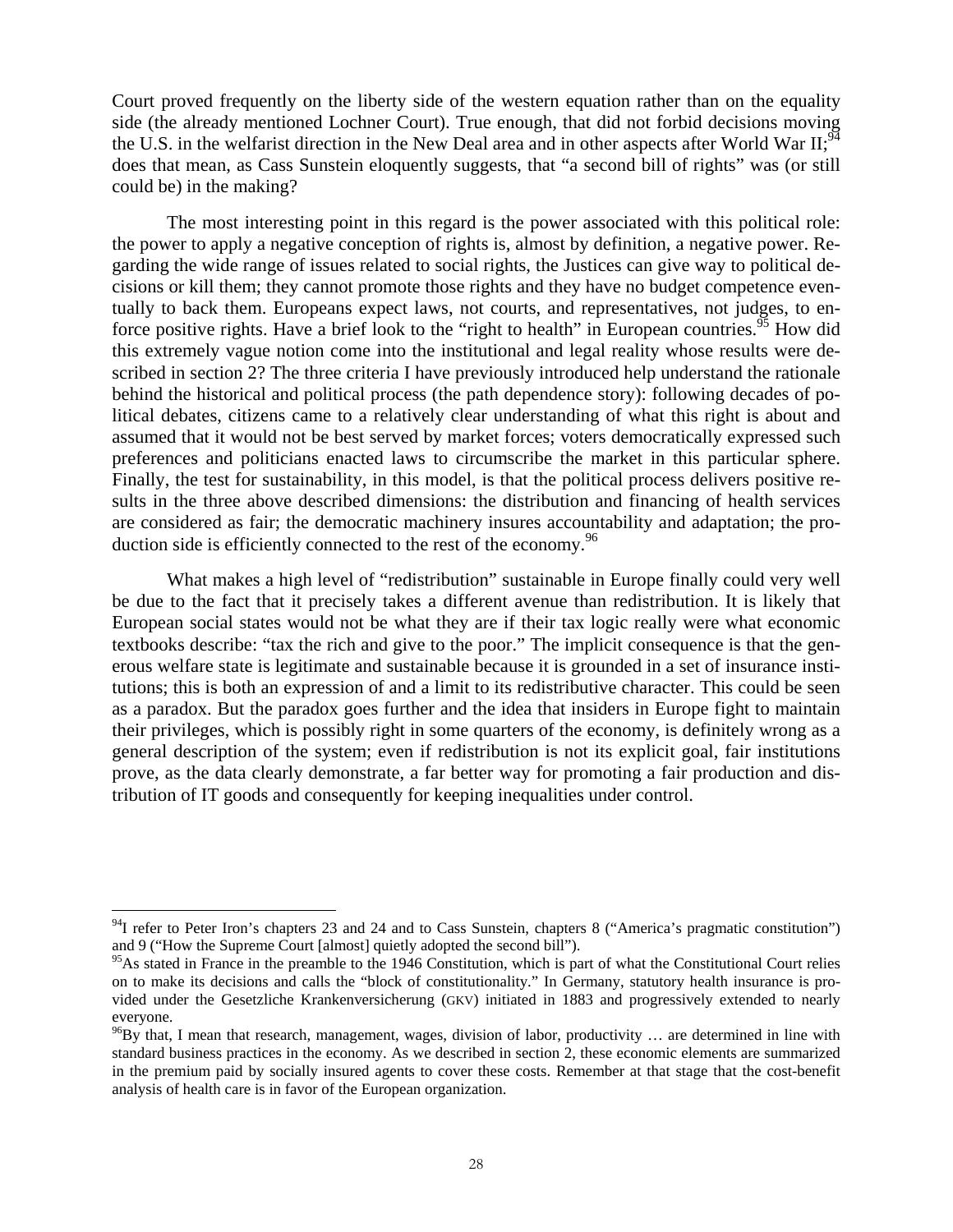#### **Conclusion**

For two hundred years, the gains from trade made possible by increasing specialization and division of labor have been the cornerstone of economic theory; increased productivity and higher levels of consumption have been the rewards of this long-term confidence in market efficiency. And those economies which did not trust this role paid – and continue to pay – a really high price. But the long line of economists who built this approach into an elegant body of economic theory possibly did so without sufficient regard for the consequences this exchange process could have when broadly considering human affairs. Choices made in the market place do not cover every aspect of life. Introducing collective preferences has deep implications when balancing efficiency and fairness considerations.

I have emphasized the inter-temporal properties of those goods with which the welfare state is most concerned. By comparison with other goods, like airlines or telecommunications, economics recognizes the many difficulties which in those activities affect both behaviors and market adjustments. Economics consequently has less powerful arguments to justify its usual conclusion that market forces are the engine of optimal social results. Inter-temporal goods also strongly retroact on equality. Modern political philosophy invites considering both efficiency and fairness considerations in the production and distribution of those goods. These two arguments set the stage for the possibility of different preferences regarding the way market and non-market solutions coexist in a market-based democracy. In effect, we found in the western tradition two deeply rooted visions of the Liberty/Equality couple, which can be formulated in two different political philosophies and finally be reflected in two different legal systems.

It is clear that many of those remarks are tentative or suggestive rather than demonstrative. A lot of work remains to be done in many directions. The actual comparison between the two continents is in itself a life-long adventure. The economic argument regarding insurance as opposed to redistribution has to be both extended and refined. Normative theories of justice have been introduced in a way which will appear excessively audacious to many. The distinction between two roads to fairness proved suggestive but really is a first and feeble approximation of what the idea could deliver. And finally, the development of a vision completing the "Law and economics" approach, which proved so successful in recent years, is a promising perspective of which I only offered a first sketch. All this is a research program rather than a working paper. But to fruitfully explore these different aspects, it was a prerequisite to have a robust starting point. The conclusion at that stage is in line with the title of the paper: efficiency and fairness considerations can mix in different, well-identified, and sensible ways. Market forces do not condemn fair institutions..

#### **BIBLIOGRAPHY**

- Daron Acemoglu and James Robinson (2005). *Economic Origins of Dictatorship and Democracy*. Cambridge: Cambridge University Press.
- Jens Alber (2006). "The 'European Social Model' and the U.S.A." mimeo: presentation at the Wiener Center on Social Policy Seminar, Kennedy School of Government, Harvard University.
- Michel Albert (1992). *Capitalism against Capitalism*. London: Whurr Publishers Ltd. Translated by Paul Haviland.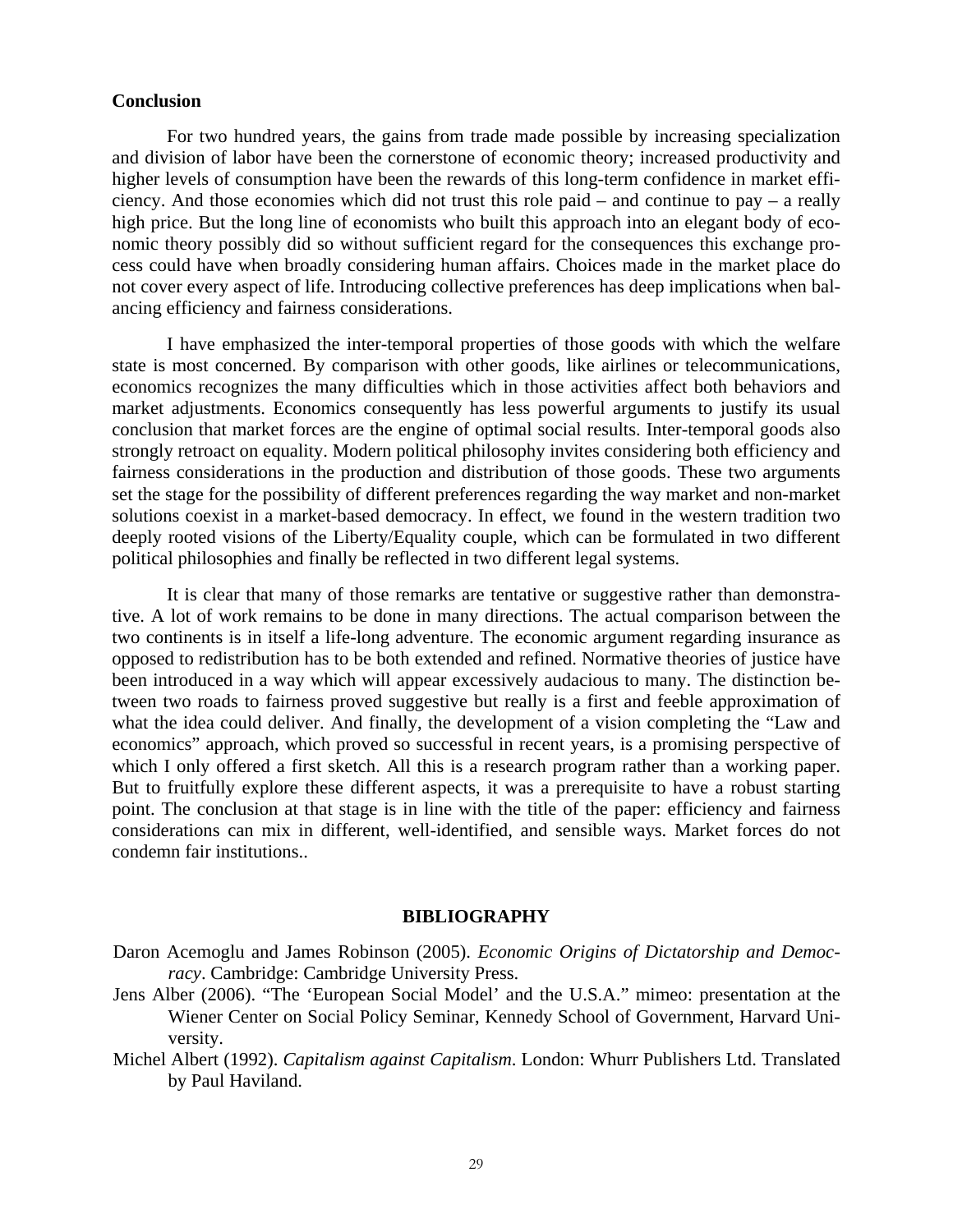- Alberto Alesina and George-Marios Angeletos (2005). "Fairness and Redistribution: U.S. vs Europe *American Economic Review* 95,4 (September): 913-935.
- Alberto Alesina and Edward Glaeser (2004). *Fighting Poverty in the U.S. and Europe, A World of Difference*. Oxford: Oxford University Press.
- Alberto Alesina, Edward Glaeser and Bruce Sacerdote (2005). "Work and Leisure in the U.S. and Europe: Why So Different?" NBER Working Paper # 11278
- Alberto Alesina and Nicolas Fuchs-Schundeln (2005). "Good Bye Lenin (or not?): The Effect of Communism on People's Preferences." Mimeo, Harvard University (June 20, 2006).
- Alberto Alesina and Eliana La Ferrara (2004). "Preferences for Redistribution in the Land of Opportunities." NBER Working Paper # 8267.
- The American Political Science Task Force on Inequality (2004). See Jacobs and Skocpol below.
- Bernard Bailyn (1992). *The Ideological Origins of the American Revolution*. Cambridge MA: Belknap Press of the Harvard University Press.
- Brian Barry (2005). *Why Social Justice Matters*. Cambridge, Malden: Polity Press.
- John Bartkowski and Helen Regis (2003). *Charitable Choices, Religion, Race and Poverty in the Post-Welfare Era.* New York: New York University Press.
- Roland Benabou (2000). "Unequal Societies: Income Distribution and the Social Contract." *American Economic Review* 90,1 (March): 96-129.
- Roland Benabou and Jean Tirole (2006). "Beliefs in a Just World and Redistributive Politics." *Quarterly Journal of Economics* 121,2 (May): 699-746.
- Olivier Blanchard (2004). "The Economic Future of Europe." *Journal of Economic Perspectives* (winter): 3-26.
- Olivier Blanchard (2005). "European Unemployment: The Evolution of Facts and Ideas." NBER Working Paper # 11750.
- Guy Canivet, Marie Anne Frison-Roche et Michael Klein, eds. (2005). *Mesurer l'efficacité économique du droit*. Paris: Librairie Générale de Droit et de Jurisprudence.
- John Cogan, R. Glenn Hubbard and Daniel Kessler (2005). *Healthy, Wealthy and Wise: Five Steps to a Better Health System*. Washington DC: AEI Press; Stanford: Hoover Institution.
- Conseil d'Etat (1996). *Sur le principe d'égalité*. Paris : La Documentation Française.
- Pepper Culpepper (2006). "Capitalism, Coordination and Economic Change: The French Political Economy since 1985," in P. Culpepper, P. Hall and B. Palier, eds., *Changing France: The Politics that Market Make*. Basingstoke, New York: Palgrave MacMillan.
- Pepper Culpepper, Peter Hall and Bruno Palier, eds. (2006). *Changing France, The Politics that Markets Make* Basingstoke, New York: Palgrave MacMillan.
- Thomas Cusack, Torben Iversen and Philip Rehm (2005). "Risks at Work: The Demand and Supply Sides of Government Redistribution." WBZ-Markets and Political Economy Working Paper 2005-15.
- Gerard Debreu (1959). *Theory of Value*. New York: Wiley (Cowles Foundation for Research in Economics at Yale University. Monograph 17).
- James Duesenberry (1949). *Income, Saving and the Theory of Consumer Behaviour*. Cambridge MA: Harvard University Press.
- Ronald Dworkin (2000). *Sovereign Virtue, the Theory and Practice of Equality*. Cambridge MA: Harvard University Press.
- Jon Elster (1988). "Is There (or Should There Be) a Right to Work?" in Amy Gutman, ed. (1988) *Democracy and the Welfare State*.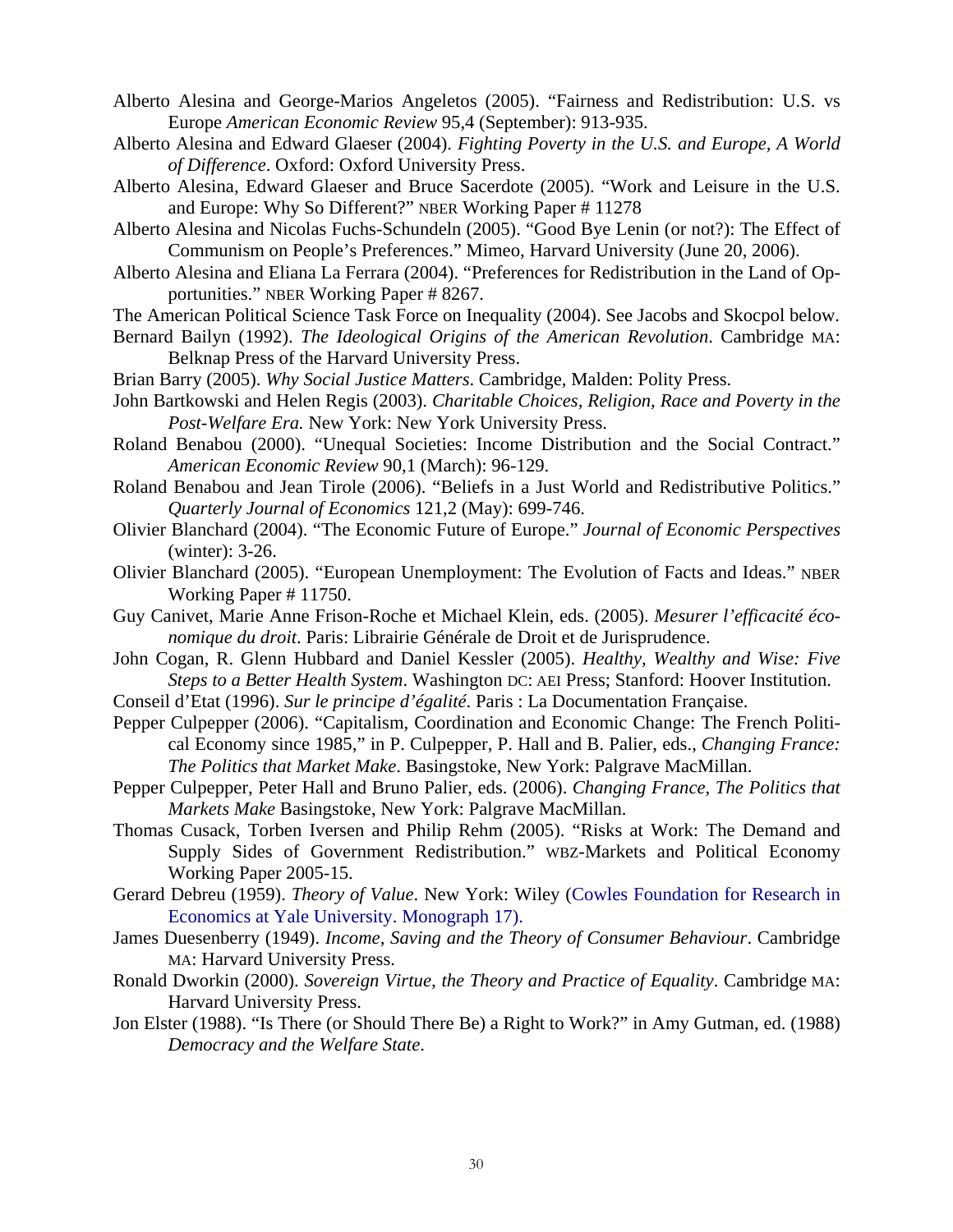- Jon Elster (1989). *The Cement of Society: A study of social order*. Cambridge: Cambridge University Press (Studies in Rationality and Social Change).
- Bill Emmott (2003). *20:21 Vision*. New York: Farrar, Strauss and Giroux.
- Richard Epstein (1985). *Takings, Private Property and the Power of Eminent Domain*. Cambridge MA: Harvard University Press (reprinted 2005).
- Gosta Esping-Andersen (1990). *Three Worlds of Welfare Capitalism*. Princeton: Princeton University Press.
- Joseph Ferrie (2005). "History Lessons: the End of American Exceptionalism? Mobility in the U.S. since 1850." *Journal of Economic Perspectives* 19,3 (Fall): 199-215.
- Marc Fleurbaey (2002). Social Choice and Just Institutions Université de Pau, mimeo.
- Robert William Fogel (2000). *The Fourth Great Awakening and the Future of Egalitarianism*. Chicago: The University of Chicago Press.
- Richard Freeman (1998). "War of the models: which labour market institutions for the  $21<sup>st</sup>$  century?" *Labour Economics* 5: 1-24.
- Samuel Freeman, ed. (2003). *The Cambridge Companion to Rawls.* Cambridge: Cambridge University Press.
- Barbara Fried (1998). *The Progressive Assault on Laissez-faire, Robert Hale and the First Law and Economics Movement*. Cambridge MA: Harvard University Press.
- Charles Fried (2004). *Saying What the Law Is: The Constitution in the Supreme Court*. Cambridge MA: Harvard University Press.
- Benjamin Friedman (2005). *The Moral Consequences of Economic Growth*. New York: Knopf.
- Timothy Garton Ash (2004). *Free World, America, Europe and the Surprising Future of the West*. New York: Random House.
- Martin Gilens (1999). *Why Americans Hate Welfare: Race, Media and the Politics of Antipoverty Policy*. Chicago: The University of Chicago Press.
- Martin Gilens (2004). "Inequality and Democratic Responsiveness: Who Gets What They Want from Government?" Princeton Politics Department mimeo.
- Edward Glaeser and Andrei Shleifer (2001). "Legal Origins." Harvard Institute of Economic Research Working Paper # 1920.
- Mary Ann Glendon (2001). *A World Made New, Eleanor Roosevelt and the Universal Declaration of Human Rights*. New York: Random House.
- Robert Goodin (1988). *Reasons for Welfare: The Political Theory of the Welfare State*. Princeton: Princeton University Press.
- Robert Goodin et al. (1999). *The Real Worlds of Welfare Capitalism*. Cambridge and New York: Cambridge University Press.
- Philip Gordon and Sophie Meunier (2001). *The French Challenge: Adapting to Globalization.* Washington DC: The Brookings Institution Press.
- Amy Gutman, ed. (1988). *Democracy and the Welfare State*. Princeton: Princeton University Press.
- Peter Hall and David Soskice, eds. (2001). *Varieties of Capitalism, the Institutional Foundations of Comparative Advantage*. Oxford and New York: Oxford University Press.
- John Harsanyi (1955). "Cardinal Welfare, Individualistic Ethics and Interpersonal Comparisons of Utility." *Journal of Political Economy* 63 (August): 309ff.
- A. E. Dick Howard (1990). "Rights and the Constitution, Judicial Protection of Social Rights in America," in Guy Braibant, ed., *Les droits de l'homme, universalite et renouveau*. Paris: L'Harmattan.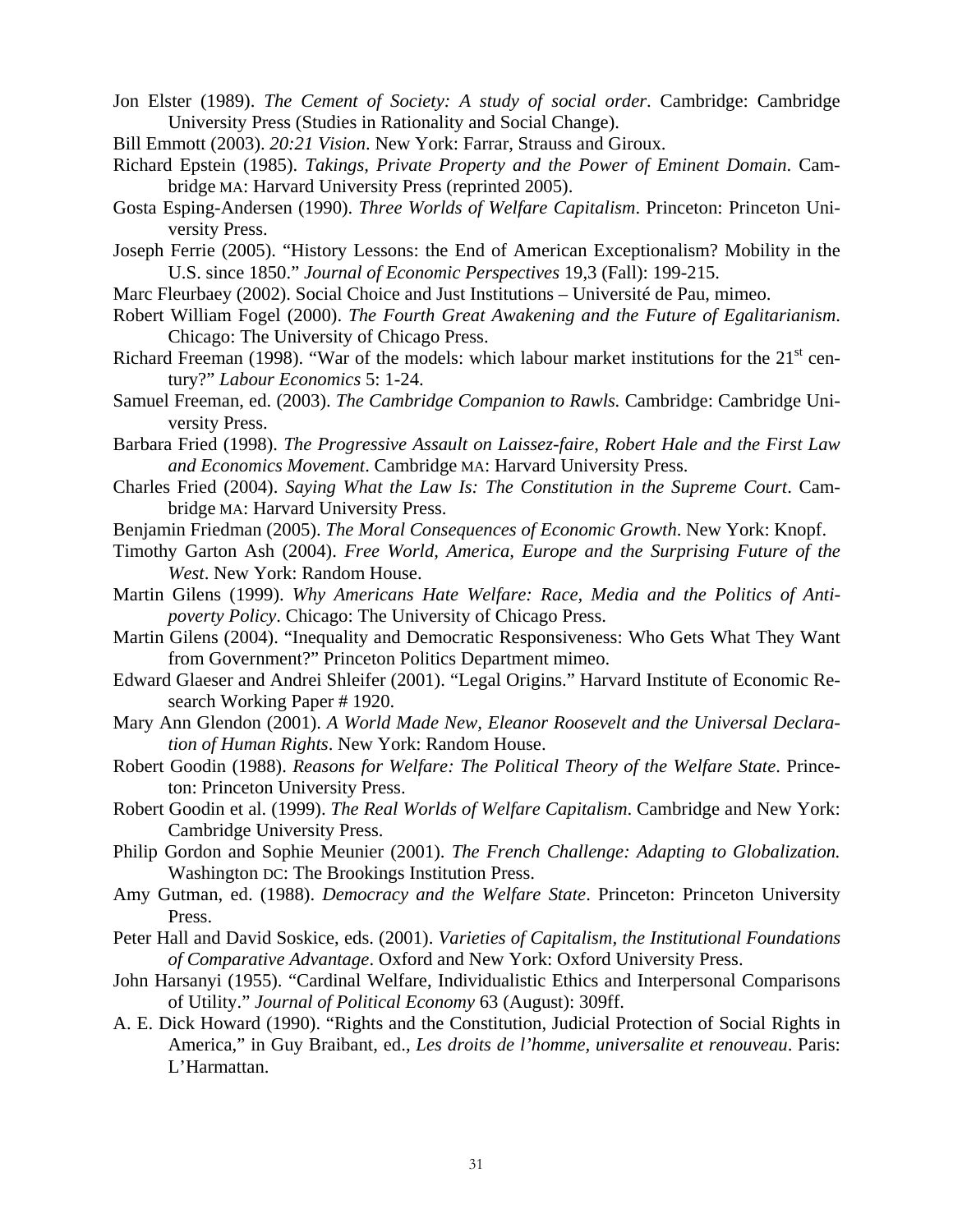- Louis Hartz (1955). *The Liberal Tradition in America: An Interpretation of American Political Thought Since the Revolution.* New York: Harcourt, Brace and World.
- Gertrud Himmelfarb (2004). *The Roads to Modernity, the British, French and American Enlightenments.* New York: Knopf (distributed by Random House).
- Jennifer Hochschild (1981). *What's Fair? American Beliefs about Distributive Justice*. Cambridge MA: Harvard University Press.
- Evelyne Huber and John Stephens (2001). *Development and Crisis of the Welfare State: Parties and Policies in Global Markets*. Chicago: The University of Chicago Press.
- Harold Hyman (1986). *American Singularity: The 1787 Northwest Ordinance, the 1862 Homestead and Morrill Acts and the 1944 G.I. Bill*. Athens: The University of Georgia Press.
- Peter Irons (1999). *A People's History of the Supreme Court*. New York: Viking/Penguin Books.
- Torben Iversen (2005). *Capitalism, Democracy and Welfare*. Cambridge and New York: Cambridge University Press.
- Torben Iversen and David Soskice (2005). "Distribution and Redistribution, the Shadow of the Nineteenth Century." Mimeo; presentation at the University of Milan, May 27.
- Lawrence R. Jacobs and Theda Skocpol, eds. (2005*). Inequality and American Democracy: what we know and what we need to learn*. New York: Russell Sage.
- Harold James (1989). *A German Identity: 1770 to 1990*. New York: Routledge.
- Tony Judt (2005). *Postwar: A History of Europe since 1945*. New York: The Penguin Press.
- Pascal Lamy (2005). « Mondialisation et préférences collectives, la réconciliation ? » *Cahiers En Temps Réels* # 22-23.
- Peter Lindert (2004). *Growing Public, Social Spending and Economic Growth Since the Eighteenth Century*. Cambridge and New York: Cambridge University Press.
- Peter Lindert (2005). "Growing Public: Is the Welfare State Mortal or Exportable?" Mimeo, University of California, Davis, April 17.
- Seymour Martin Lipset (2001). *It Didn't Happen Here: Why Socialism Failed in the United States*. New York: W. W. Norton and Company.
- Herbert McClosky and John Zaller (1984). *The American Ethos: Public Attitudes Towards Capitalism and Democracy*. Cambridge MA: Harvard University Press (A Twentieth Century Fund Report).
- Howard Margolis (1982). *Selfishness, Altruism and Rationality: A Theory of Social Choice*. Chicago: The University of Chicago Press.
- Frank Michelman (2003a). "Rawls on Constitutionalism and Constitutional Law," in Samuel Freeman, ed. (2003), *The Cambridge Companion to Rawls.*
- Frank Michelman (2003b). "The constitution, social rights and liberal political justification." *International Journal of Constitutional Law* 1, 1: 13-34..
- Frank Michelman (2005a). "The protective function of the state in the Unites States and Europe: the constitutional question," in Georg Nolte, ed., *European and U.S. Constitutionalism.* Cambridge and New York: Cambridge University Press.
- Frank Michelman (2005b). "Integrity–Anxiety?" in Michael Ignatieff, ed., *American Exceptionalism and Human Rights*. Princeton: Princeton University Press.
- David Miller (1999). *Principles of Social Justice*. Cambridge MA: Harvard University Press.
- Jacques Mistral (2004). « L'Etat-providence en faillite », in R. Fauroux et B. Spitz, eds. (2004). *Etat d'urgence.* Paris: Robert Laffont.
- Jacques Mistral and Bernard Salzmann (2006). « La préférence américaine pour l'inégalité ». *Cahiers En Temps Réels* # 25.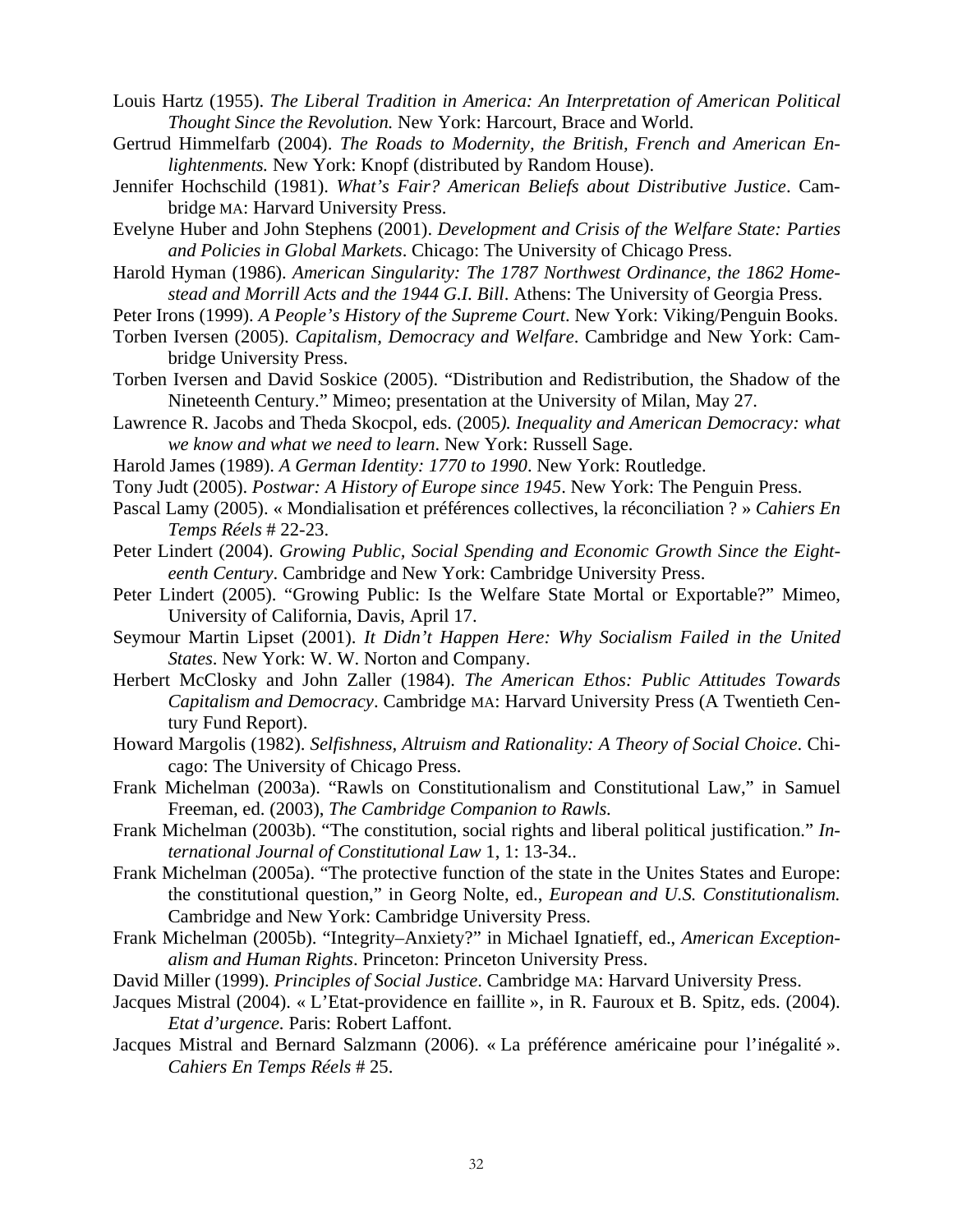Douglass C. North (1990). *Institutions, Institutional Change and Economic Performance*. Cambridge and New York: Cambridge University Press.

- David O'Brien (1990). *Storm Center: The Supreme Court in American Politics*. New York: W. W. Norton
- OECD (2005): *Social Indicators*.
- Lars Osbert and Timothy Smeeding (2005). "Social Values for Equality and Preferences for State Intervention in the U.S.A and Europe." Maxwell School, Syracuse University.
- Karl Ove Moene and Michael Wallerstein (2001). "Inequality, Social Insurance and Redistribution." *American Political Science Review* 95,4: 859-874.
- Karl Ove Moene and Michael Wallerstein (2003). "Earnings Inequality and Welfare Spending: A Disaggregated Analysis." *World Politics* 55,4, (July): 485-516.
- Benjamin Page and James Simmons (2000). *What Government Can Do: Dealing with Poverty and Inequality*. Chicago: The University of Chicago Press.
- Eric Pateyron (1998). *La contribution française a la déclaration des droits de l'homme : René Cassin et la Commission consultative des droits de l'homme*. Paris : La Documentation française.
- Chris Patten (2006). *Cousins and Strangers: America, Britain and Europe in a New Century*. New York: Times Books.
- Torsten Perrson and Guido Tabellini (2002). *Political Economics: Explaining Economic Policy*. Cambridge MA: The MIT Press (The Zeuthen Lectures).
- Torsten Perrson and Guido Tabellini (2005). *The Economic Effects of Constitutions*. Cambridge MA: The MIT Press (The Munich Lectures).
- Paul Pierson (1995). *Dismantling the Welfare State? Reagan, Thatcher and the Politics of Retrenchment.* Cambridge and New York: Cambridge University Press.
- Paul Pierson, ed. (2001). *The New Politics of the Welfare State*. Oxford and New York: Oxford University Press.
- Jonas Pontusson (2005). *Inequality and Prosperity: Social Europe vs. Liberal America*. Ithaca: Cornell University Press
- Richard Posner (1981). *The Economics of Justice*. Cambridge MA: Harvard University Press.
- Robert Putnam (2000). *Bowling Alone: The Collapse and Revival of American Community*. New York: Simon and Schuster.
- John Rawls (1989). *A Theory of Justice*. Cambridge MA: The Belknap Press of Harvard University Press.
- John Rawls (1993). *Political Liberalism*. New York: Columbia University Press.
- T. R. Reid (2004). *The United States of Europe: The New Superpower and the End of American Supremacy*. New York: Penguin Press.
- Russell Richey, Kenneth Rowe and Jean Miller Schmidt (1993). *Perspectives on American Methodism*. Nashville: Kingswood Books.
- Julius Richmond and Rashi Fein (2005). *The Health Care Mess: How We Got into It and What It Will Take to Get Out*. Cambridge MA: Harvard University Press.
- John Roemer (1996). *Theories of Distributive Justice*. Cambridge MA: Harvard University Press.
- John Ruggie (1982). "International Regimes, Transactions and Change: Embedded Liberalism in the Postwar Economic Order." *International Organization* 36,2 (Spring): 379-415.
- Michael Sandel (1996). *Democracy's Discontent: America in Search of a Public Philosophy*. Cambridge MA: The Belknap Press of Harvard University Press